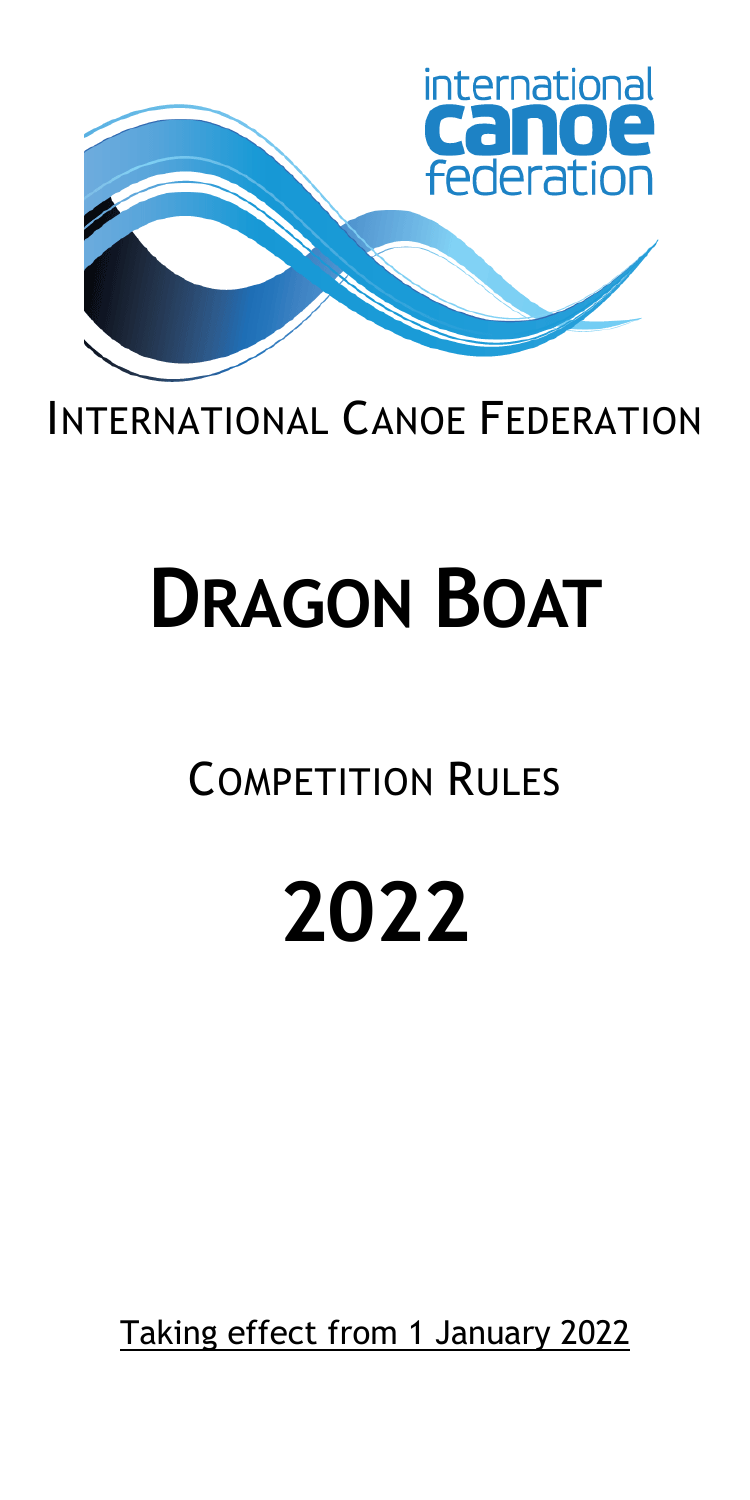ICF **Dragon Boat** Competition Rules 2022 2 of 64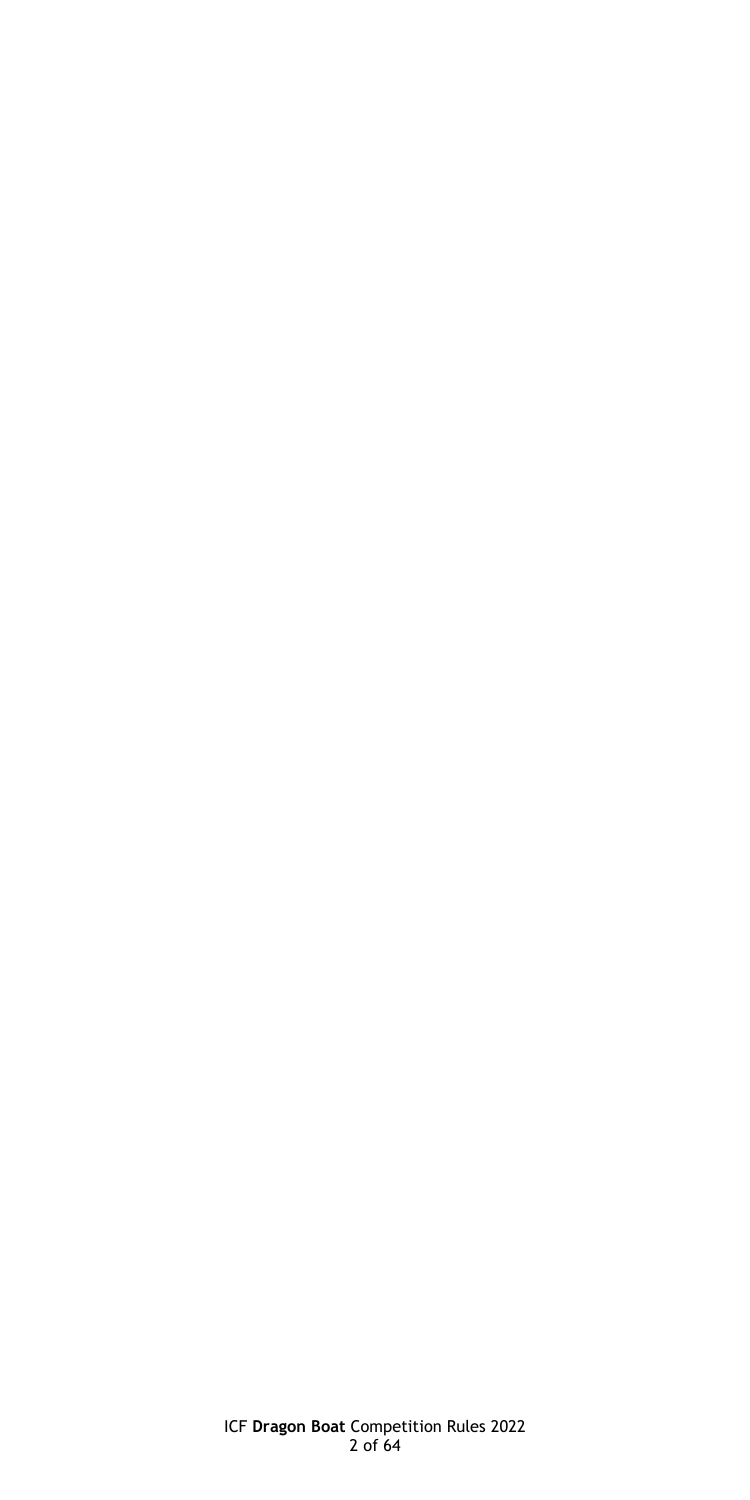# **INTRODUCTION**

The purpose of this document is to provide the rules that govern:

- a) Dragon Boat (including Traditional Boat)
- b) The organisation of Dragon Boat competitions

# **LANGUAGE**

In case of doubt, British English written language is the recognised language for all communication relating to these competition rules and the conduct of all canoeing international competitions.

Any word which may imply the masculine gender also includes the feminine.

# **COPYRIGHT**

Copyright belongs to the ICF.

These rules may be photocopied.

The original version of this rule book can be found on the ICF website [www.canoeicf.com.](http://www.canoeicf.com/)

## **RULES STRUCTURE**

| <b>ICF Sport Governance Rules</b><br>Common Rules applicable to all disciplines<br>Exactly the same wording contained in the first<br>chapter of each rule book         | [CR]            |
|-------------------------------------------------------------------------------------------------------------------------------------------------------------------------|-----------------|
| <b>ICF Principle Rules</b><br>The principle is applicable to all disciplines<br>Rules tailor made for each discipline<br>The principle affects all NFs to a high extent | PRI             |
| <b>ICF Sport Rules</b><br>Competition and Field of Play rules<br>All technical aspects specific to the disciplines                                                      | SR <sub>1</sub> |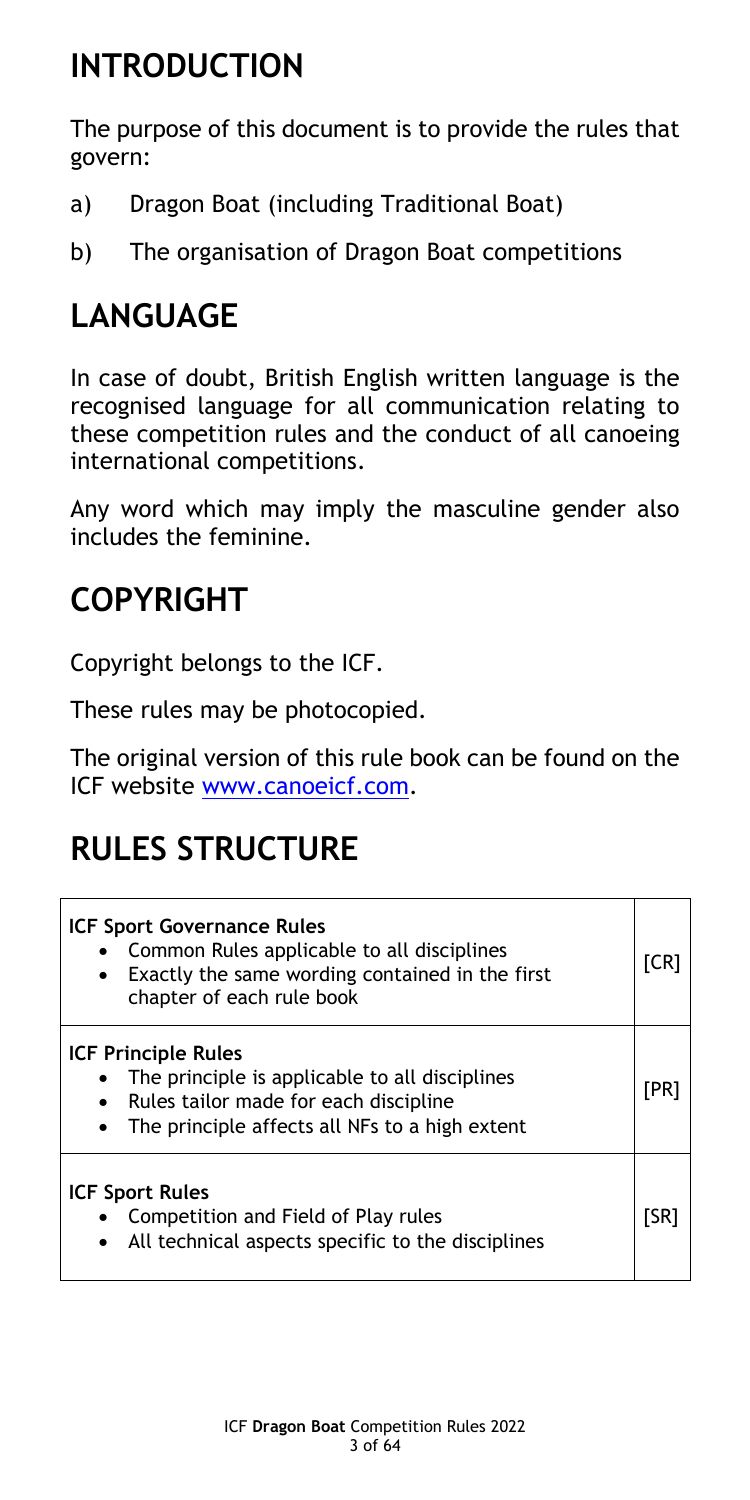# **RULES DECISION PROCESS**

#### **ICF Sport Governance Rules [CR]**

|                            | Congress | Board of<br><b>Directors</b> | Technical<br>Committee | National<br>Federations |
|----------------------------|----------|------------------------------|------------------------|-------------------------|
| Proposal                   |          | χ                            | χ                      |                         |
| <b>Drafting</b><br>Wording |          | Χ                            |                        |                         |
| <b>Discussion</b>          | X        |                              |                        |                         |
| Vote                       |          |                              |                        |                         |

#### **ICF Principle Rules [PR]**

|                            | Congress                             | Board of<br><b>Directors</b>         | Technical<br>Committee | <b>National</b><br>Federations |
|----------------------------|--------------------------------------|--------------------------------------|------------------------|--------------------------------|
| Proposal                   |                                      | X                                    | Χ                      | χ                              |
| <b>Drafting</b><br>Wording |                                      | χ                                    |                        |                                |
| <b>Discussion</b>          | X                                    |                                      |                        |                                |
| Vote                       | x<br>Overall policy<br>and direction | χ<br>Final wording<br>after congress |                        |                                |

#### **ICF Sport Rules [SR]**

|                            | Congress | Board of<br><b>Directors</b> | <b>Technical</b><br>Committee | National<br>Federations |
|----------------------------|----------|------------------------------|-------------------------------|-------------------------|
| Proposal                   |          |                              | X                             | Χ                       |
| <b>Drafting</b><br>Wording |          |                              | χ                             |                         |
| <b>Discussion</b>          |          | X                            |                               |                         |
| Vote                       |          | Χ                            |                               |                         |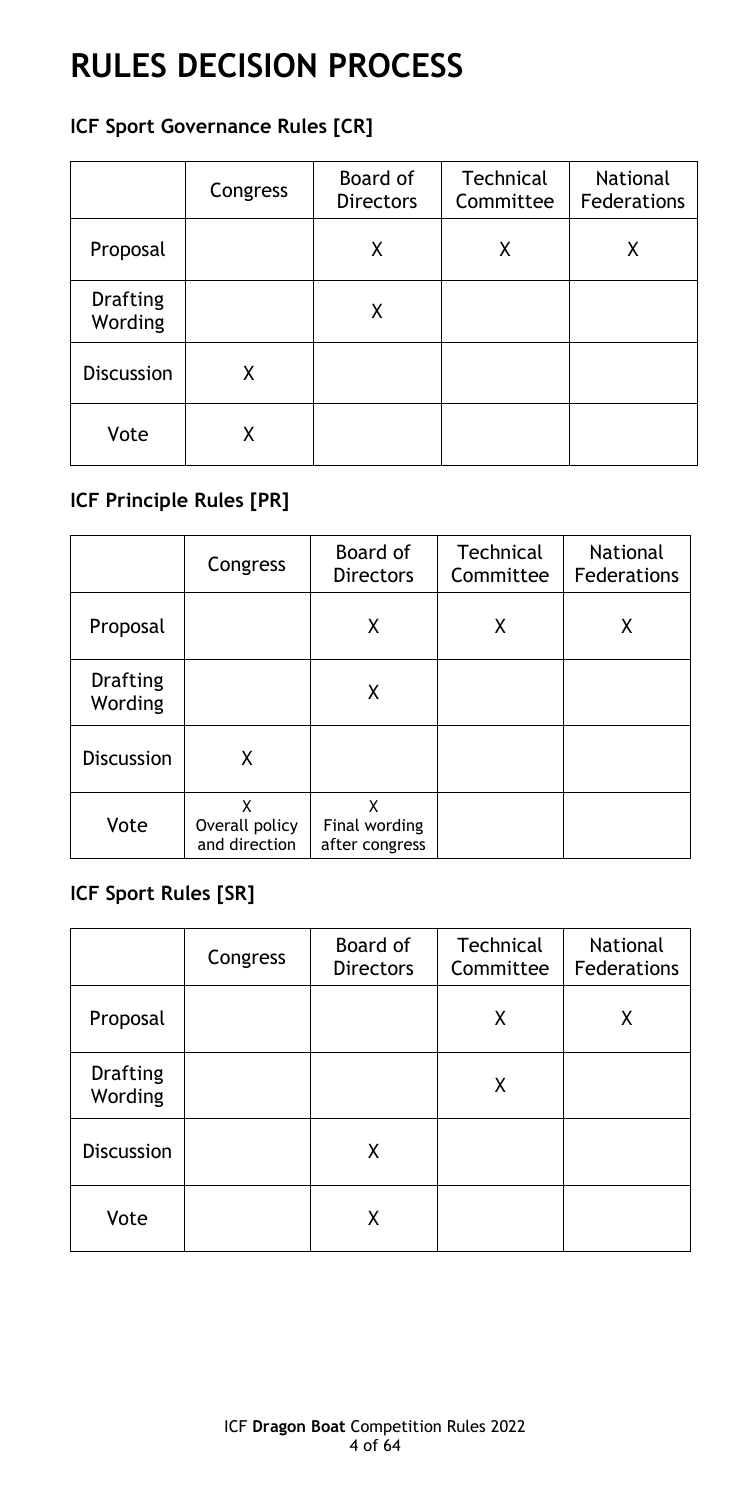# **PROCEDURE FOR REVIEW OF ICF RULES**

| The year prior to the Congress                        | <b>May to November</b>                                                                      | Consultation with all stakeholders<br>(e.g., athletes, coaches, officials)<br>about rule changes needed.                                                                  |
|-------------------------------------------------------|---------------------------------------------------------------------------------------------|---------------------------------------------------------------------------------------------------------------------------------------------------------------------------|
|                                                       | December to 1 <sup>st</sup><br>March                                                        | Rule proposals by National Federations<br>and ICF Technical Committees.                                                                                                   |
|                                                       | <b>March</b>                                                                                | Analysis of all proposals by ICF<br><b>Technical Committees.</b>                                                                                                          |
| Congress<br>$\overline{\mathbf{Q}}$<br>The year of th | First (1 <sup>st</sup> ) ICF Board<br>of Directors<br>meeting<br>in March / April           | Vote of the sport rules [SR].<br>Assessment of sport governance rules<br>[CR] and principle rules [PR].                                                                   |
|                                                       | At least three (3)<br>months<br>prior to the<br>Congress                                    | Publication of the approved sport rules<br>[SR] by the ICF Board of Directors.<br>Publication of the assessed sport<br>governance rules [CR] and principle<br>rules [PR]. |
|                                                       | <b>ICF Congress</b><br>November /<br><b>December</b>                                        | Vote of the sport governance rules<br>$[CR]$ .<br>Vote of the main policies and<br>directions concerning the principle<br>rules [PR].                                     |
|                                                       | <b>Board of Directors</b><br>meeting after the<br>Congress<br>November /<br><b>December</b> | Vote of the principle rules [PR].                                                                                                                                         |
|                                                       | 1 <sup>st</sup> January<br>After the Congress                                               | Publication and application of the<br>approved rule changes.                                                                                                              |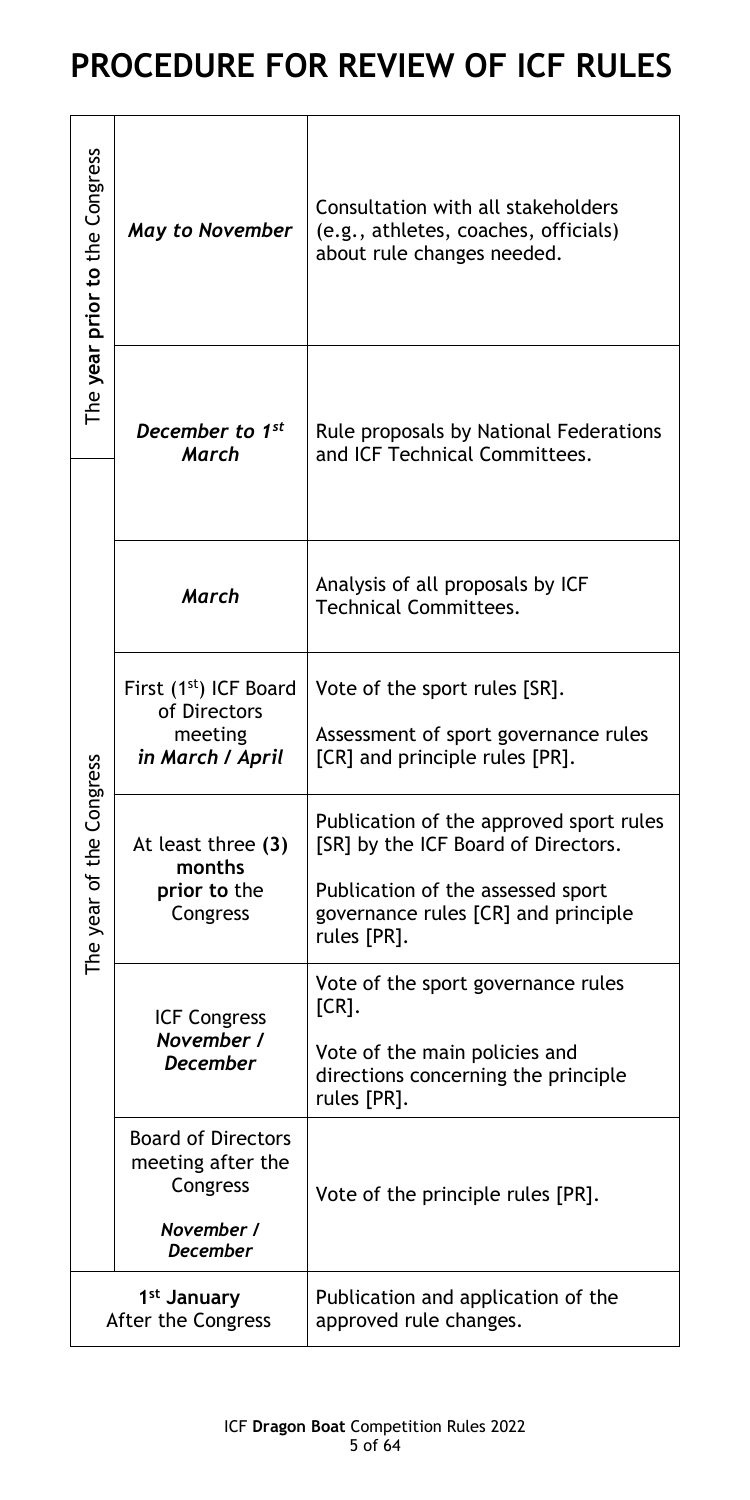# **GLOSSARY**

| <b>Sport</b>                         | The sport is canoeing, kayaking and all paddling<br>activities.                                                                                                                                                                                                     |  |
|--------------------------------------|---------------------------------------------------------------------------------------------------------------------------------------------------------------------------------------------------------------------------------------------------------------------|--|
| <b>National</b><br><b>Federation</b> | Member National Federation of the International<br>Canoe Federation.                                                                                                                                                                                                |  |
| <b>Discipline</b>                    | A discipline is a branch of a sport comprising one<br>(1) or several events (e.g., Canoe Sprint, Canoe<br>Slalom).                                                                                                                                                  |  |
| Competition                          | The competition runs from the start of the first<br>event to the completion of the last event of a<br>discipline, excluding the Opening and Closing<br>Ceremonies.                                                                                                  |  |
| Athlete or<br>player                 | Male or female athlete<br>In Canoe Polo refer to player                                                                                                                                                                                                             |  |
| Gender                               | Men or Women                                                                                                                                                                                                                                                        |  |
| <b>Boat</b>                          | A boat is the watercraft used to practice<br>canoeing (e.g., canoe, kayak, SUP):<br>A single boat: a boat with only one (1)<br>place for an athlete (e.g., kayak single);<br>A crew boat: a boat with more than one<br>(1) place for an athlete (e.g., canoe four). |  |
| Age group                            | e.g., junior, under 21, under 23, masters<br>depending on each discipline                                                                                                                                                                                           |  |
| Category                             | A category is defined by a boat and a gender<br>(e.g., Men Kayak, Mixed Canoe).                                                                                                                                                                                     |  |
| <b>Class</b>                         | A class is defined by a category and the number<br>of places in a boat (e.g., men kayak double;<br>women canoe four).                                                                                                                                               |  |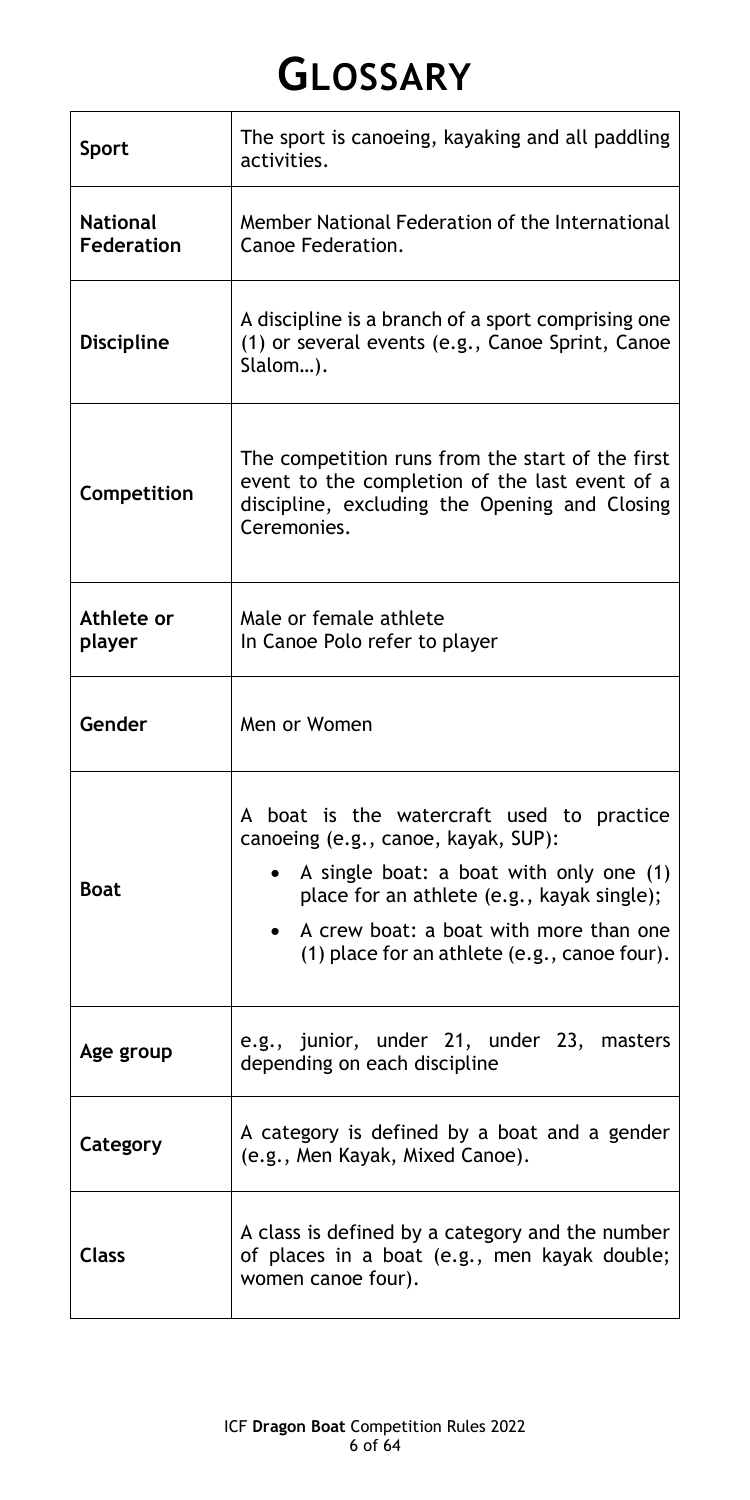| Event                                                | An event is a contest in one (1) discipline<br>resulting in the award of medals.<br>An event is defined by at least a class and<br>depending on the competition and the discipline<br>with the additional optional information: a<br>distance and / or an age group $(e.g., junior)$<br>men's kayak double 500m, under 23 women's<br>kayak single, men's canoe double classic). |
|------------------------------------------------------|---------------------------------------------------------------------------------------------------------------------------------------------------------------------------------------------------------------------------------------------------------------------------------------------------------------------------------------------------------------------------------|
| Type of event                                        | Individual events: A boat comprised of<br>one (1) or more athletes competing<br>against other boats.<br><b>Team events:</b> two (2) or more boats<br>competing together against other teams.                                                                                                                                                                                    |
| <b>Event Phase</b>                                   | A stage of competition (e.g., preliminaries,<br>heats, semi-final, final).                                                                                                                                                                                                                                                                                                      |
| Run or race or<br>match                              | The basic unit of an event phase (e.g., heats $1st$<br>run, semi-final, final).                                                                                                                                                                                                                                                                                                 |
| Competition<br>programme                             | The list of events included in a competition.                                                                                                                                                                                                                                                                                                                                   |
| Competition<br>schedule                              | The complete list of events and their different<br>phases with the time at which they will be held.                                                                                                                                                                                                                                                                             |
| International<br><b>Technical</b><br><b>Official</b> | Oversee the operation of the competition.                                                                                                                                                                                                                                                                                                                                       |
| <b>Host</b><br>Organising<br>Committee               | The host organising committee can be a National<br>Federation or a subsidiary or a third-party<br>specialising in<br>organisation<br>competition<br>management.                                                                                                                                                                                                                 |
| Definition of<br>meaning                             | may: optional<br>should: recommendation<br>must: mandatory / compulsory<br>$\bullet$                                                                                                                                                                                                                                                                                            |
| <b>Sport Class</b><br>(only<br>paracanoe<br>book)    | A Sport Class is a category defined by ICF<br>Paracanoe in the Classification Rules, in which<br>Athletes are grouped by reference to the impact<br>of an eligible impairment on their ability to<br>the specific tasks and<br>activities<br>execute<br>fundamental to the sport.                                                                                               |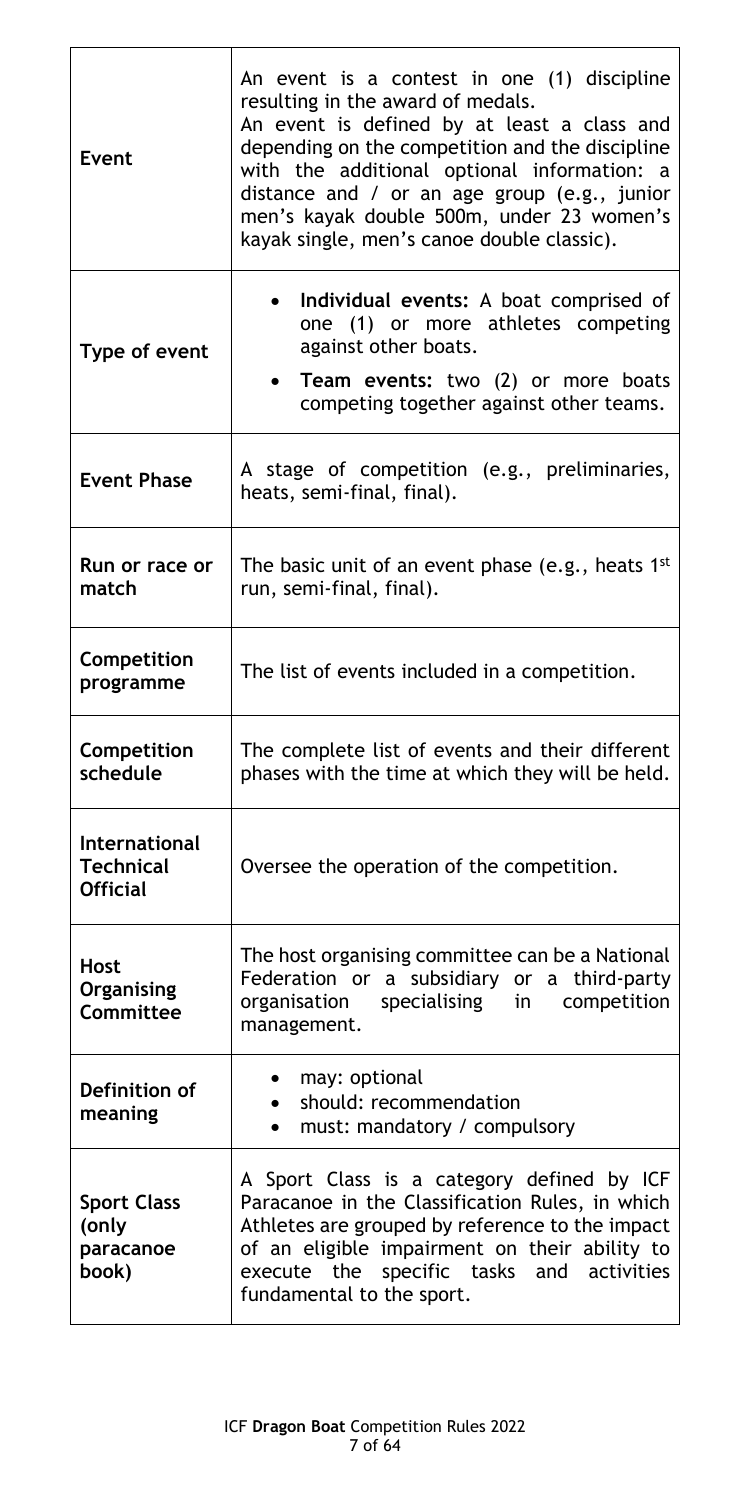# **LIST OF ABBREVIATIONS**

| <b>ICF</b>    | International Canoe Federation                                          |  |
|---------------|-------------------------------------------------------------------------|--|
| <b>NF</b>     | <b>National Federation</b>                                              |  |
| <b>DBC</b>    | <b>Dragon Boat Committee</b>                                            |  |
| <b>ICF HQ</b> | <b>International Canoe Federation Headquarters</b>                      |  |
| <b>CR</b>     | <b>Sport Governance Rules</b>                                           |  |
| <b>PR</b>     | <b>Principle Rules</b>                                                  |  |
| <b>SR</b>     | <b>Sport Rules</b>                                                      |  |
| <b>HOC</b>    | <b>Host Organising Committee</b>                                        |  |
| <b>ITO</b>    | International Technical Official                                        |  |
| <b>DNS</b>    | Did Not Start                                                           |  |
| <b>DSQ</b>    | Disqualified for the event                                              |  |
| <b>DNF</b>    | Did Not Finish                                                          |  |
| <b>DQB</b>    | Disqualified for the whole competition for<br>Unsportsmanlike Behaviour |  |
| <b>WADA</b>   | World Anti-Doping Agency                                                |  |
|               |                                                                         |  |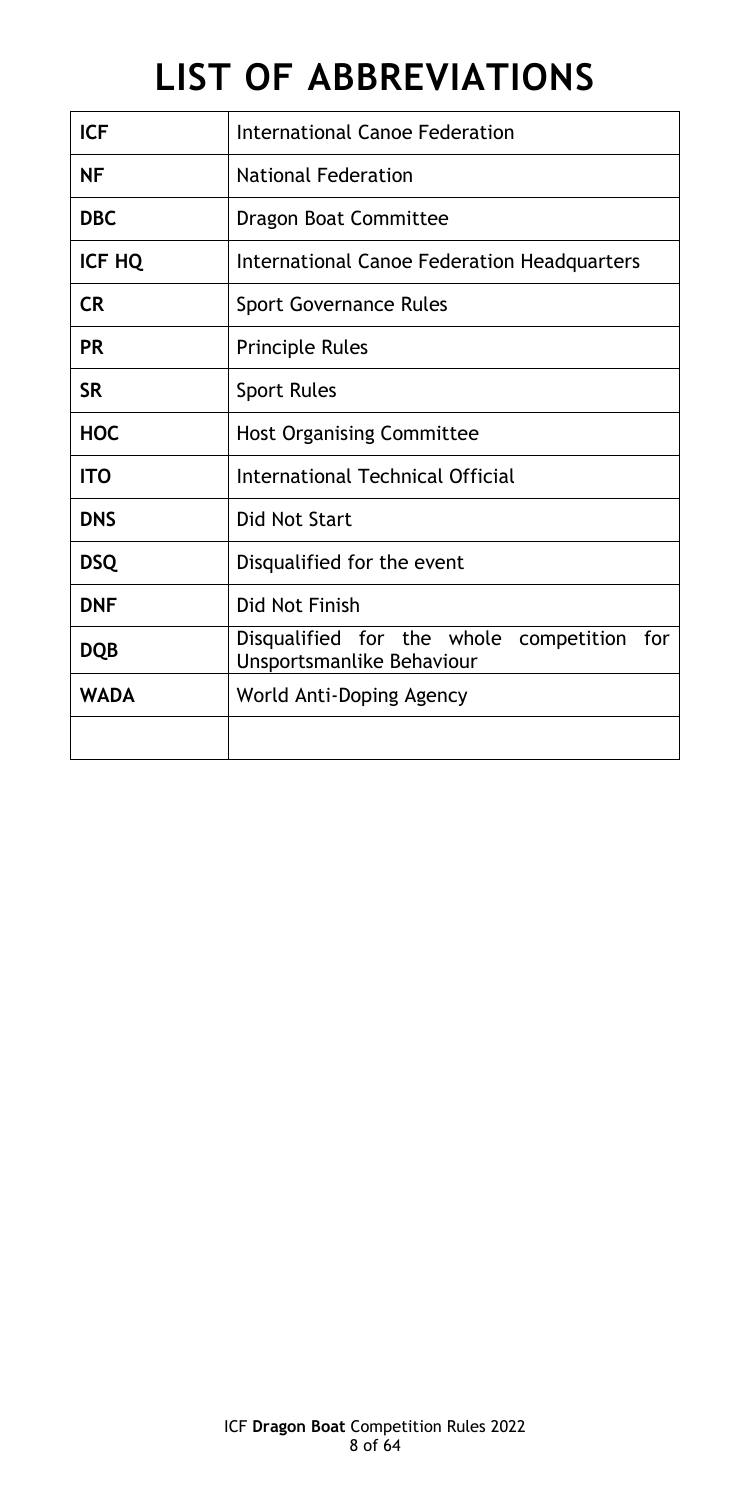# TABLE OF CONTENTS

| 1.2 - International competition calendar [CR]  11                     |  |
|-----------------------------------------------------------------------|--|
| 1.3 - Athlete eligibility for ICF competition (level 1 to 3) [CR]  12 |  |
|                                                                       |  |
| 1.5 - Athlete sporting nationality change [CR]  13                    |  |
|                                                                       |  |
|                                                                       |  |
|                                                                       |  |
| 1.9 - Masters World Championships (level 4) [CR]  18                  |  |
|                                                                       |  |
| 1.11 - Appeal to the ICF Board of Directors [CR] 18                   |  |
| 1.12 - Disqualification for unsportsmanlike behaviour [CR]  19        |  |
|                                                                       |  |
| 1.15 - International Technical Official (ITO) - examination [CR]  20  |  |
| 1.16 - ITO - nomination for ICF competitions [CR] 21                  |  |
|                                                                       |  |
|                                                                       |  |
|                                                                       |  |
|                                                                       |  |
|                                                                       |  |
|                                                                       |  |
|                                                                       |  |
| 3.3 - Requirements for international Dragon Boat competitions [SR] 23 |  |
|                                                                       |  |
| 3.5 - Identifications and Advertising Trademarks [PR]  24             |  |
| CHAPTER 4 - COMPETITION PROGRAMME  25                                 |  |
|                                                                       |  |
|                                                                       |  |
|                                                                       |  |
|                                                                       |  |
|                                                                       |  |
|                                                                       |  |
| CHAPTER 6 - INVITATIONS AND ENTRIES  29                               |  |
|                                                                       |  |
| 6.2 - Entries                                                         |  |
|                                                                       |  |
| CHAPTER 7 - COMPETITION OFFICIALS  30                                 |  |
|                                                                       |  |
| 7.2 - Duties of the Competition Committee [SR] 31                     |  |
|                                                                       |  |
|                                                                       |  |
|                                                                       |  |
| 8.2 - Layout                                                          |  |
|                                                                       |  |
|                                                                       |  |
| 9.1 - Duties of the Host Organising Committee [SR] 39                 |  |
|                                                                       |  |
| 9.3 - Instructions for Team Leaders and athletes [PR]  39             |  |
|                                                                       |  |
| 9.5 - Alteration of entries and withdrawals [PR] 40                   |  |
|                                                                       |  |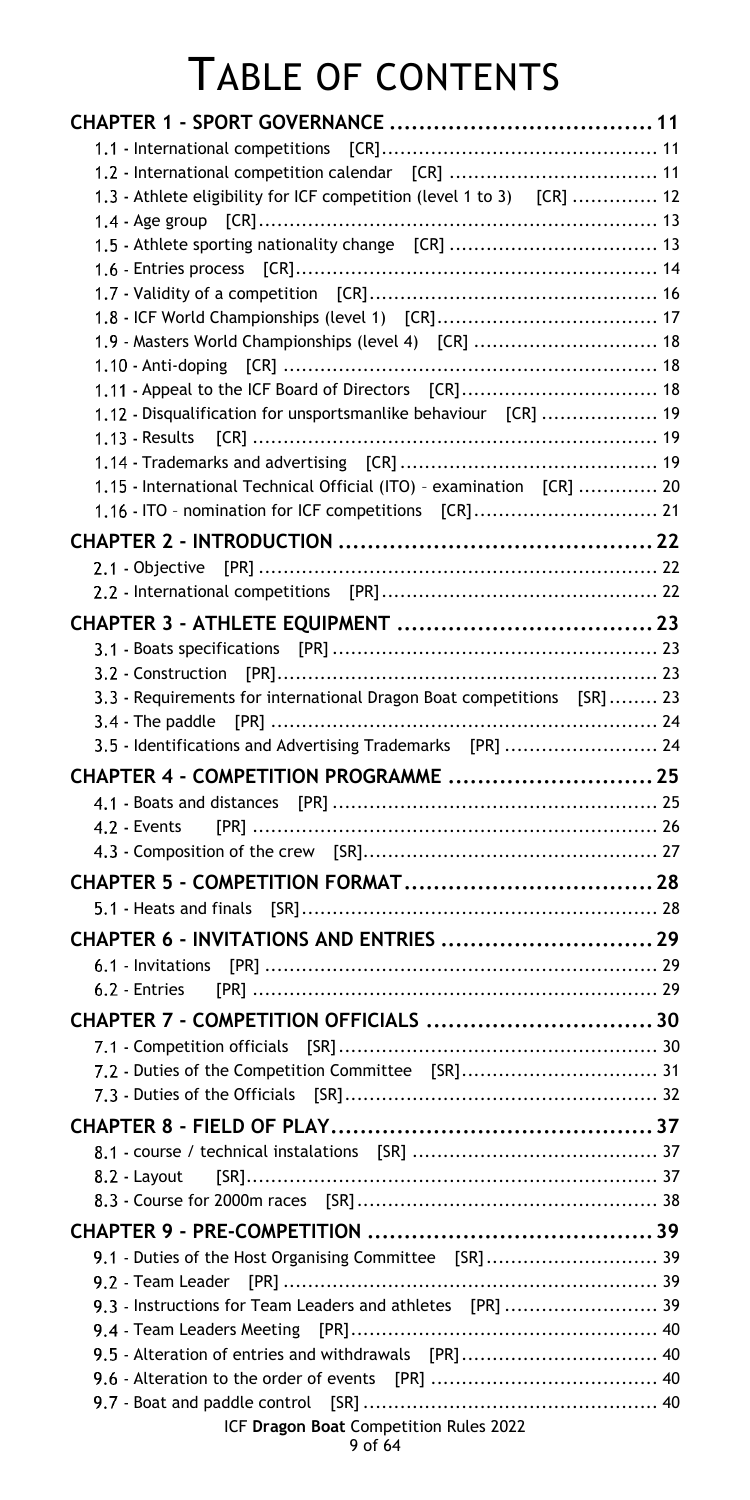| $10.3 - Start$                                                      |  |
|---------------------------------------------------------------------|--|
|                                                                     |  |
|                                                                     |  |
| 10.5 - Paddling on the course for 2000 meters pursuit race: [SR] 44 |  |
|                                                                     |  |
|                                                                     |  |
| $10.8 -$ Finish                                                     |  |
|                                                                     |  |
|                                                                     |  |
|                                                                     |  |
|                                                                     |  |
|                                                                     |  |
| CHAPTER 12 - WORLD CHAMPIONSHIPS  49                                |  |
|                                                                     |  |
|                                                                     |  |
|                                                                     |  |
| 12.3 - Invitations, entries and competition schedule [PR] 50        |  |
|                                                                     |  |
| 12.5 - Competition committee and officials [PR]  52                 |  |
|                                                                     |  |
|                                                                     |  |
|                                                                     |  |
|                                                                     |  |
|                                                                     |  |
|                                                                     |  |
|                                                                     |  |
| <b>CHAPTER 14 - ITO - TRAINING PATHWAY  56</b>                      |  |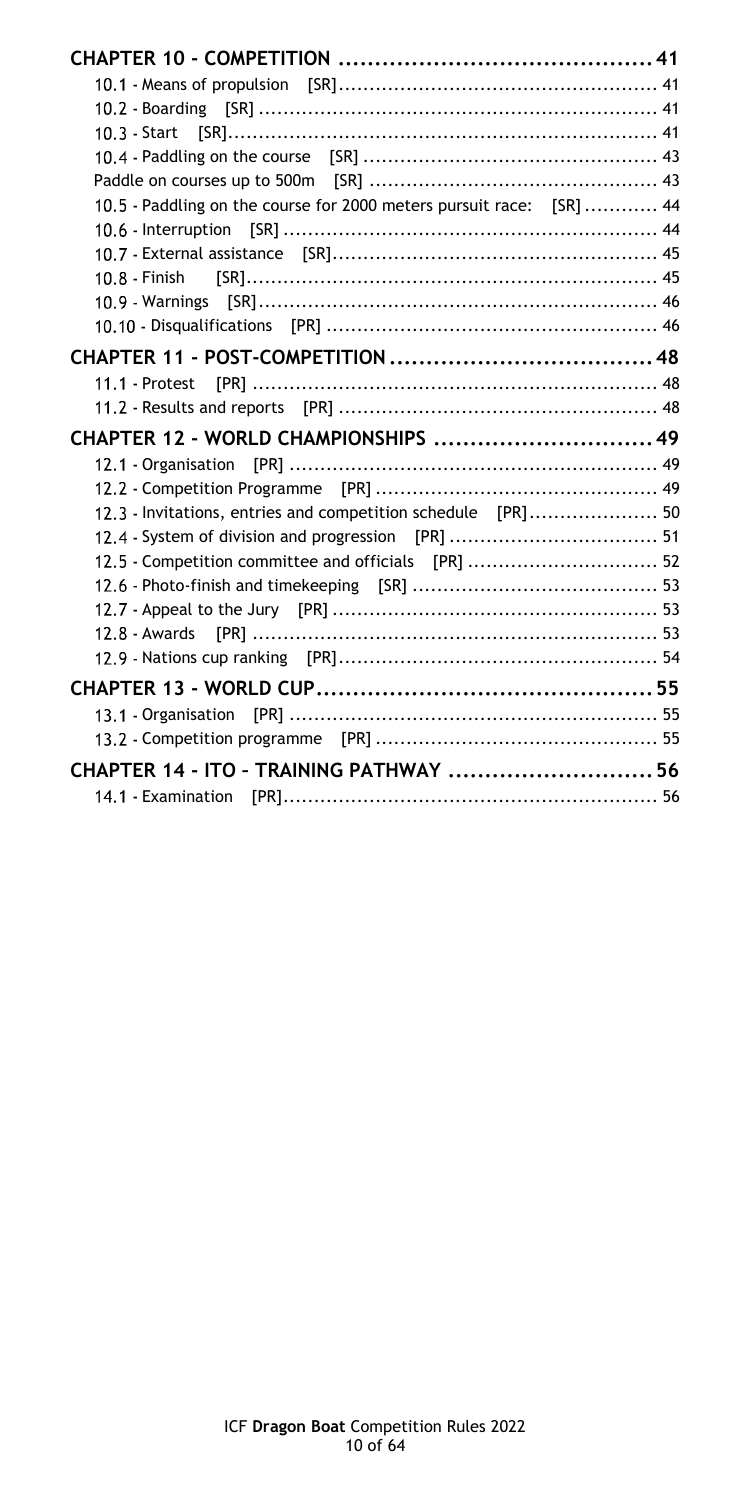### **CHAPTER 1 - SPORT GOVERNANCE**

#### <span id="page-10-1"></span><span id="page-10-0"></span>**1.1 - INTERNATIONAL COMPETITIONS [CR]**

1.1.1 - All competitions announced as international must be governed by the rules of the ICF.

1.1.2 - Competitions organised by a National Federation, or its affiliated associations are regarded as international if foreign athletes / teams are invited.

1.1.3 - Canoeing competitions in regional, continental, and multi-sport Games must be organised under the ICF rules for World Championships for that discipline.

1.1.4 - The Olympic events should be used as a base for the competition programme in continental games.

1.1.5 - The organisation and programme of canoeing in multi-sport games on a world level must be approved by the ICF and for continental level by the relevant continental association.

#### <span id="page-10-2"></span>**1.2 - INTERNATIONAL COMPETITION CALENDAR [CR]**

1.2.1 - The international competition calendar of each discipline is organised in four (4) levels:

|         | Type of<br>competition                                                                      | Competition                           |
|---------|---------------------------------------------------------------------------------------------|---------------------------------------|
| Level 1 |                                                                                             | <b>ICF World Championships</b>        |
| Level 2 | <b>ICF</b><br>competition                                                                   | <b>ICF World Cups</b>                 |
| Level 3 |                                                                                             | <b>ICF World Ranking competitions</b> |
| Level 4 | • International competitions<br>Masters or open competitions<br>• Invitational competitions |                                       |

1.2.2 - Only a National Federation, associate member, or a continental association of the ICF may apply for a competition to be entered into the ICF calendar.

1.2.3 - A calendar application for an international competition level 1 and level 2 is outlined in the ICF statutes.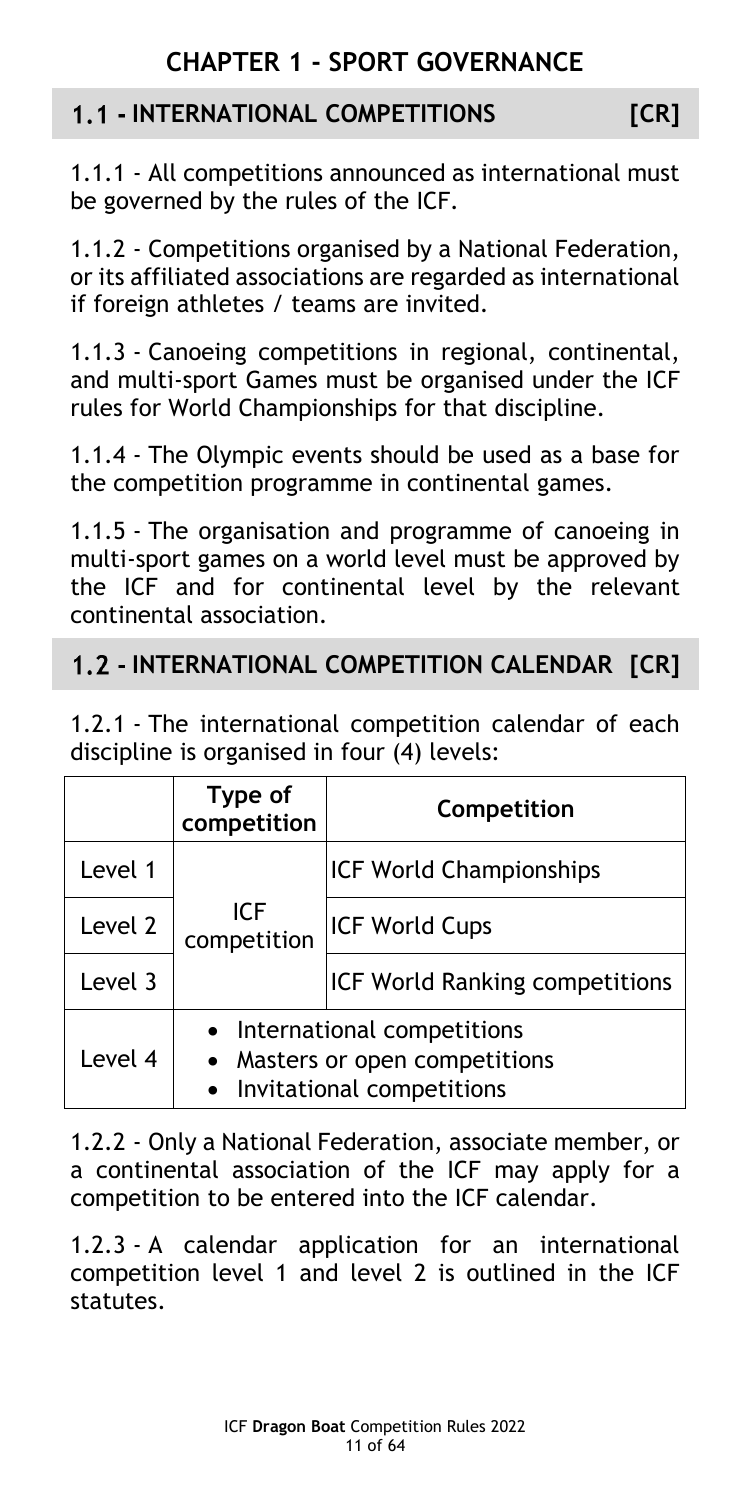1.2.4 - A calendar application for an international competition level 3 (if applicable) and level 4 can be made by the following process:

1.2.4.a A calendar application is made directly into the ICF database;

1.2.4.b The deadline for calendar applications for international competition level  $3$  is  $1^{st}$  September the year before the competition;

1.2.4.c The deadline for calendar applications for international competition level 4 is three (3) months before the competition.

1.2.5 - Calendar publication

1.2.5.a The calendar of ICF competitions level 1 and level 2 will be published by  $1<sup>st</sup>$  January the year before the competitions;

1.2.5.b The calendar of ICF competitions level 3 will be published by  $1<sup>st</sup>$  October the year before the competitions;

1.2.5.c The calendar of international competitions (level 4) will be published immediately after approval by the ICF.

#### <span id="page-11-0"></span>**ATHLETE ELIGIBILITY FOR ICF COMPETITION (LEVEL 1 TO 3) [CR]**

1.3.1 - Only athletes who are members of clubs or associations affiliated with a National Federation have the right to participate in an ICF competition.

1.3.2 - An athlete having satisfied 1.3.1 and having first obtained the (written) consent of the athlete's National Federation, is permitted to compete individually in an ICF competition.

1.3.3 - Each National Federation must ensure that their athletes are in a good state of health and fitness which allows them to compete at a level commensurate with the level of the particular ICF competition.

1.3.4 - Each National Federation must ensure that their athletes, team officials, as well as the National Federation itself, carry appropriate health, accident, and personal belongings insurance.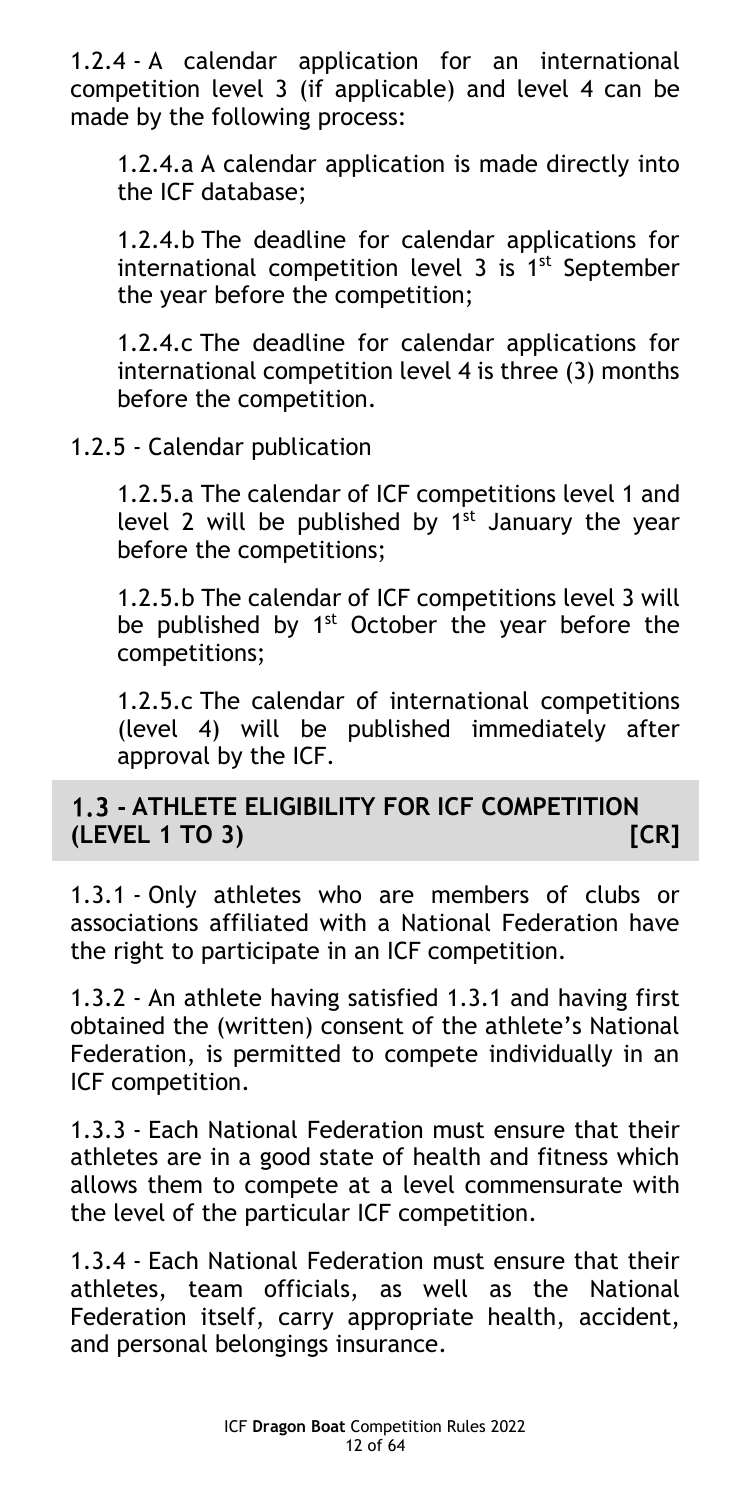### <span id="page-12-0"></span>**AGE GROUP [CR]**

1.4.1 - The first year an athlete can compete in an ICF competition (level 1 to 3) or an international competition (level 4) is the year of their  $15<sup>th</sup>$  birthday.

1.4.2 - An athlete starting from the year of their  $13<sup>th</sup>$ birthday can compete in an international competition (level 4) in a specific age group event with a suitably adapted competition format/rules defined by the HOC.

1.4.3 - The last year an athlete can compete in the junior age group is the year of their  $18<sup>th</sup>$  birthday.

1.4.4 - The last year an athlete can compete in the under 21 age group is the year of their  $21^{st}$  birthday.

1.4.5 - The last year an athlete can compete in the under 23 age group is the year of their 23<sup>rd</sup> birthday.

1.4.6 - An athlete can compete in a masters event in the year that they reach the lower limit of the age group. The masters' age groups are defined by each discipline with a minimum age of 35 years.

1.4.7 - To enter in an event with a specified age group an athlete or the National Federation must produce documentary proof such as passport, identity card or similar document with a photograph, confirming the age of the athlete.

#### <span id="page-12-1"></span>**ATHLETE SPORTING NATIONALITY CHANGE [CR]**

1.5.1 - An athlete who has competed internationally at any level in the last three (3) years requires authorisation from the ICF with the approval of the two (2) National Federations involved to change sporting nationality.

1.5.2 - For an athlete to be eligible for a change of sporting nationality he/she must have lived in that country for the last two (2) years or hold the nationality of the new country.

1.5.3 - An athlete who is aged 18 or under can change sporting nationality with the approval of the two (2) National Federations involved. He/she is not required to fulfil the two (2) year residency rule.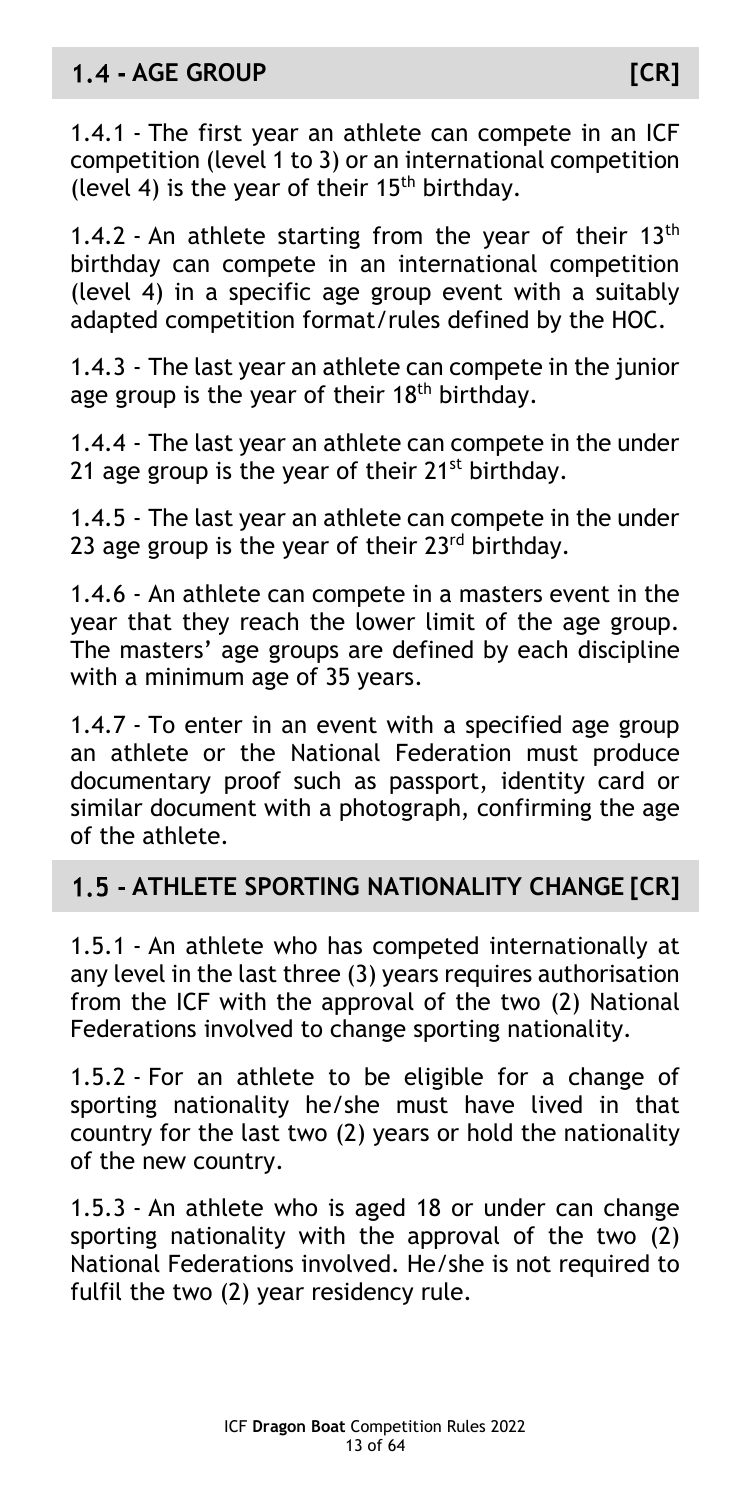1.5.4 - The request for the change of sporting nationality must be made to the ICF by the new National Federation no later than 30 November the year before the athlete wants to compete.

1.5.5 - For the Olympic and Paralympic Games, the Olympic and Paralympic Charter rules will be applied for nationality issues.

1.5.6 - For an athlete to gain an Olympic or Paralympic quota place in canoeing they must hold citizenship/nationality of the National Federation they represent.

1.5.7 - An athlete cannot compete for more than one (1) National Federation in any calendar year in canoeing.

1.5.8 - UN Refugee athlete

1.5.8.a An athlete that has no recognised country of sporting nationality and has official UN Refugee status can compete in ICF competitions. The request to compete in ICF Competitions must be sent to the ICF Headquarters who will decide if the entry can be accepted in conjunction with the Technical Chair of the discipline;

1.5.8.b The Refugee athlete will hold the same status as a national team member from other countries in the ICF competition and abide by ICF Statutes and Competition Rules;

1.5.8.c The Refugee must be allowed to compete in the National Championships in the country where he/she obtained UN Refugee status;

1.5.8.d Changes to the athletes UN Refugee status or that the athlete obtains a sporting nationality will activate the ICF rules for sporting nationality.

#### <span id="page-13-0"></span>**ENTRIES PROCESS [CR]**

#### 1.6.1 - ICF competitions (level 1 to level 3)

1.6.1.a Nominal entries for ICF competitions will only be accepted from National Federations which are current members of the ICF;

1.6.1.b An entry must contain:

Name of the National Federation to which the athlete(s) belongs;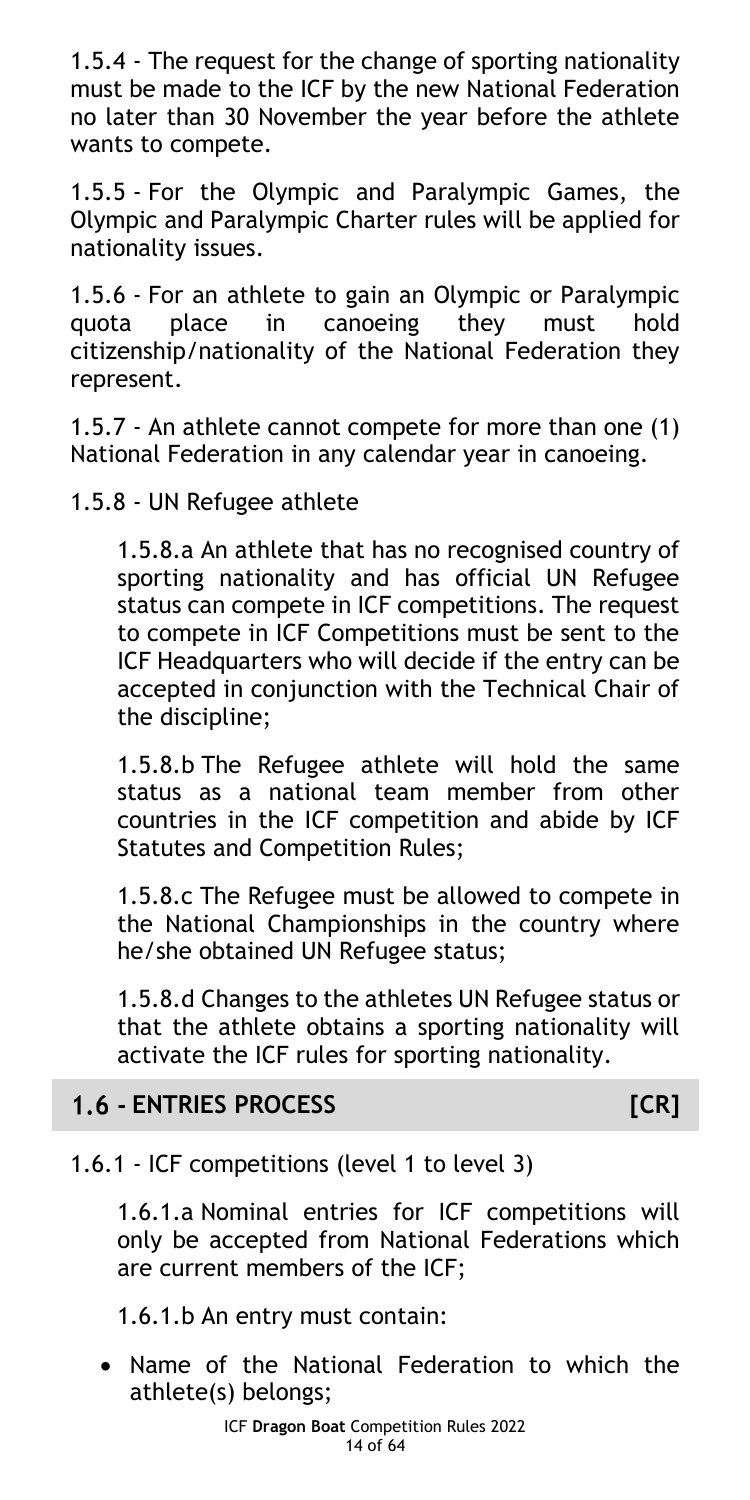- First and last name for the athlete(s);
- The country of birth of the athlete(s);
- The gender of the athlete(s);
- Date of birth of the athlete(s);
- The ICF number of the athlete(s) (if known);
- The events in which the athlete(s) or team(s) wish to take part;
- The first, last name(s) and the e-mail address of the Team Leader;

1.6.1.c Nominal entries must be made on the ICF online entry system;

1.6.1.d A receipt for the nominal entry will be available via the ICF online entry system;

1.6.1.e The deadline for nominal entries is 10 days before the first day of competition or classification for paracanoe;

1.6.1.f In extraordinary circumstances, an application can be made to the Technical Chair for the acceptance of late nominal entries from National Federations. It is the Technical Chair's discretion to accept or decline a late entry. Late entries and late withdrawals will incur a fee of 20 euros per athlete in addition to the participation fee;

1.6.1.g In crew boats the names of the athletes must be in the order that they compete in the boat. The first name must be the athlete at the front of the boat.

1.6.2 - International competition (level 4)

1.6.2.a Nominal entries for international competitions (level 4) will be accepted from individuals or National Federations;

1.6.2.b Entries must be in writing or online in accordance with the regulations given by the HOC;

1.6.2.c An entry must contain:

- The sporting nationality of the athlete;
- First and last name(s) for the athlete;
- The gender of the athlete;
- Date of birth of the athlete:
- The events in which the athlete(s) or teams wish to take part.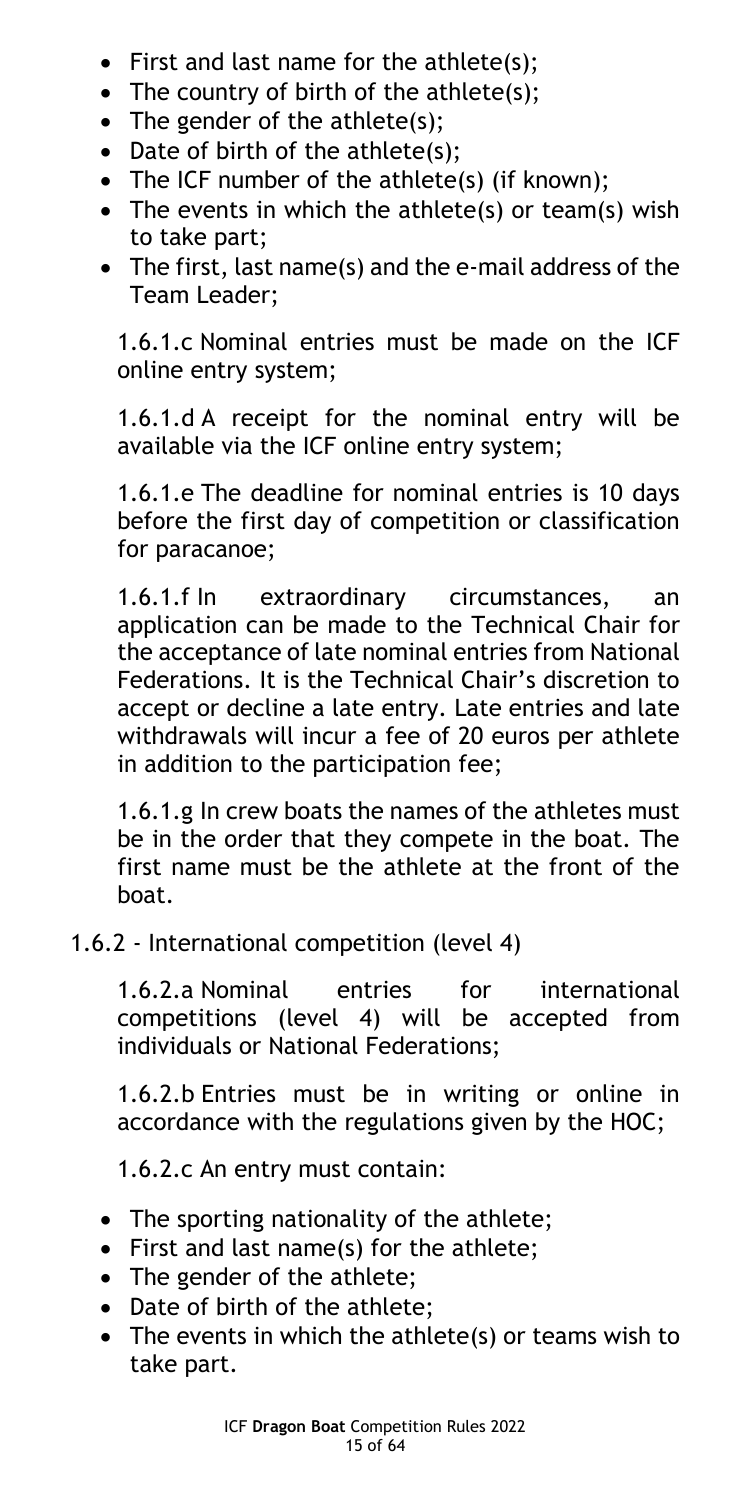1.6.2.d The HOC must acknowledge in writing or electronically the receipt of each entry within two (2) days.

#### <span id="page-15-0"></span>**VALIDITY OF A COMPETITION [CR]**

1.7.1 - World Championships (ICF competition level 1)

1.7.1.a In the Olympic and Paralympic events, a valid World Championship is held only if at least six (6) National Federations from at least three (3) continents start in the event. If during the competition some National Federations drop out or do not finish, the validity of the Championships is not affected;

1.7.1.b For the non-Olympic and non-Paralympic events, a valid World Championship is held only if at least six (6) National Federations in each event and at least three (3) continents start OVERALL in the competition. If during the competition some National Federations drop out or do not finish, the validity of the Championships is not affected.

1.7.2 - World Cup (ICF competition level 2) and ICF competition level 3:

1.7.2.a A valid World Cup is held only when there is a minimum of five (5) National Federations from at least two (2) continents start in the competition;

1.7.2.b To be recognised as a valid event at least three  $(3)$  boats or three  $(3)$  teams from two  $(2)$ different National Federations start in that event;

1.7.2.c For the validity of the event, it is not necessary for all three (3) boats or all three (3) teams finish.

1.7.3 - To be recognised as an international competition (level 4) at least an invitation must be distributed to National Federations or to foreign athletes.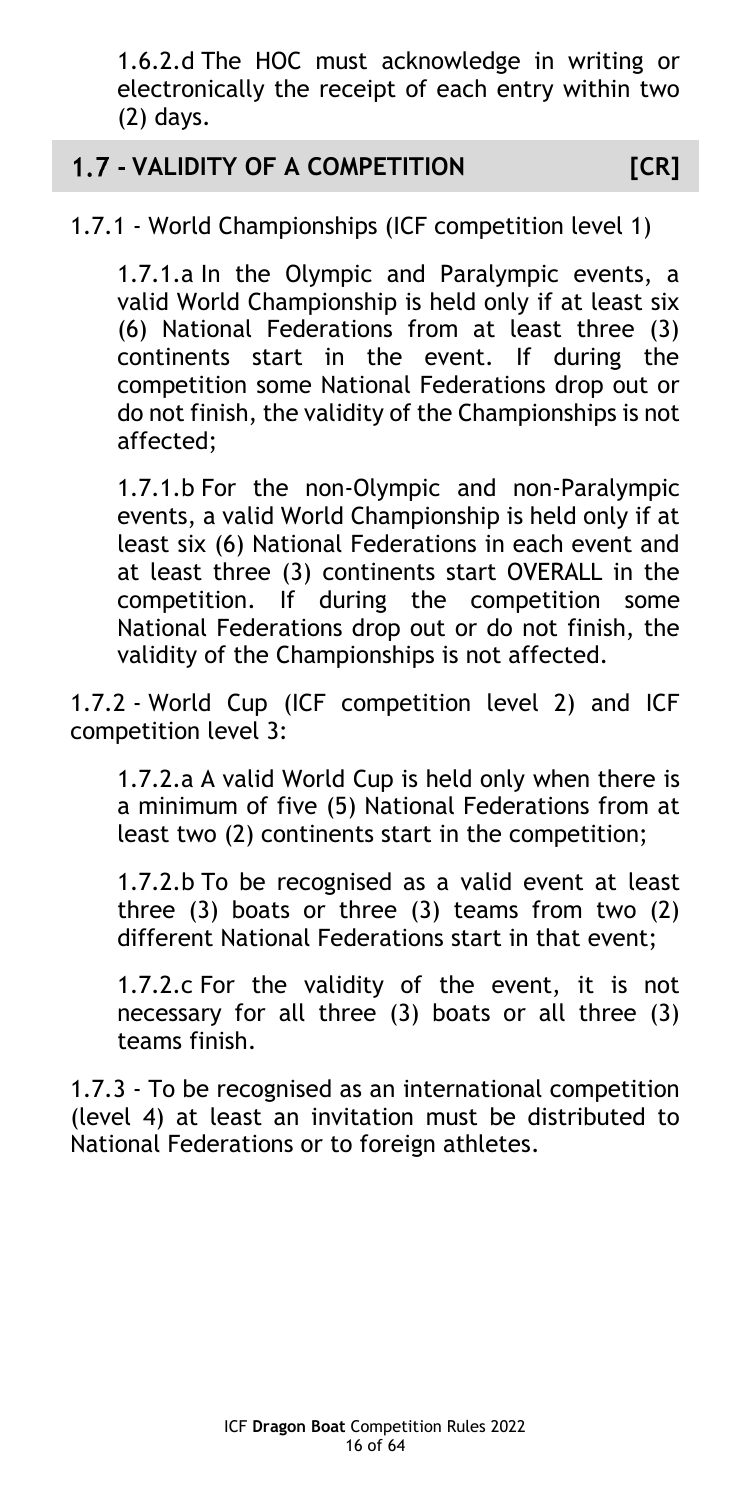#### <span id="page-16-0"></span>1.8 - ICF WORLD CHAMPIONSHIPS (LEVEL 1) [CR]

1.8.1 - World Championships are only organised upon the authority of the ICF Board of Directors and only in the events given in the competition programme.

1.8.2 - Changes to the organisation of the World Championships may only be made by the process documented in the contract between the ICF and the HOC.

1.8.3 - The competition programme is decided by the ICF Board of Directors.

1.8.4 - The competition schedule is the responsibility of the ICF. The ICF will consider the broadcasting needs and / or other external factors affecting the schedule.

1.8.5 - Jury

1.8.5.a During the World Championships, the supreme authority rests with the Jury;

1.8.5.b The Jury consists of three (3) persons;

1.8.5.c The ICF Board of Directors appoints the members of the Jury;

1.8.5.d One of these members is named Chair of the Jury.

1.8.6 - Awards

1.8.6.a The awards are given according to the ICF protocol guidelines;

1.8.6.b The medals are awarded as follows:

- 1<sup>st</sup> place: a gold medal
- 2<sup>nd</sup> place: a silver medal
- 3<sup>rd</sup> place: a bronze medal

1.8.6.c In the crew boat events or team events, each athlete will receive the appropriate medal;

1.8.6.d To maintain the formality of the ceremony the athletes receiving medals must wear their national team uniforms.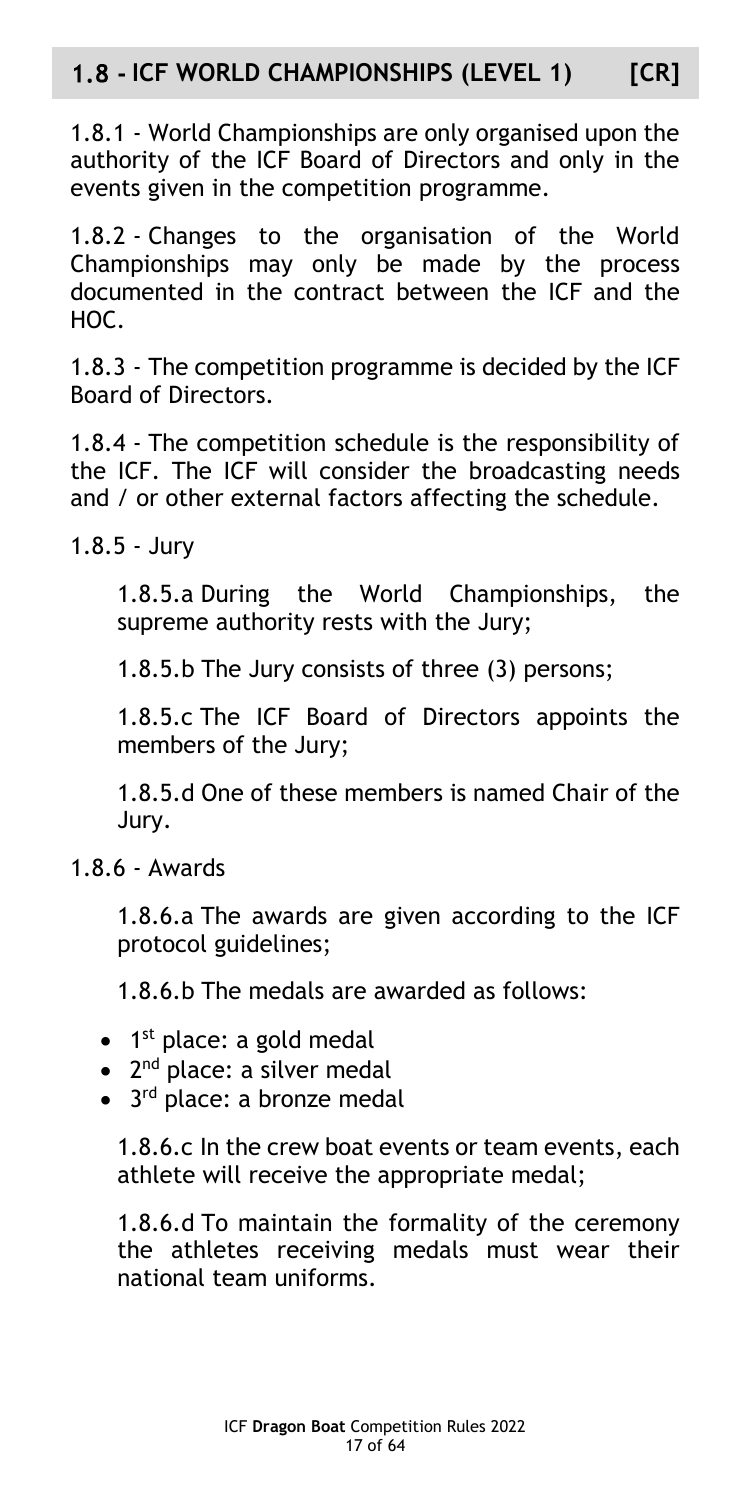1.8.7 - Nations Cup

1.8.7.a The Nations Cup will be awarded to the National Federation at the World Championships with the best overall performance;

1.8.7.b The ranking list will be produced according to the system defined for each discipline.

#### <span id="page-17-0"></span>**MASTERS WORLD CHAMPIONSHIPS (LEVEL 4) [CR]**

1.9.1 - Masters World Championships can be organised in each discipline.

1.9.2 - The ICF Board of Directors determine the events based on recommendation of the concerned Technical Committee.

1.9.3 - Individual and National Federations entries will be accepted.

#### <span id="page-17-1"></span>**ANTI-DOPING [CR]**

1.10.1 - Doping as defined in the World Anti-Doping Code and the ICF anti-doping rules is strictly forbidden.

1.10.2 - The anti-doping programme must be conducted in accordance with the ICF anti-doping control regulations under the supervision of the ICF medical and anti-doping committee.

1.10.3 - Athletes and support personnel entered in any ICF competition or continental championships must complete the ICF's anti-doping education programme or equivalent before competing or risk being denied entry to the competition.

#### <span id="page-17-2"></span>**1.11 - APPEAL TO THE ICF BOARD OF DIRECTORS [CR]**

1.11.1 - A participating National Federation can appeal to the ICF Board of Directors if, after the end of the competition, new facts become known that would substantially affect a decision made at the competition.

1.11.2 - Matters of fact during the competition cannot be contested in an appeal.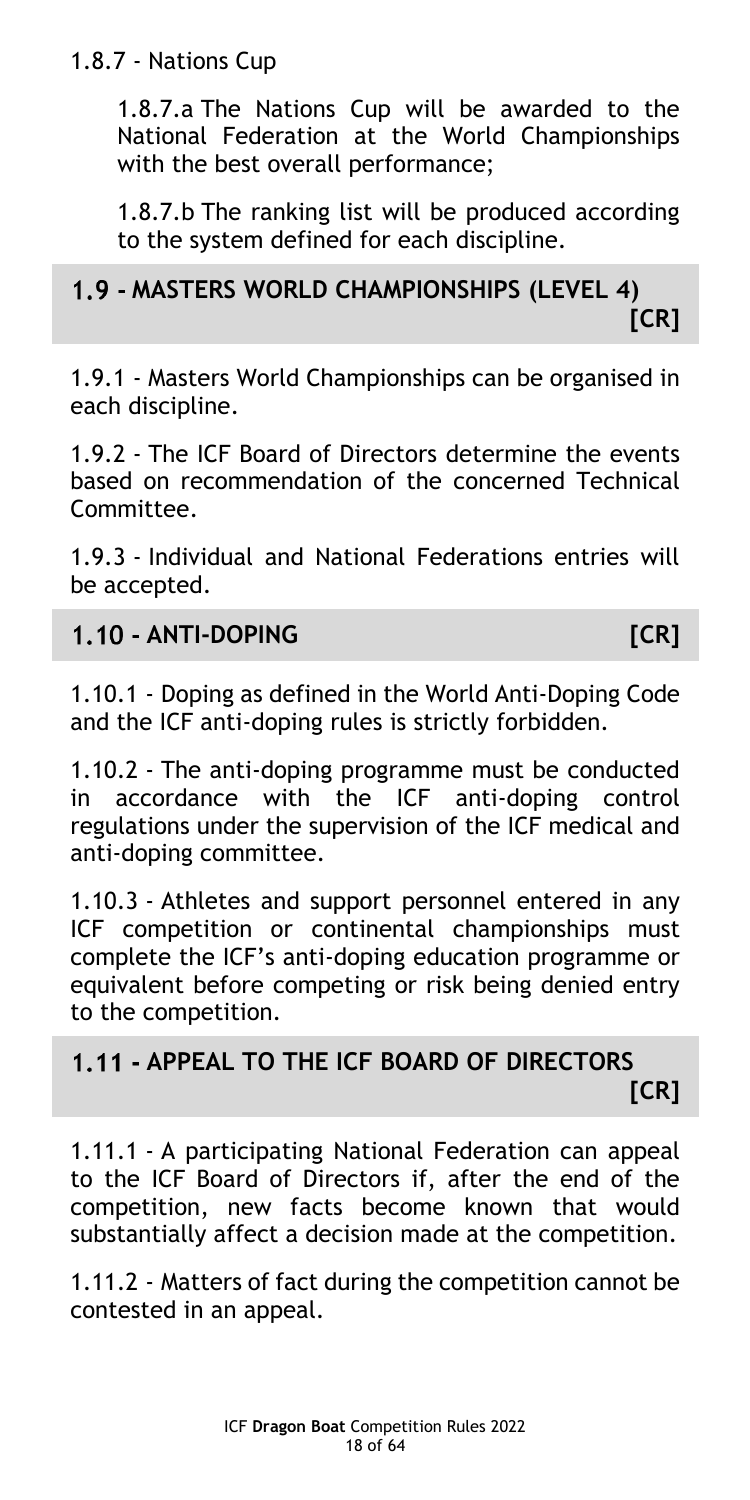1.11.3 - An appeal to the ICF Board of Directors must be submitted within 30 days following the end of the competition accompanied by a fee of 75 Euros. The fee will be refunded if the appeal is upheld.

1.11.4 - The ICF Board of Directors makes its decision and addresses it in writing to the National Federation.

#### <span id="page-18-0"></span>**1.12 - DISOUALIFICATION FOR UNSPORTSMANLIKE BEHAVIOUR [CR]**

1.12.1 - An athlete who attempts to win a competition by irregular means, wilfully breaks the rules, or who contests their validity, as deemed by the officials, may be disqualified for the competition (DQB).

1.12.2 - For disqualification after competition caused by doping or ineligibility the following must be completed:

- Deletion of all achieved results and rankings of boat(s) (DQB);
- Re-calculation of all results accordingly;
- Production of the revised version of all affected outputs (results, summaries, medals).

#### <span id="page-18-1"></span>**RESULTS [CR]**

1.13.1 - For ICF competitions (level 1 to 3) an electronic copy of the detailed official results must be provided to the ICF in a specified format within seven (7) days of the end of the competition. Electronic results must be kept online for historical purposes.

1.13.2 - For international competitions (level 4) an electronic copy of the detailed official results should be sent to the ICF in pdf format for publication on the ICF website within seven (7) days of the end of the competition.

#### <span id="page-18-2"></span>**TRADEMARKS AND ADVERTISING [CR]**

1.14.1 - The advertising of tobacco smoking and strong spirit drinks is not permitted.

1.14.2 - Boats, accessories, and clothing may carry trademarks, advertising symbols and written text.

1.14.3 - Images, symbols, slogans, and written text unrelated to sport funding or any political messages are not permitted.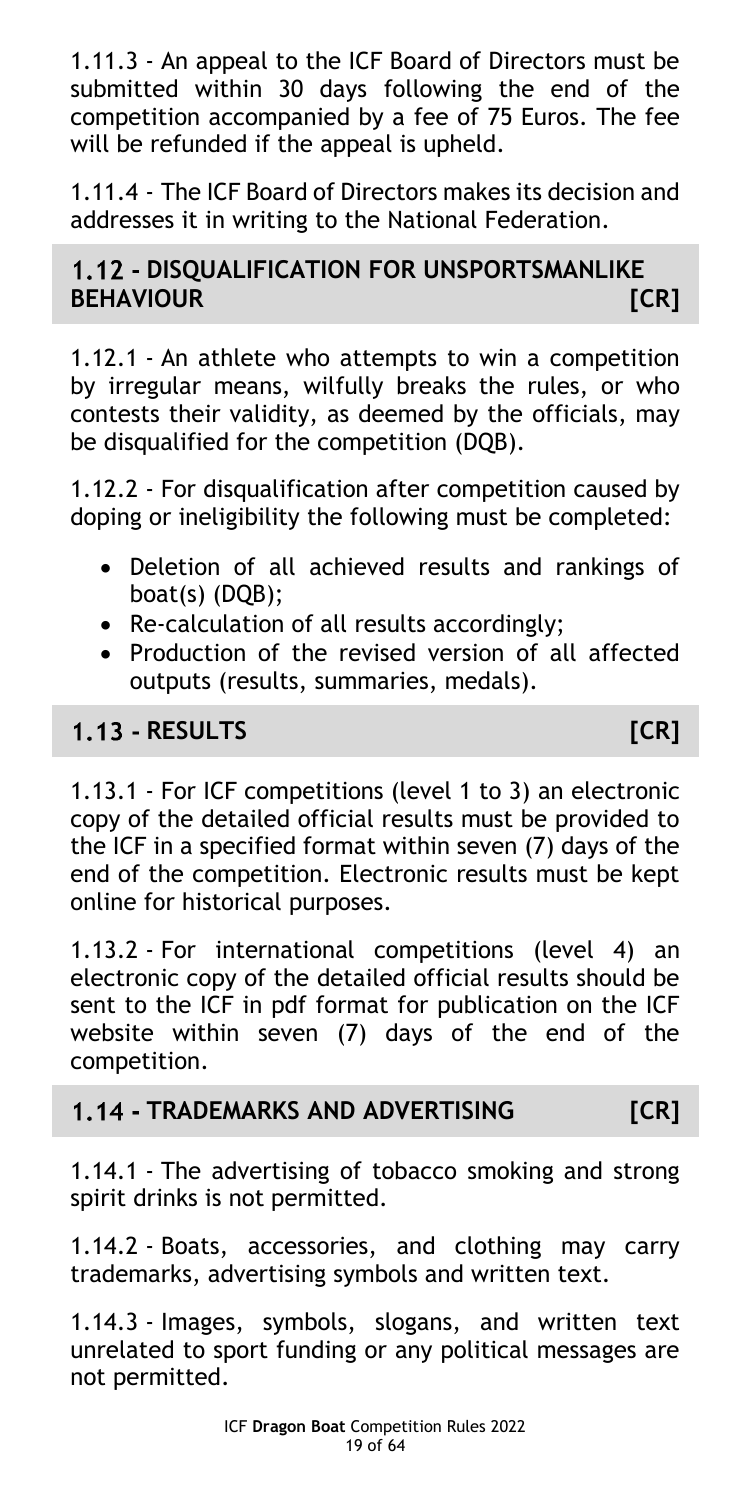1.14.4 - All advertising materials used should be placed in such a way that they do not interfere with athletes' identification and do not affect the outcome of the race.

#### <span id="page-19-0"></span>**INTERNATIONAL TECHNICAL OFFICIAL (ITO) – EXAMINATION [CR]**

#### 1.15.1 - Examination calendar

1.15.1.a Each year the calendar of official examinations is published for each discipline following proposal from each Technical Chair;

1.15.1.b Continental associations or National Federations are entitled to apply to hold an examination to the concerned Technical Chair. In this case, this organising entity has to cover the examination organisation costs including the full board and travelling expenses of the examiners.

#### 1.15.2 - Candidates application

1.15.2.a Only National Federations are entitled to nominate candidates for examination at least 30 days before the examination;

1.15.2.b The applications must be sent to the ICF headquarters on the form designed by the ICF and published on the ICF website;

1.15.2.c The ICF headquarters will forward the list of candidates to the concerned Technical Chair;

1.15.2.d For every candidate applying for the examination, the National Federation will be charged 20 euros;

1.15.2.e The final invoice will be sent to the National Federation in the period between 30 October and 30 November;

1.15.2.f National Federations are financially responsible for their Officials.

1.15.3 - Conduct of the examination

1.15.3.a A sub-committee, appointed by the concerned Technical Chair, will administer the examination;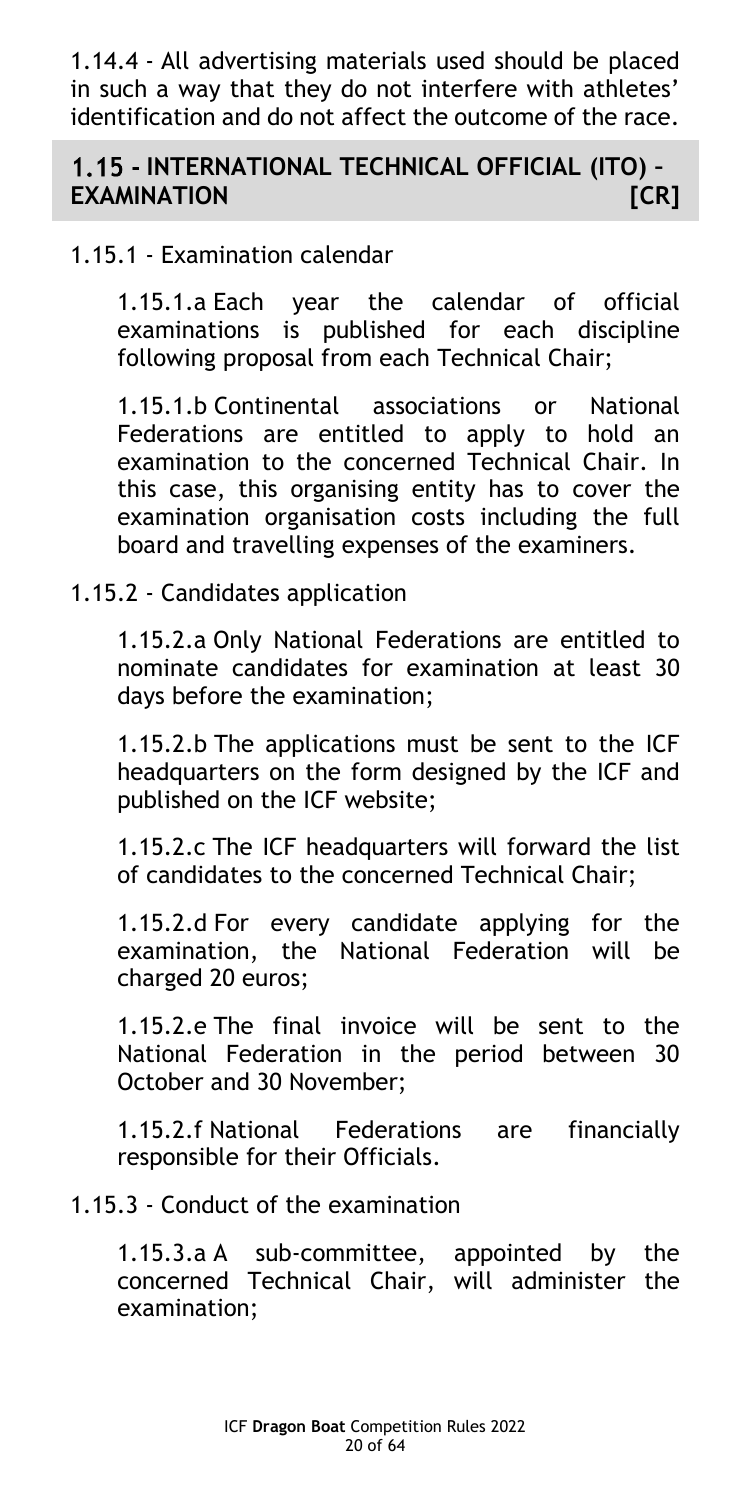1.15.3.b The examination will be carried out in English for officials who wish to be considered as officials for ICF competitions and will be based on their knowledge of the ICF statutes and the ICF rules. Each discipline may add a practical assessment or minimum experience requirement;

1.15.3.c If candidates take the examination in any other official language, they may not be considered for officiating at ICF competitions.

1.15.4 - Officials card

1.15.4.a After completion of the examination the concerned Technical Chair completes the ICF official examination report and sends it to the ICF headquarters, where the officials' cards for those who passed the exam are issued and sent to the National Federations;

1.15.4.b The officials' cards expire after four (4) years;

1.15.4.c If an official's card is expiring, lost or destroyed a 20 Euro fee for renewal will be charged;

1.15.4.d A renewed official's card will be issued starting from the previous expiry date;

1.15.4.e If an official's card has been expired for more than two years, the ITO must complete the examination again.

#### <span id="page-20-0"></span>**1.16 - ITO - NOMINATION FOR ICF COMPETITIONS [CR]**

1.16.1 - Only National Federations are entitled to nominate ITOs for ICF competitions level 1 and level 2.

1.16.2 - The deadline for submitting ITO proposals for each discipline is the  $31<sup>st</sup>$  of December the year prior to the competition.

1.16.3 - The nominations are submitted to the respective Technical Chair (with a copy to the ICF headquarters).

1.16.4 - The Technical Chair will present a list of Officials to the ICF Board of Directors for their approval at the latest by First  $(1<sup>st</sup>)$  of March.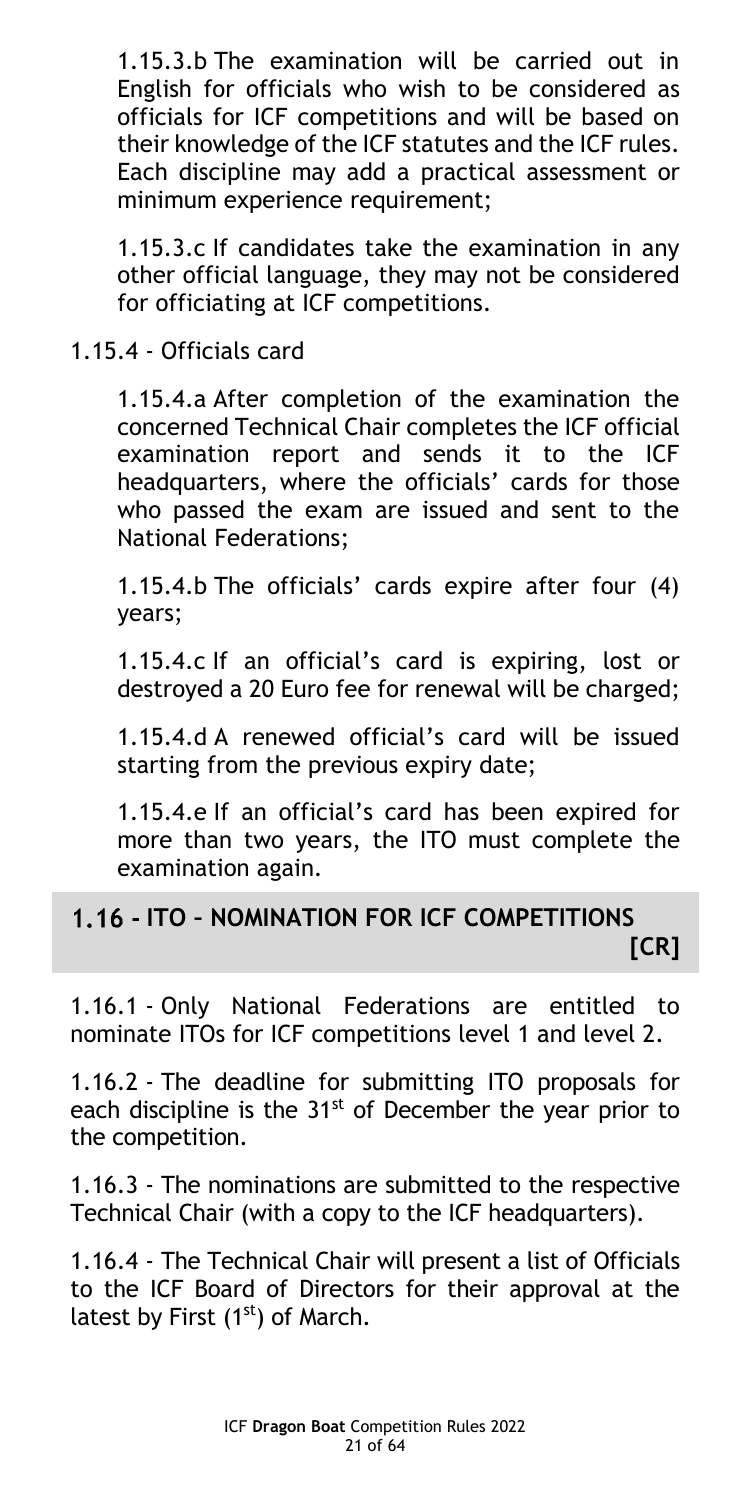### **CHAPTER 2 - INTRODUCTION**

#### <span id="page-21-1"></span><span id="page-21-0"></span>**OBJECTIVE [PR]**

The aim of a Dragon Boat competition is for people to race each other in Dragon Boats over a clearly defined unobstructed course in the shortest possible time according to the rules.

#### <span id="page-21-2"></span>**INTERNATIONAL COMPETITIONS [PR]**

2.2.1 - Types of international competitions:

#### **Type of Competition Competition Entries** ICF competition LEVEL 1 ICF World Championships ICF Junior and U23 World Championships 1 boat per event per NF LEVEL 2 ICF Club Crews World Championships 1 boat per club, 5 clubs per event per NF ICF World Cups To be determined by the organiser LEVEL 3 International competition | LEVEL 4 International competitions Masters or open competitions Invitational competitions

2.2.2 - These competitions must be supervised or managed by at least one (1) accredited official in

possession of a valid ICF Dragon Boat Official card.

ICF **Dragon Boat** Competition Rules 2022 22 of 64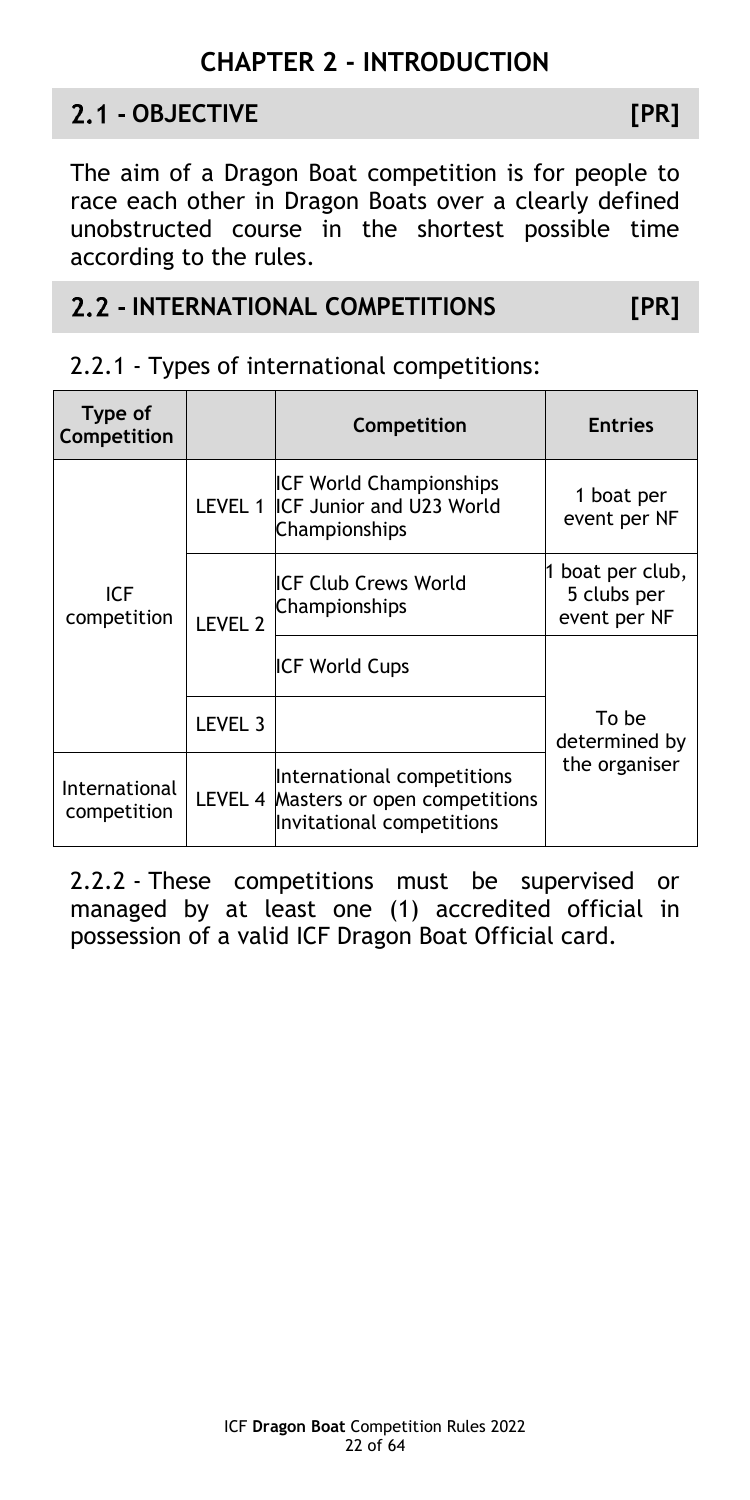### **CHAPTER 3 - ATHLETE EQUIPMENT**

#### <span id="page-22-1"></span><span id="page-22-0"></span>**BOATS SPECIFICATIONS [PR]**

| <b>Boats</b>         | 10-seater<br>Small class | 20-seater<br><b>Standard class</b> |
|----------------------|--------------------------|------------------------------------|
| Length $*$ (cm)      | 965                      | 1249                               |
| Width** (cm)         | 116                      | 116                                |
| Height*** (cm)       | 55                       | 55                                 |
| Min. weight**** (kg) | 140                      | 250                                |

Note:

\* Without head and tail

\*\* measured from the outer margin

\*\*\* measured from the middle of the boat

\*\*\*\* The minimum weight does not include the drum, drum chair, steering paddle, dragon head and dragon tail.

#### <span id="page-22-2"></span>**CONSTRUCTION [PR]**

3.2.1 - Modifications regarding the dimensions and shape of the Dragon Boat are not allowed.

3.2.2 - The "ICF Standard Class" and the "ICF Small Class" boat exists as a one-piece and two-piece version.

3.2.3 - A Dragon Boat in principle has a Dragonhead, a Dragon tail, a drum, and a drum chair. Exemptions due to technical reasons of the racecourse and use of traditional boats, must be applied for by writing to the ICF Dragon Boat Committee and approved at least 4 weeks prior to the start of the competition.

3.2.4 - The ICF provides a Technical Specification Sheet of the Dragon Boat.

#### <span id="page-22-3"></span>**REQUIREMENTS FOR INTERNATIONAL DRAGON BOAT COMPETITIONS [SR]**

3.3.1 - The HOC must provide two (2) boats for each lane established at the racecourse and two (2) substitute boats.

3.3.2 - The HOC must take care and guarantees, that the same type of boat are provided for all crews and the difference of weight between the boats utilised in a race may not exceed three (3) %.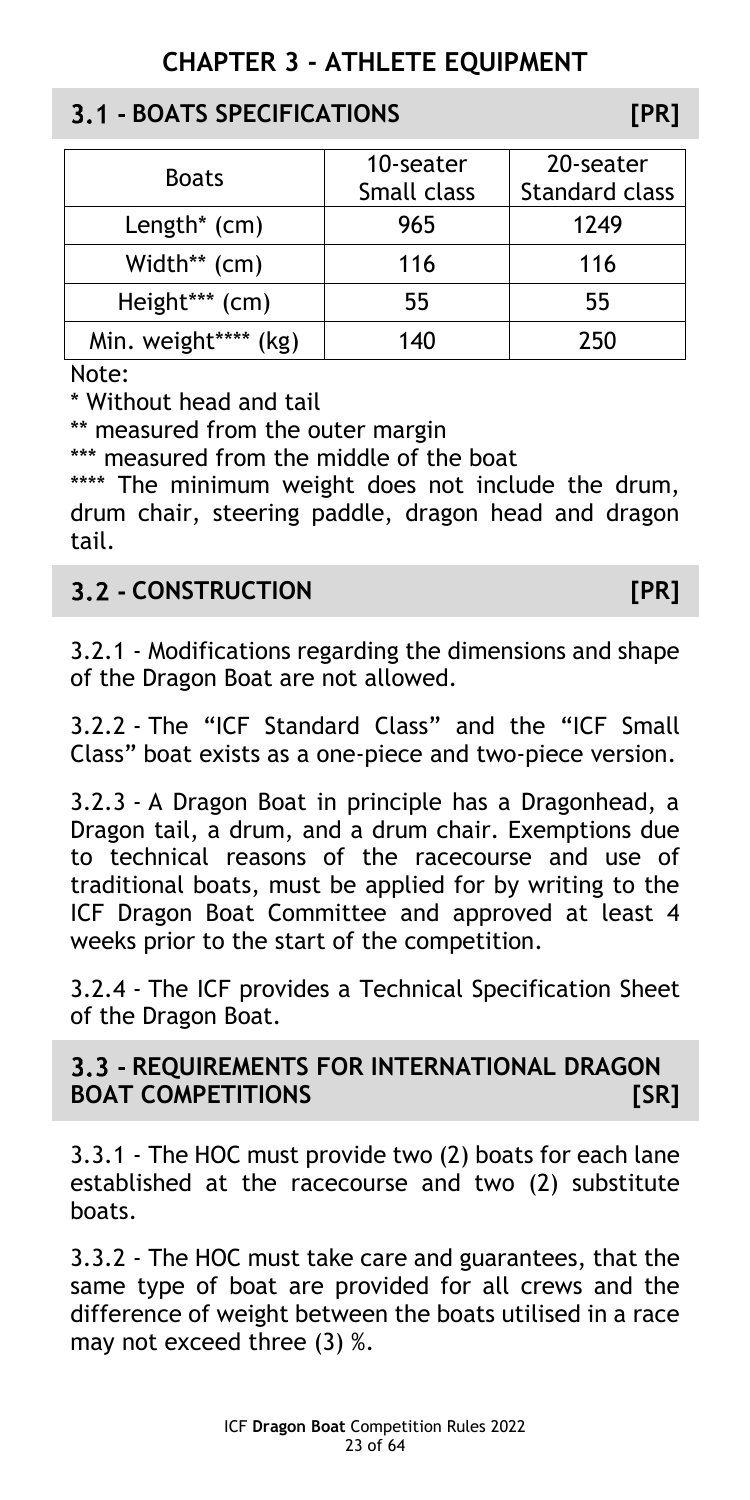3.3.3 - For international competitions, traditional boats other than ICF classes are allowed.

3.3.4 - The HOC has to take care that sufficient repair material for the Dragon Boats in the boat pool.

#### <span id="page-23-0"></span>**THE PADDLE [PR]**

3.4.1 - All paddles must meet the ICF requirements provided in the Technical Specification Sheet for the paddle (Appendix 2).

3.4.2 - The length of the paddle must be between minimum of 105cm and maximum of 130cm.

3.4.3 - The paddles can be made from any materials.

3.4.4 - Snatch bands and edge protection made of adhesive tape are allowed.

#### <span id="page-23-1"></span>**3.5 - IDENTIFICATIONS AND ADVERTISING TRADEMARKS [PR]**

Requirements for advertising on equipment and clothing for ICF Dragon Bost competitions are detailed in the ICF Guidelines for Advertising Trademark Identification on Equipment Manual.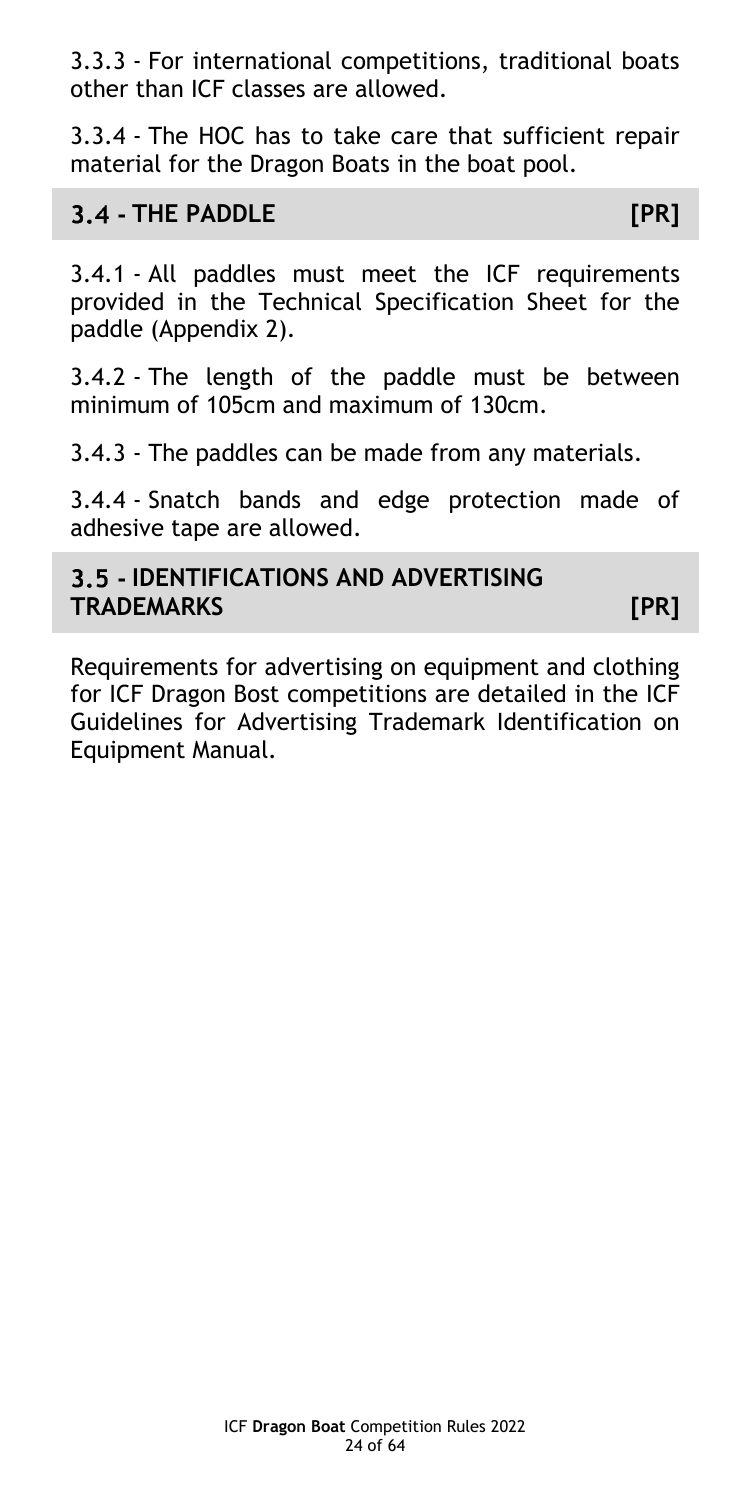#### <span id="page-24-1"></span><span id="page-24-0"></span>**BOATS AND DISTANCES [PR]**

4.1.1 - The official boats recognised by the ICF are the following: 10-seater and 20-seater.

4.1.2 - The official distances recognised by the ICF are: 200m, 500m and 2000m. The 2000 meters must be conducted as a pursuit race and achieved in the 500 meters racecourse by three (3) turns over two (2) laps.

4.1.3 - Categories

The official categories recognised by the ICF are the following:

|  |  |  |  |  |  |  | 4.1.3.a 10-seater boat |
|--|--|--|--|--|--|--|------------------------|
|--|--|--|--|--|--|--|------------------------|

| <b>Open</b> | Women      | <b>Mixed</b> |
|-------------|------------|--------------|
| Junior      | Junior     | Junior       |
| Senior      | Senior     | Senior       |
| Master 40+  | Master 40+ | Master 40+   |
| Master 50+  | Master 50+ | Master 50+   |

#### 4.1.3.b 20-seater boat

| <b>Open</b> | Women      | <b>Mixed</b> |
|-------------|------------|--------------|
| Senior      | Senior     | Senior       |
| Master 40+  | Master 40+ | Master 40+   |

4.1.4 - Special events may be organised after approval and under the supervision of the ICF DBC.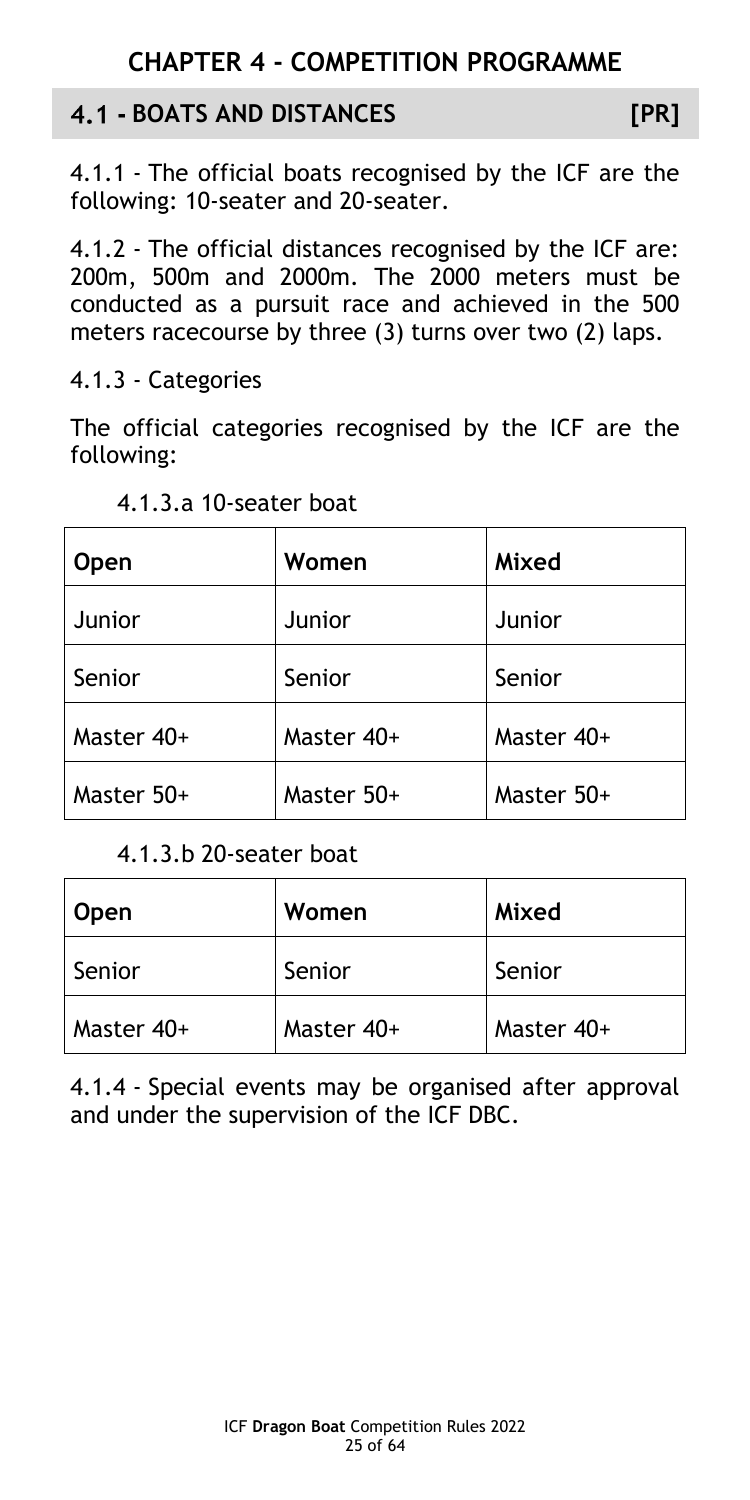### <span id="page-25-0"></span>**EVENTS [PR]**

The ICF Dragonboat events are:

| <b>Open</b>     | Women           | Mixed           |
|-----------------|-----------------|-----------------|
| 10-Seater 200m  | 10-Seater 200m  | 10-Seater 200m  |
| 20-Seater 200m  | 20-Seater 200m  | 20-Seater 200m  |
| 10-Seater 500m  | 10-Seater 500m  | 10-Seater 500m  |
| 20-Seater 500m  | 20-Seater 500m  | 20-Seater 500m  |
| 10-Seater 2000m | 10-Seater 2000m | 10-Seater 2000m |
| 20-Seater 2000m | 20-Seater 2000m | 20-Seater 2000m |

For Junior age group the events are:

| Open           | Women                                               | Mixed          |
|----------------|-----------------------------------------------------|----------------|
| 10-Seater 200m | 10-Seater 200m                                      | 10-Seater 200m |
| 10-Seater 500m | 10-Seater 500m                                      | 10-Seater 500m |
|                | 10-Seater 2000m   10-Seater 2000m   10-Seater 2000m |                |

For Masters 40+ age group the events are:

| Open            | Women           | Mixed           |  |
|-----------------|-----------------|-----------------|--|
| 10-Seater 200m  | 10-Seater 200m  | 10-Seater 200m  |  |
| 20-Seater 200m  | 20-Seater 200m  | 20-Seater 200m  |  |
| 10-Seater 500m  | 10-Seater 500m  | 10-Seater 500m  |  |
| 20-Seater 500m  | 20-Seater 500m  | 20-Seater 500m  |  |
| 10-Seater 2000m | 10-Seater 2000m | 10-Seater 2000m |  |
| 20-Seater 2000m | 20-Seater 2000m | 20-Seater 2000m |  |

For Masters 50+ age group the events are:

| Open           | Women                                               | Mixed          |
|----------------|-----------------------------------------------------|----------------|
| 10-Seater 200m | 10-Seater 200m                                      | 10-Seater 200m |
| 10-Seater 500m | 10-Seater 500m                                      | 10-Seater 500m |
|                | 10-Seater 2000m   10-Seater 2000m   10-Seater 2000m |                |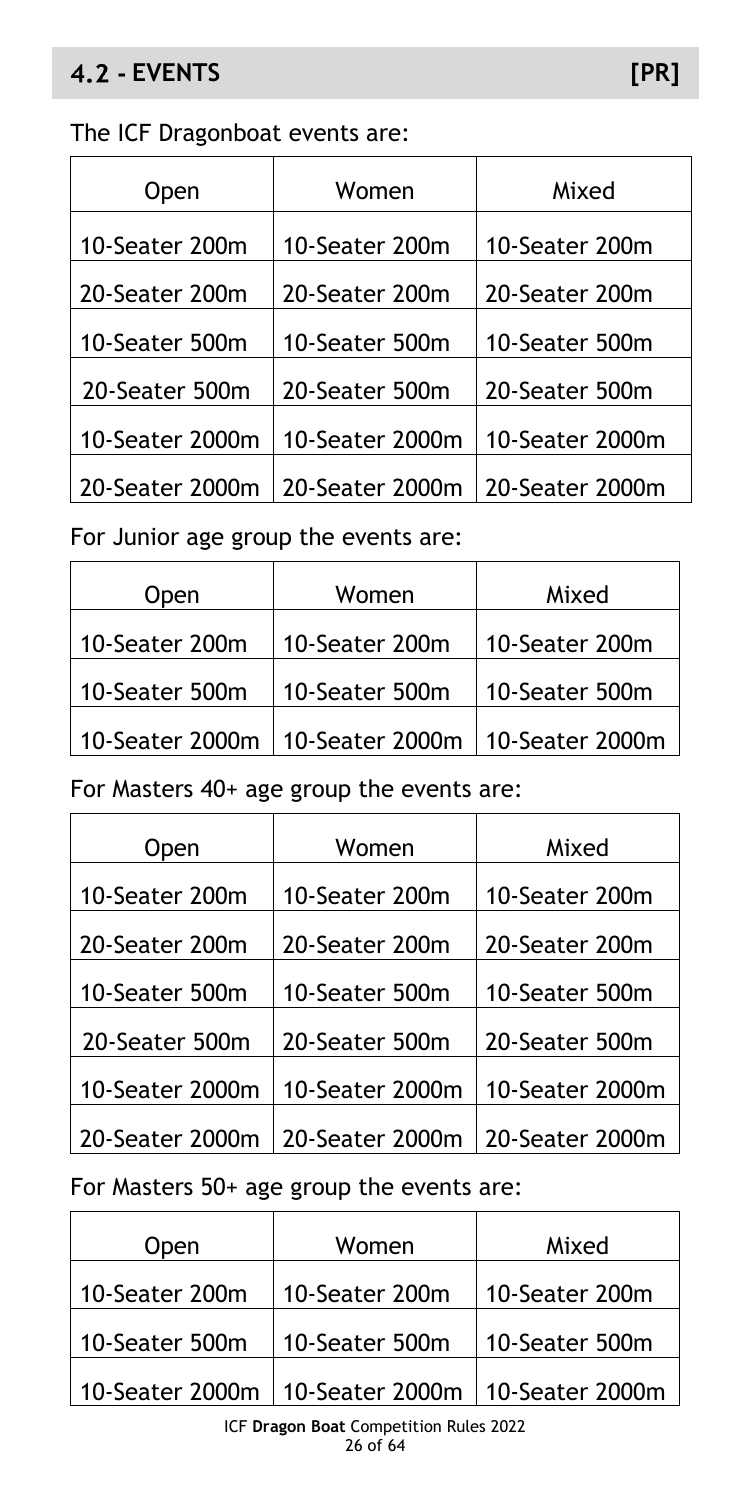<span id="page-26-0"></span>4.3.1 - A Dragon Boat crew of boats with 20 paddlers is composed of:

- Paddlers (minimum 18, maximum 20);
- A drummer;
- A steerer;
- Four (4) substitute paddlers in the respective classes.

4.3.2 - A Dragon Boat crew of boats with 10 paddlers is composed of:

- Paddlers (minimum eight (8), maximum 10);
- A drummer;
- A steerer;
- Two (2) substitute paddlers in the respective classes.

4.3.3 - The open crew can be composed of both male and female athletes.

4.3.4 - The women crews can only be composed of female athletes. See exceptions in articles 4.3.7 and 4.3.8.

4.3.5 - Mixed crews must include a minimum number of eight (8) women (boat with 20 paddlers) or four (4) women (boat with 10 paddlers) respectively. See exceptions in articles 4.3.7 and 4.3.8.

4.3.6 - In the age category of Masters, all members of the crew must have reached the respective Masters age. See exceptions in articles 4.3.7 and 4.3.8.

4.3.7 - The first year a drummer can compete is the year of their  $15<sup>th</sup>$  birthday. The drummer can be different gender or age of the respective category.

4.3.8 - The first year a steerer can compete is the year of their 18<sup>th</sup> birthday. The steerer can be different gender or age of the respective category.

4.3.9 - An athlete may not compete for more than one (1) Club in Club Crew World Championships.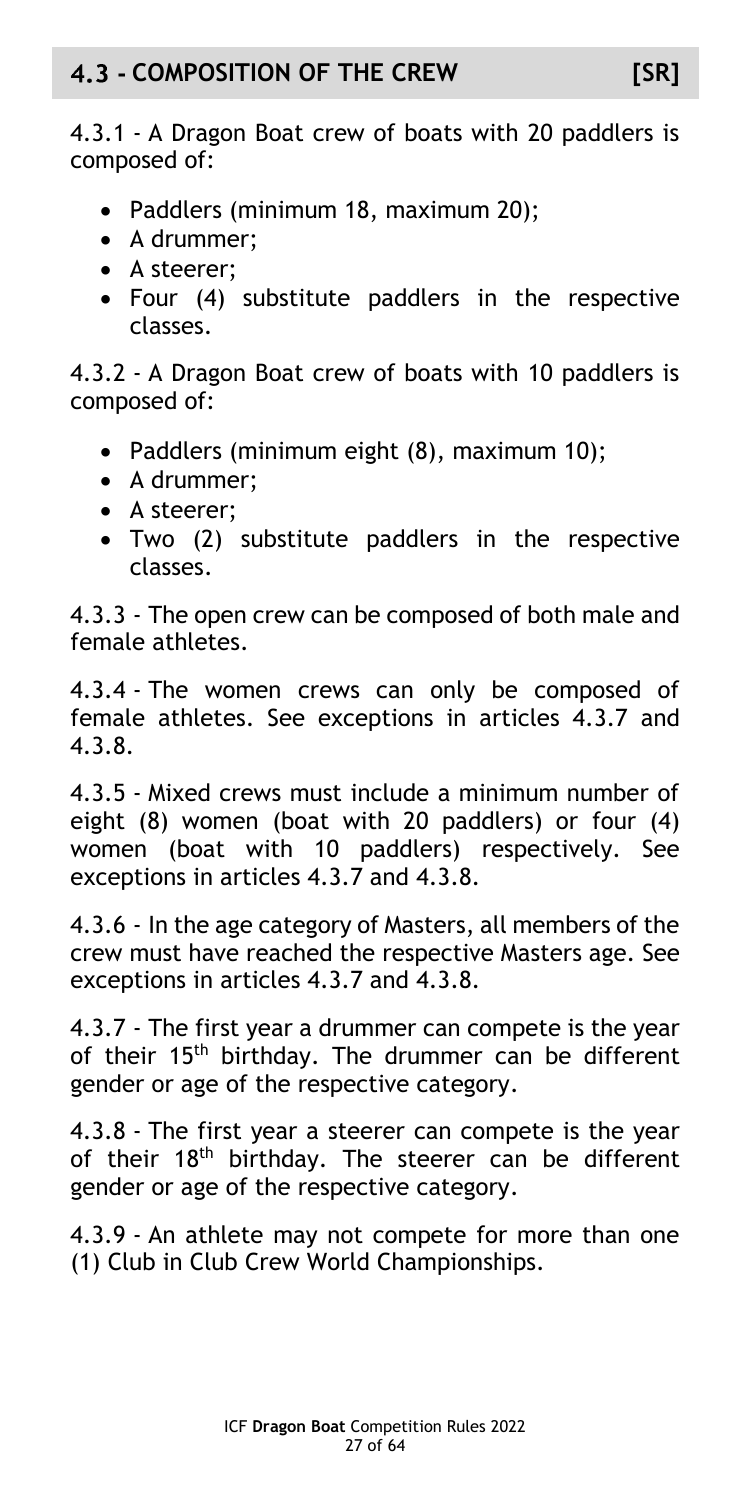#### <span id="page-27-1"></span><span id="page-27-0"></span>**HEATS AND FINALS [SR]**

5.1.1 - For races up to 500 meters:

5.1.1.a The division of the boats into heats should be determined by drawing lots or by ICF World Ranking. The system of heats and the progressions are defined in Appendix 1;

5.1.1.b B final will only be held when there are more than 18 boats in that particular event and a C final will only be held when there are more than 25 boats in that particular event;

5.1.1.c The course must be straight and in one (1) direction;

5.1.1.d There must be at least six (6) lanes.

5.1.2 - For 2000 meters it is a pursuit race where the boats start one (1) by one (1) at same time intervals between each-other:

5.1.2.a The course is circular with movement direction "anticlockwise";

5.1.2.b It should be two (2) turning points: one (1) – in finish line zone, and the other – in 500m mark zone;

5.1.2.c The Start and the Finish of the race should be in front of the Finish Tower.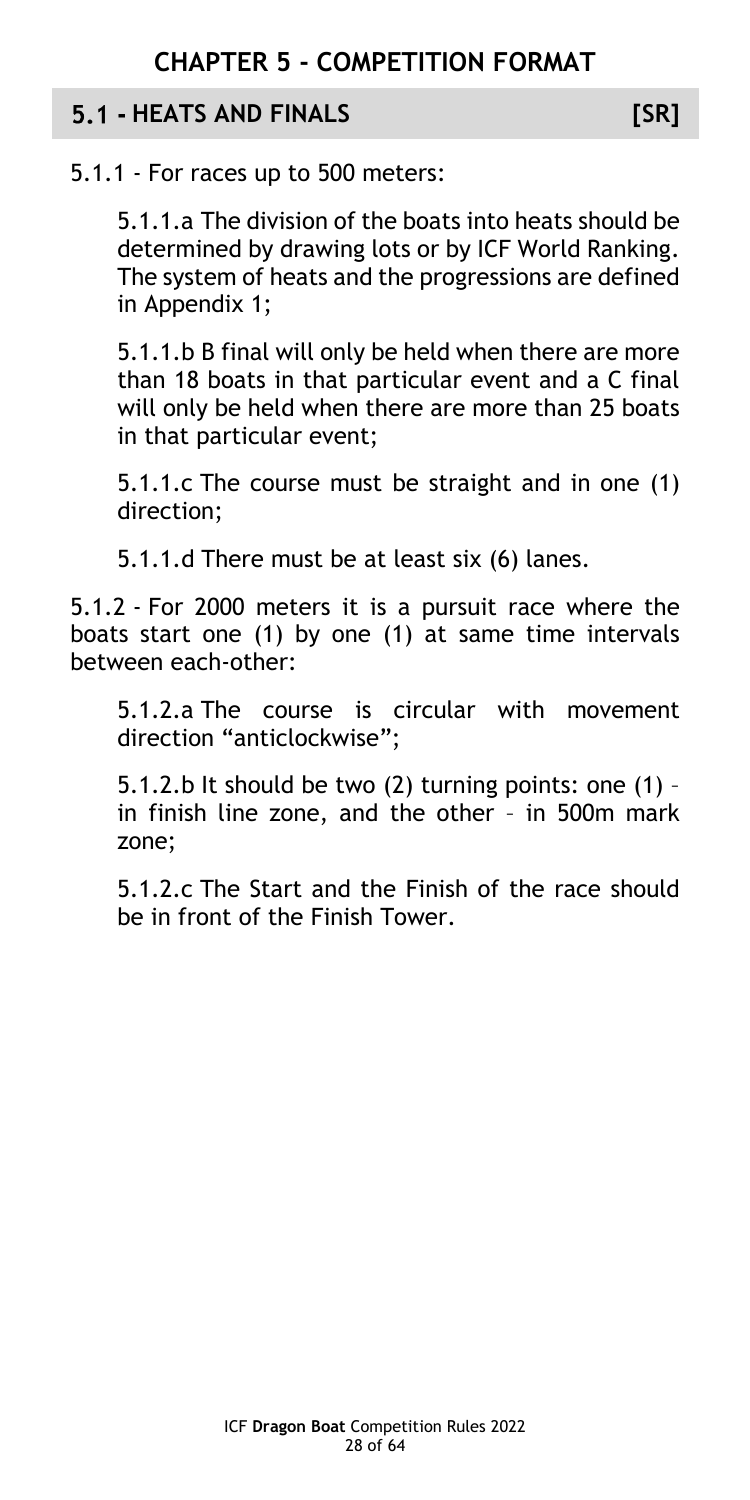#### <span id="page-28-1"></span><span id="page-28-0"></span>**INVITATIONS IPRI**

6.1.1 - Invitations should be sent a minimum of two (2) months before the competition.

6.1.2 - Invitations to an international competition must contain the following information:

6.1.2.a Date and place of the competition;

6.1.2.b Situation and plan of the course(s);

6.1.2.c Proposed events;

6.1.2.d Competition programme;

6.1.2.e Minimum depth of water;

6.1.2.f Conditions/terms of participation;

6.1.2.g Address to which entries should be sent;

6.1.2.h Entries deadline.

<span id="page-28-2"></span>**ENTRIES [PR]**

6.2.1 - Details of the entries process and forms are described in article 1.6.

6.2.2 - Similar details should be provided for the reserves, if any.

6.2.3 - In addition to nominated crews, participating NFs are allowed to enter four (4) substitutes for 20-seater and two (2) substitutes for 10-seater.

6.2.4 - When making the entries, NFs must give the colours of the clothing worn by the athletes and these colours must not be changed during the competition.

6.2.5 - The Host Organising Committee (HOC) will accept the entries in conformity with the conditions/terms of participation. Therefore, the HOC can reject or delete the entry of the participants who fail to observe the conditions/terms of participation.

6.2.6 - The entry is valid only if the payment of the entry fee is received before the deadline.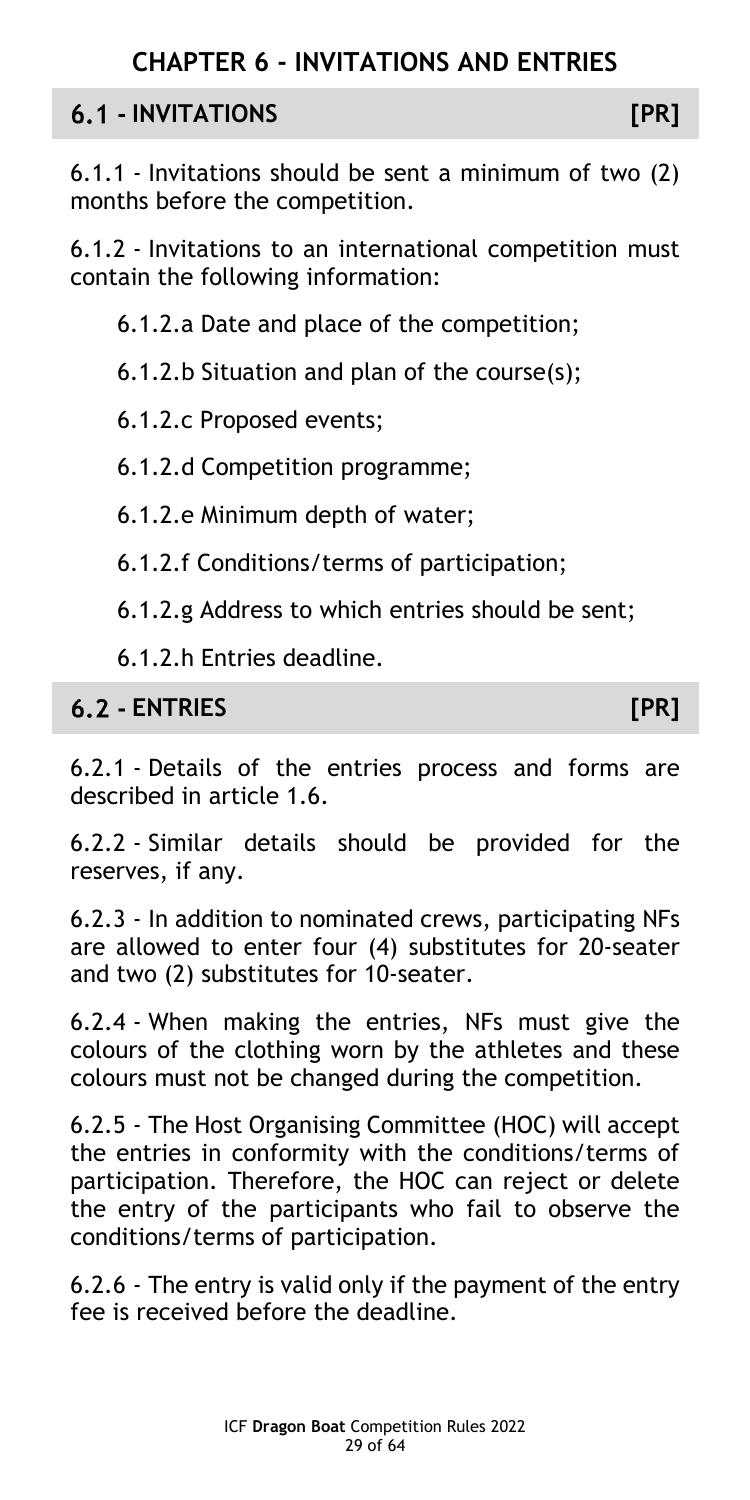#### <span id="page-29-1"></span><span id="page-29-0"></span>**COMPETITION OFFICIALS [SR]**

7.1.1 - International competitions are to be supervised by the following International Technical Officials (ITOs):

- Chief Official
- Deputy Chief Official
- Technical Organiser
- Competition Manager
- Boat Measurer(s)
- Boat Marshal(s)
- Starter(s)
- Aligner(s)
- Course Umpire(s)
- Turning Point Umpire(s)
- Finish Line Judge(s)
- Timekeeper(s)
- Announcer
- Medical officer

7.1.2 - If circumstances permit, one (1) person may function in more than one (1) of the above positions.

7.1.3 - Officials' obligations:

7.1.3.a To perform their tasks in conformity with the ICF rules;

7.1.3.b Every judge will have the obligation to check their equipment necessary to perform their tasks is in working order. In the case any shortcoming is found, it is reported to the Chief Official or Competition Manager;

7.1.3.c Unauthorised persons must not enter any Officials area, unless are called for by either the Competition Committee or the Jury.

7.1.4 - All communications between the Competition Officials and the athletes and team leaders must be in English language. In the case of a translated being needed, must be provided by the team.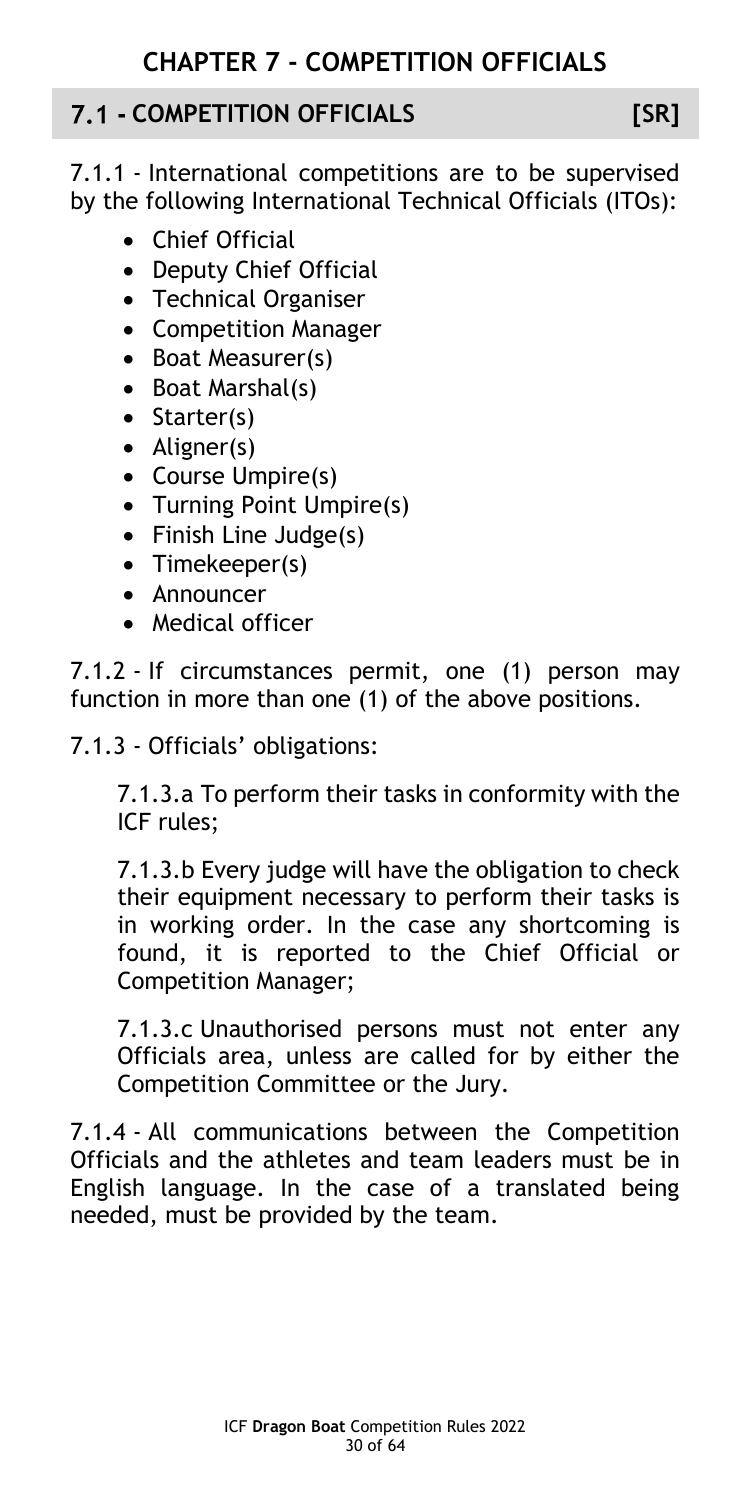### <span id="page-30-0"></span>**DUTIES OF THE COMPETITION COMMITTEE [SR]**

7.2.1 - ICF competitions are to be managed by a Competition Committee consisting of:

7.2.1.a Chief Official

7.2.1.b Competition Manager

7.2.1.c One (1) additional person

7.2.2 - The additional person, may be is one (1) of the officials listed in 7.1.1, providing their duty at or near the finishing line. This person is appointed by the Competition Manager.

7.2.3 - Minimum two (2) members of the Competition Committee must be in possession of a valid International Dragon Boat Official card.

7.2.4 - The **Competition Committee** will:

7.2.4.a Direct and supervise the competition;

7.2.4.b Postpone the competition and decide on another time when it may be held in the event of inclement weather or other unforeseen circumstances, which make it impossible to carry out the competition;

7.2.4.c Decide on matters concerning disqualification in cases where the rules have been broken during the competition;

7.2.4.d Hear any protests that may be made and settle any disputes that may arise;

7.2.4.e Make decisions based on the ICF Dragon Boat Rules;

7.2.4.f Penalties in accordance with the ICF Statutes may also be imposed;

7.2.4.g Hear the opinion of the Umpire who controlled the race in which the infraction was said to have occurred before any decision is made regarding an alleged infraction of the rules.

7.2.5 - A member of the Competition Committee may not participate in a judgment connected with an incident directly involving or a disqualification of an athlete from his/her own NF.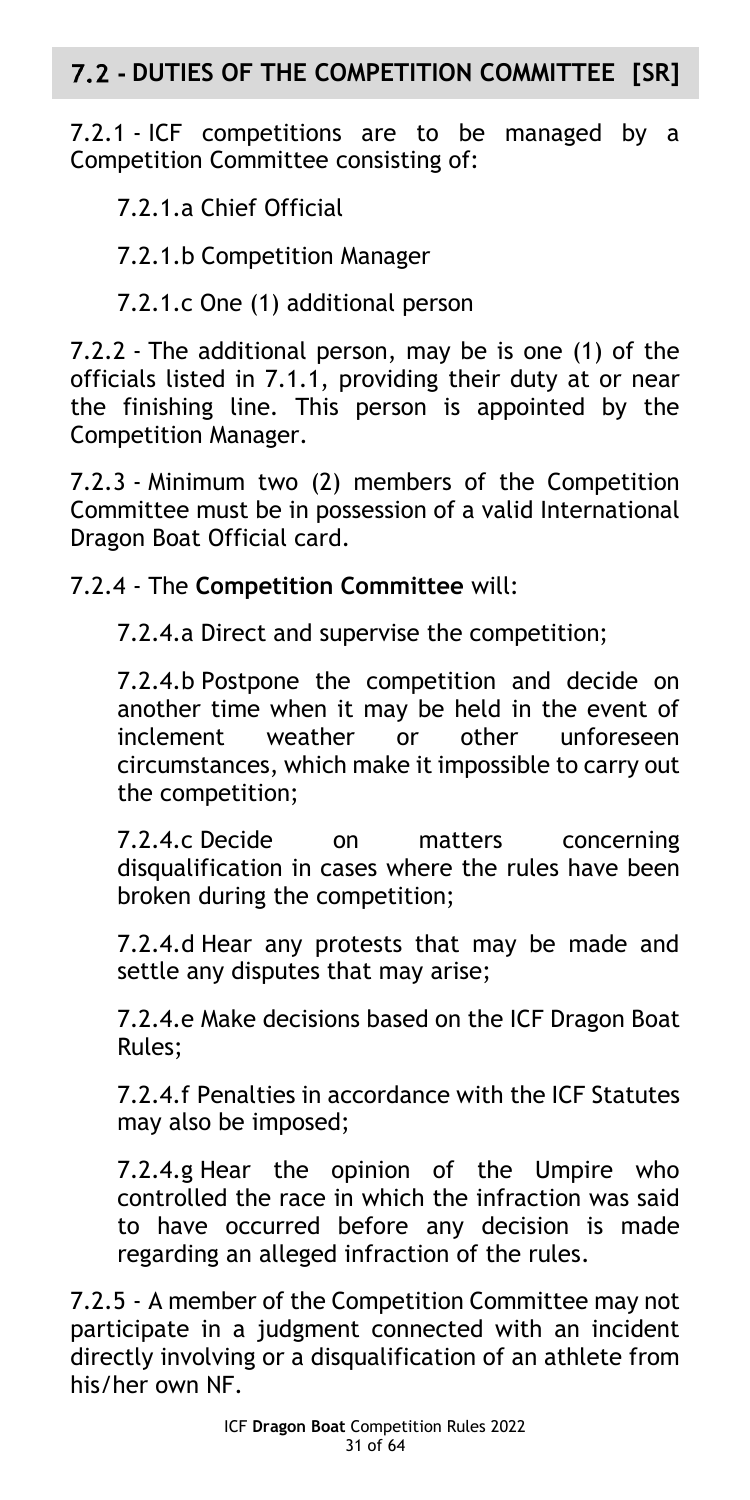<span id="page-31-0"></span>7.3.1 - The **Chief Official,** who is also the Chair of the Competition Committee, will:

7.3.1.a Decide on all matters arising during the actual competition, which are not dealt with in these rules;

7.3.1.b Appoint the key positions for the officials prior to the competition.

#### 7.3.2 - The **Deputy Chief Official**

7.3.2.a Cooperate with the Chief Official and the Competition Manager;

7.3.2.b Substitutes the Chief Official where necessary;

7.3.2.c Handle the administrative tasks of the competition including but not limited to:

- Collect the forms necessary for the administration of the competition;
- Maintain a written record of the decisions of the Competition Committee passed relating to any protests and is responsible to have it recorded;
- Check the personal identification documents of the athletes and their age if necessary;
- Keep in contact with the responsible IT person in case of computer data processing;
- Check the results race by race during the competition and prepare the list of the boats qualified in the next phase of the competition.

7.3.3 - The **Technical Organiser** will deal with the complete technical electronic equipment of the Regatta-Course (automatic start system / photo finish system/ timing system / scoreboard / radio connections / boat traffic before and during the races / boat checking, etc.).

#### 7.3.4 - The **Competition Manager** will:

7.3.4.a Keep in constant contact with the organisers to solve any problems arising;

7.3.4.b Supervise the races and is responsible for ensuring that the competition schedule is followed without unnecessary delay;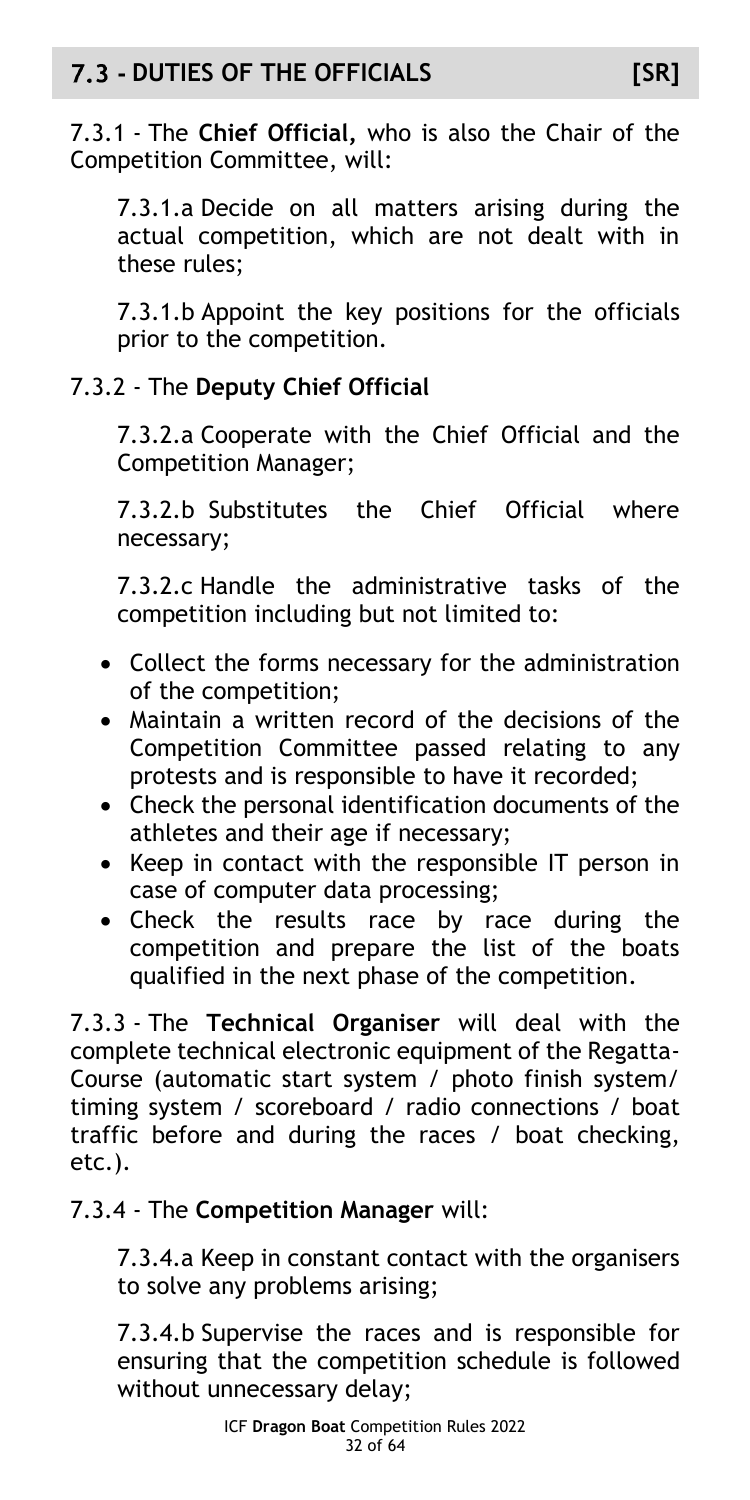7.3.4.c Complete the competition administration for the races. (Competition schedule, drawings, results, technical documents, boat control, press, protests, etc.);

7.3.4.d Ensure that the announcer gives all necessary information about the races such as the start order, the name of any crews failing to start and the results.

#### 7.3.5 - The **Boat Measurer(s)** will:

7.3.5.a Assist the Technical Organiser prior to the start of the competition to test the boats taking part in the races;

7.3.5.b Exclude from the competition any of the boats that do not fulfil the ICF rules concerning classification;

7.3.5.c Oversee that the boats are in proper condition during the competition and conduct the boat and paddle control during the competition.

#### 7.3.6 - The **Boat Marshal(s)** will:

7.3.6.a Divide the crews into the respective boats and announce the race lanes;

7.3.6.b Ensure that the teams are directed to enter the boat and leave the pontoons at latest at the end of the deadline prior to the start of the respective race as fixed on the day prior to the competition by the Competition Committee and published officially to the Team Leaders.

#### 7.3.7 - The **Starter(s)** will:

7.3.7.a Decide all matters concerning the start of the races;

7.3.7.b Be solely responsible for false start decisions;

7.3.7.c Ensure that the starting equipment is in working order;

7.3.7.d Communicate with the Competition Committee before each race. After having received a signal from them that all is ready, order the boats to their places;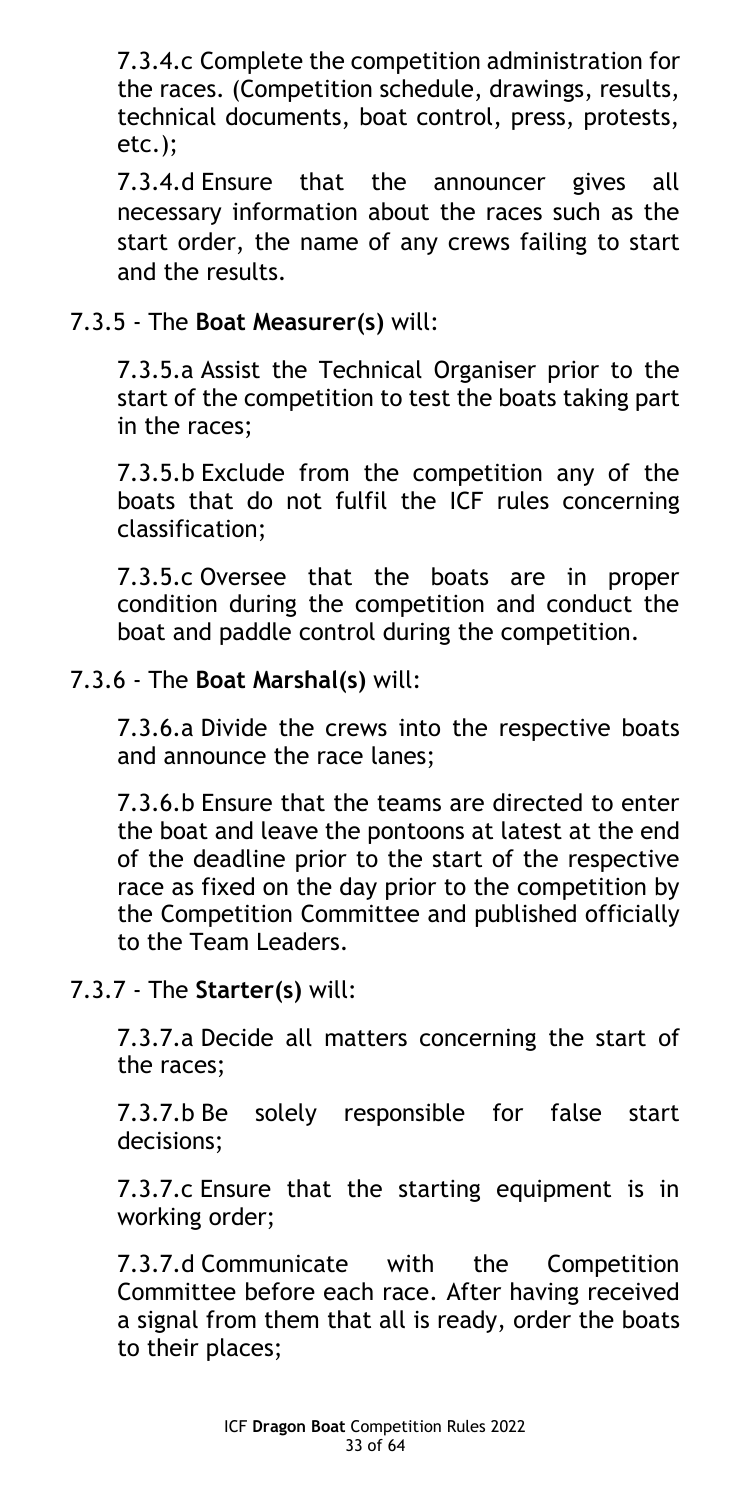7.3.7.e Utilise English in all communications with athletes, plus other languages if possible and deemed appropriate in the circumstances;

7.3.7.f Carry out the start according to the racing rules;

7.3.7.g Ensure that the circumstances at the start are free from any hindrance.

All decisions of the Starter are final.

7.3.8 - The **Aligner(s)** will:

7.3.8.a Bring the boats to the start line with the least possible delay;

7.3.8.b Check the uniformity of the athletes including their attire and the boat numbers;

7.3.8.c Utilise English in all communications with athletes;

7.3.8.d Raise a white flag to signify to the Starter that the boats are in position to start, when they are all aligned and/or completely inside the starting boots;

7.3.8.e Raise a red flag if the boats are not aligned and/or not in the starting boots.

#### 7.3.9 - The **Course Umpire(s)** will:

7.3.9.a Follow the 200m and 500m races in a motorboat. The races should be accompanied by two (2) Course Umpires in two (2) separate motorboats (preferable catamaran type boats);

7.3.9.b Ensure that during a race the rules are complied with;

7.3.9.c Stop the competition. He/she passes all boats in the race whilst waving the red flag or using a sound signal until all boats have stopped paddling, in case of hindrances. He/she reports immediately the infraction to the Competition Committee. After that all boats should return to the start;

7.3.9.d Show a white flag after the race has completed if there is no infraction of the rules to report;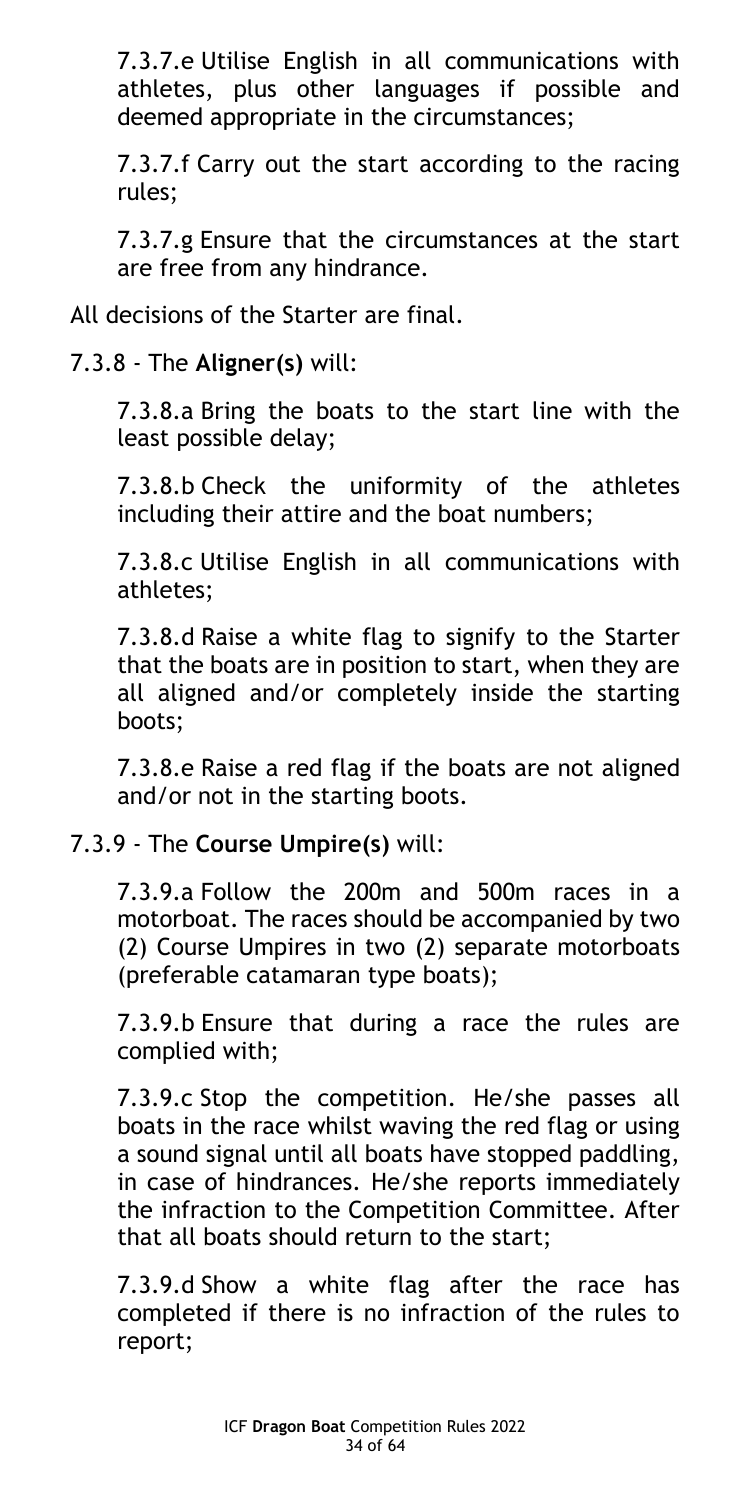7.3.9.e Show a red flag and a lane number after the race has completed if there is an infraction of the rules to report;

7.3.9.f Report immediately the infraction to the Competition Committee if the rules are broken;

7.3.9.g Present a written report to the Competition Committee within 10 minutes in such a case.

#### 7.3.10 - **Turning Point Umpire(s)** will:

7.3.10.a Be stationed at every turning point. One (1) or more Umpires and one (1) recorder are used when a race is run along a course with one (1) or more turning points. They should be positioned where they gain the best view of the turn;

7.3.10.b See the boats turn according to the rules. The recorder will make a list of all who pass the turning point;

7.3.10.c Report immediately after the race has completed to the Competition Committee which boat has turned and if any infraction of the rules had taken place.

#### 7.3.11 - **Finish Line Judges** will:

7.3.11.a Be placed in a position where all lanes at the finish line can be clearly seen;

7.3.11.b Time each race with at least two (2) stopwatches. When the stopwatches have not recorded the same time, the slowest time will be taken as correct. The stopwatches are to be started when the electronic or optical signal from the start is received;

7.3.11.c Decide the order in which the boats have crossed the finish line when there is no Photo Finish System;

7.3.11.d Use a simple majority to decide a dispute in the absence of a Photo Finish System and where the Finish Line Judges differ regarding determining the places of two (2) or more boats. In the case of equal voting, the Chief Judge has the casting vote;

7.3.11.e Determine the results and compare them with the photo finish results if there is a Photo Finish System. The photo finish will be decisive.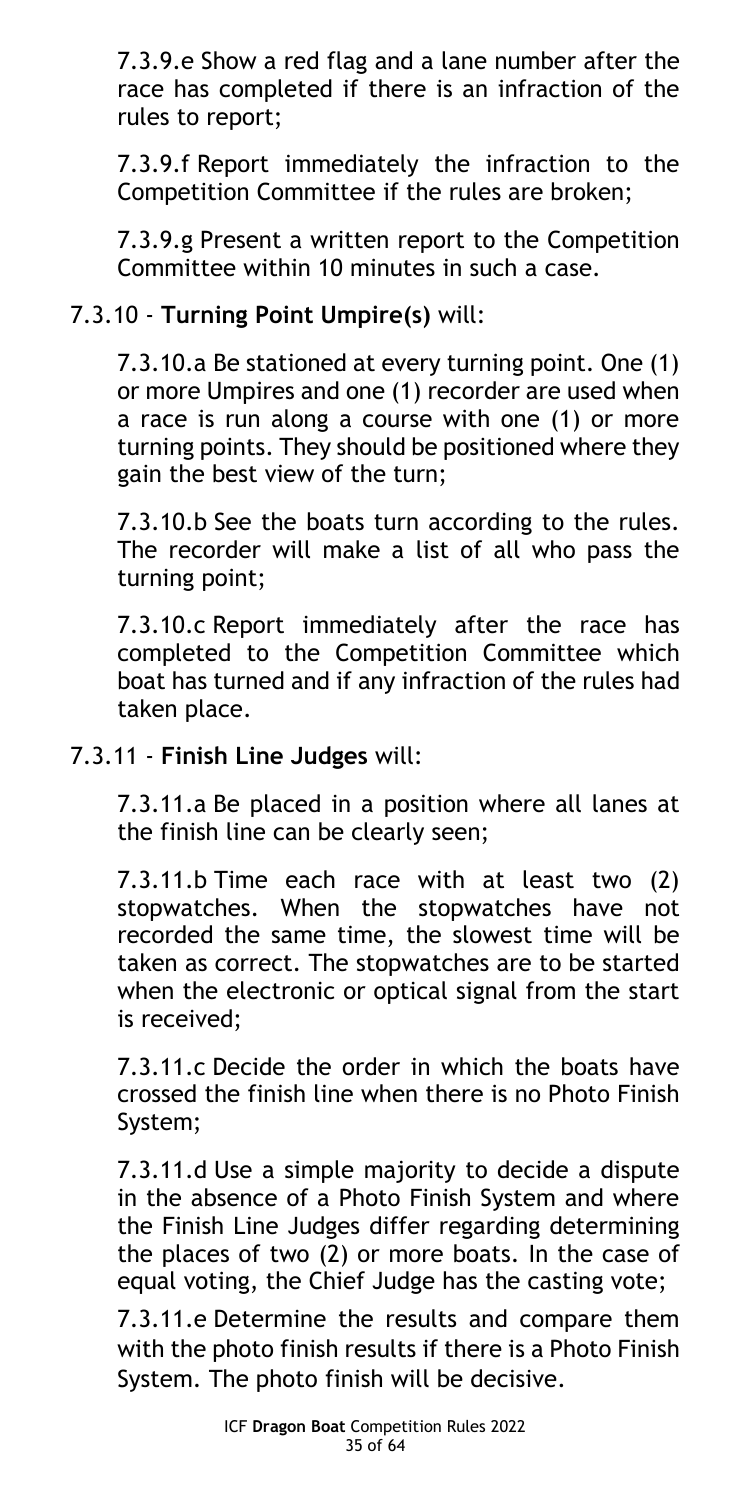7.3.12 - The **Timekeepers** one (1) of which will be appointed as **Chief Timekeeper**, who will:

7.3.12.a Ensure that the timing equipment is working correctly. He/she may divide the work amongst the Timekeepers;

7.3.12.b Compare the official times with the other Finish Line Judges at the end of each race and immediately inform the Deputy Chief Judge on them;

7.3.12.c Timekeepers may also officiate as Finish Line Judges.

#### 7.3.13 - The **Announcer** will:

7.3.13.a Announce the start of each race, the order of starting and the placing of the crews during the race on the instructions of the Competition Manager;

7.3.13.b Announce the results after the race is completed.

7.3.14 - The **Medical Officer** will:

7.3.14.a Supervise the Anti-Doping procedures during the competitions;

7.3.14.b Be responsible for medical matters occurring during the competitions.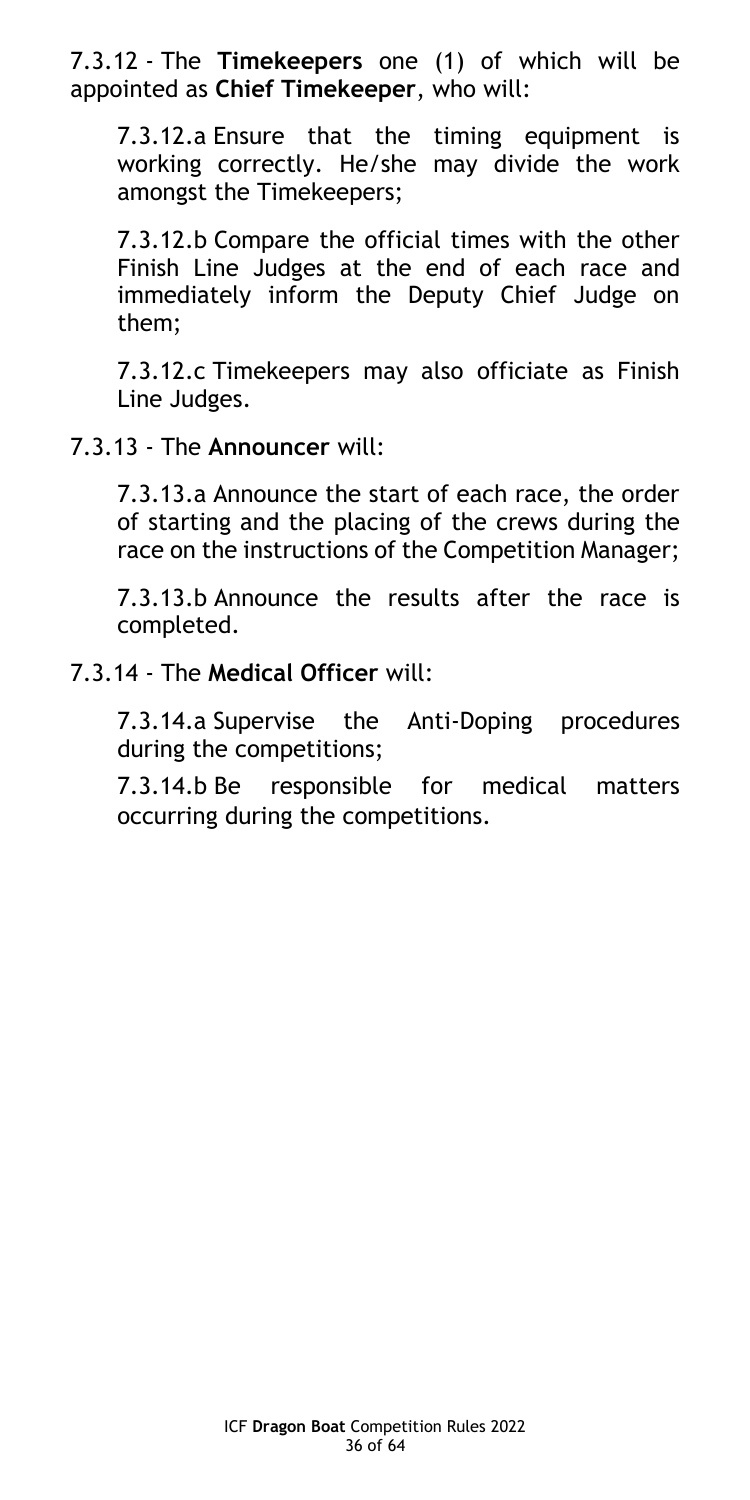#### **CHAPTER 8 - FIELD OF PLAY**

#### <span id="page-36-1"></span><span id="page-36-0"></span>**COURSE / TECHNICAL INSTALATIONS [SR]**

8.1.1 - The HOC must take care that all technical installations required by the Competition Committee are available and serviceable.

#### <span id="page-36-2"></span>**LAYOUT [SR]**

8.2.1 - The racecourse and its installations must be checked at the latest two (2) days prior to the competition by the Chief Official or a representative appointed by the ICF DBC and a member of the ICF DBC.

8.2.2 - Both the start and finish lines must be marked with red flags and red buoys at the points where lines intersect the outer limits of the course. The start and the finish lines must be at right angles to the course.

8.2.3 - For races up to 500 meters:

8.2.3.a The course must be straight, in one direction and without obstacles;

8.2.3.b The depth of the water in the entire course must be at least two (2) meters;

8.2.3.c The width of the lanes must be minimum nine (9) meters and maximum 13.5 meters;

8.2.3.d There must be minimum six (6) lanes;

8.2.3.e Minimum of 10 meters along both sides of the course must be included.

8.2.4 - In the 200mand 500 meters races, the lanes must be marked with buoys or floats. The distance between the buoys cannot be more than 25 m.

8.2.5 - The last buoys must be marked from № one (1) to six (6) and zero (0). The numbering goes from the left to the right with the number placed on the buoy in such a way as to be clearly visible from the finish tower.

8.2.6 - The numbered buoys (white cubes with black numbers on them) should be fixed no closer than one (1) metre and no further than two (2) metres behind the finish line;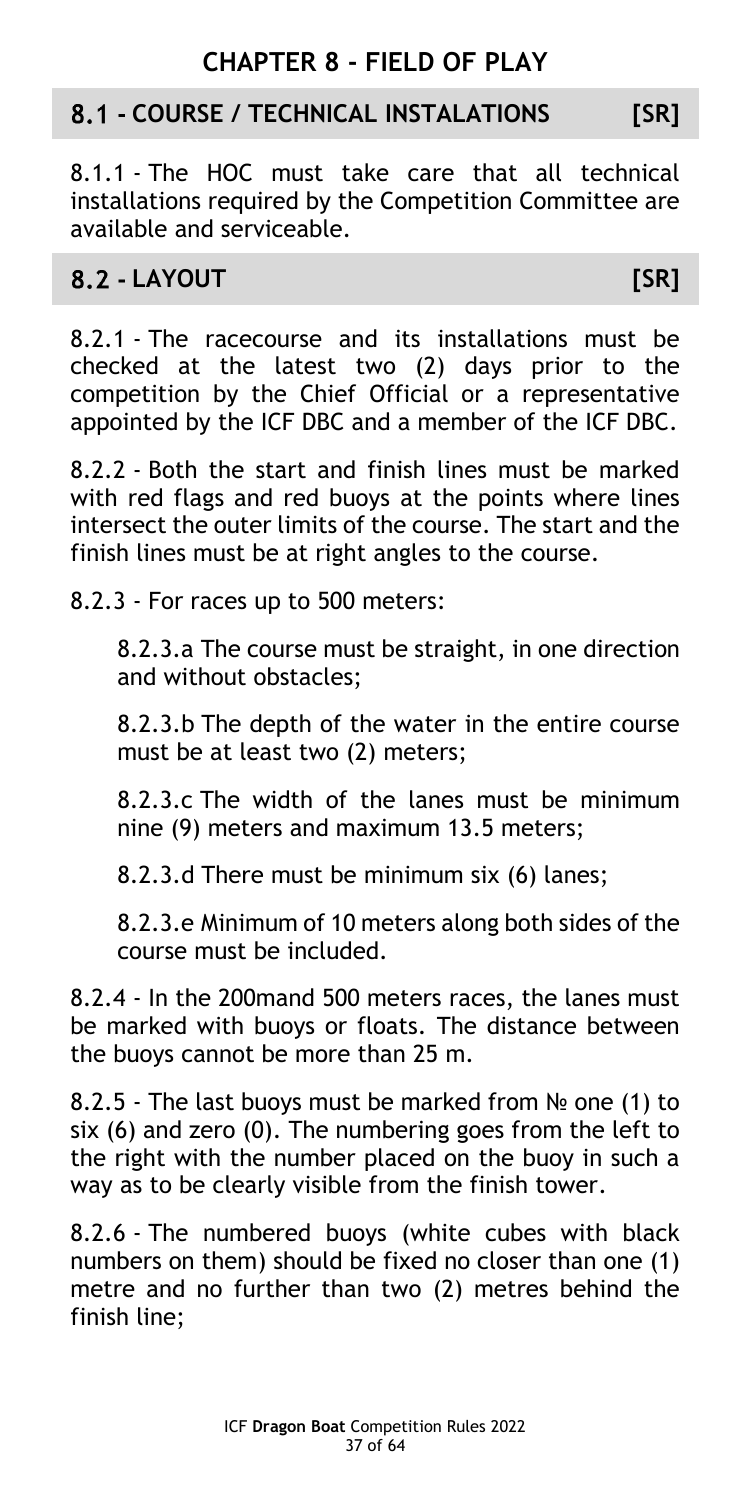8.2.7 - The numbered buoys must be clearly visible to the athletes and to be on the corresponding athlete's righthand side as they pass it.

8.2.8 - There must be an automatic start machine or start pontoons with assistants to hold the boats. Alternatively, there may be cords fixed on starting pontoons for steerers to hold on before the start.

#### <span id="page-37-0"></span>**COURSE FOR 2000M RACES [SR]**

8.3.1 - The course should be circular with movement direction "anticlockwise".

8.3.2 - It should be two  $(2)$  turning points: one  $(1)$  - in finish line zone, and the other – in 500m mark zone.

8.3.3 - The turning points are to be marked by at least four (4) turning point buoys with flags. The flags must be diagonally divided, with one half (1/2) in red and the other half (1/2) in yellow.

8.3.4 - The Start and the Finish of the race should be in front of the Finish Tower.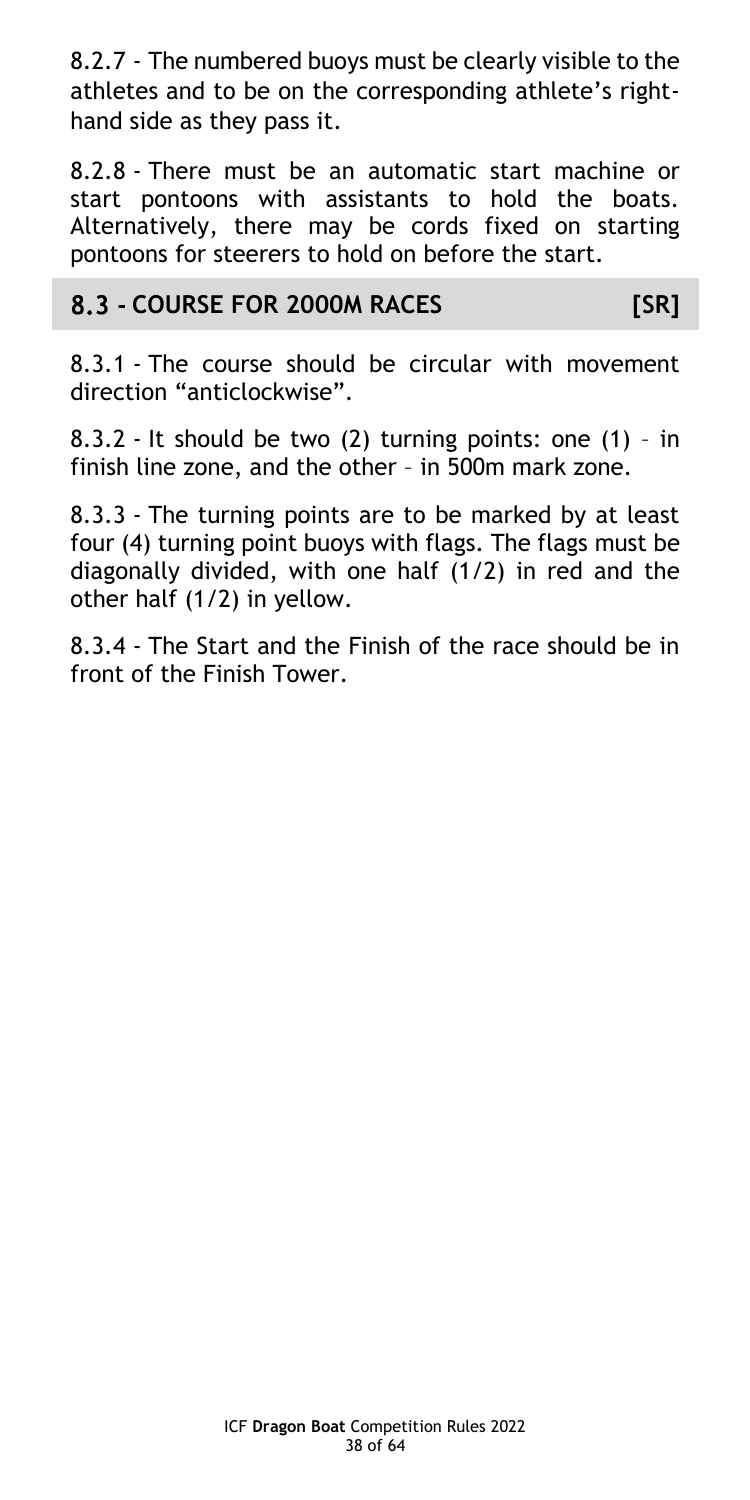#### **CHAPTER 9 - PRE-COMPETITION**

#### <span id="page-38-1"></span><span id="page-38-0"></span>**DUTIES OF THE HOST ORGANISING COMMITTEE [SR]**

9.1.1 - The HOC is responsible for the preparation and running of the competition.

#### 9.1.2 - The HOC must, in particular:

9.1.2.a Make available a suitable venue and technical equipment conforming to the present Dragon Boat Competition Rules;

9.1.2.b Fix the date and the competition programme in agreement with the ICF;

9.1.2.c Draw up and distribute the competition programme including the date and time of the Team Leaders meeting. It must be distributed in advance of the competition.

#### <span id="page-38-2"></span>**TEAM LEADER [PR]**

9.2.1 - The **Team Leader** will:

9.2.1.a Represent his/her team;

9.2.1.b Be the main contact with the Chief Official and the HOC throughout the competition, but he/she cannot disturb their work;

9.2.1.c Submit any changes or comments in relation to the competition;

9.2.1.d Arrange to submit a protest or an appeal as stipulated if necessary.

#### <span id="page-38-3"></span>**9.3 - INSTRUCTIONS FOR TEAM LEADERS AND ATHLETES [PR]**

9.3.1 - The preliminary draw should be available at the competition venue, at the latest 24 hours before the first race of the competition, giving the names and sporting nationality of the athletes and the results of the draw.

9.3.2 - Documentation should be available for each Team Leader, at least five (5) hours before the beginning of the Team Leaders meeting, containing the following information:

- Detailed information on the course and their markings;
- Detailed competition schedule;
- ICF **Dragon Boat** Competition Rules 2022 • Time and place of the awards ceremony.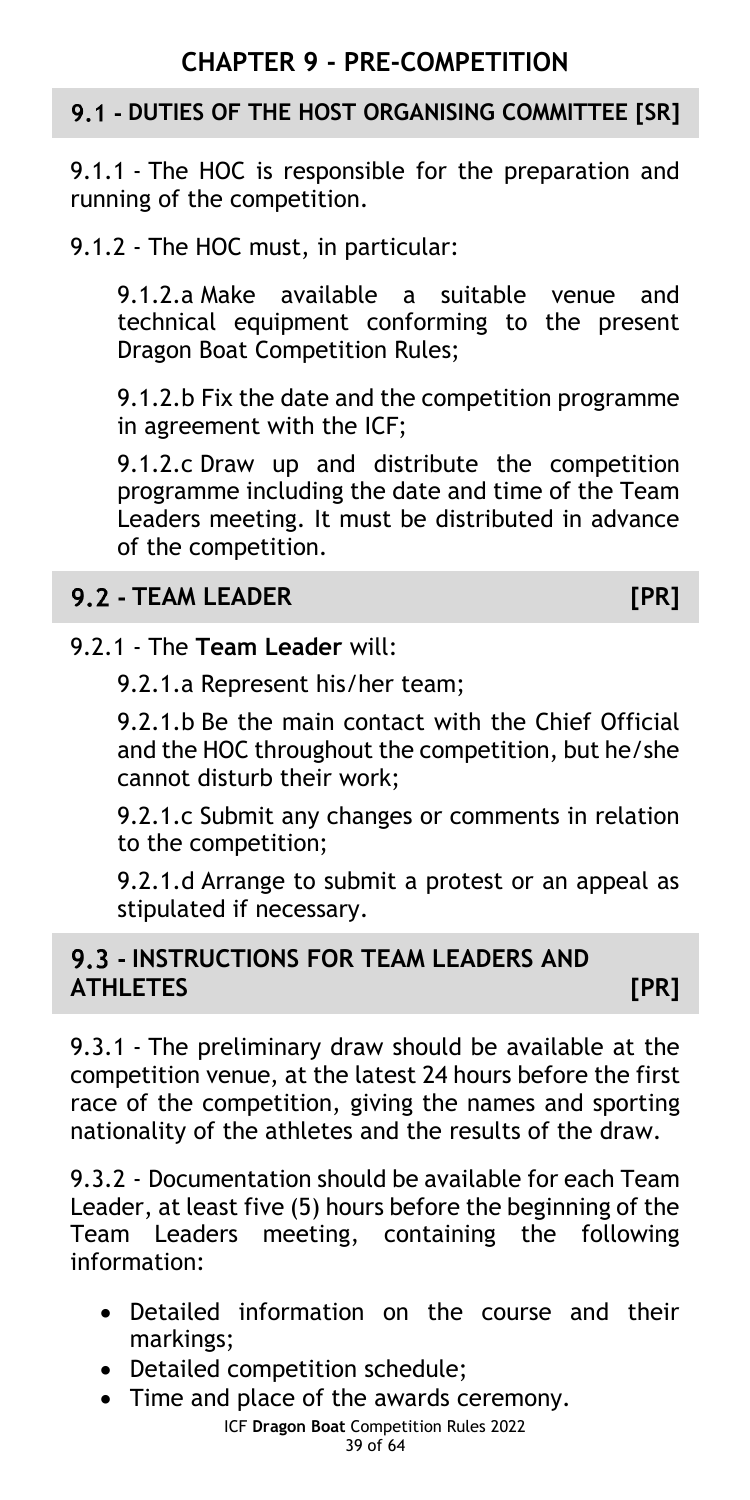<span id="page-39-0"></span>9.4.1 - At least 12 hours before the first race of the competition, the Team Leaders Meeting is to be held.

9.4.2 - At this meeting the names of Team Leaders should be advised.

9.4.3 - The organisers will describe the racing course and all other arrangements which should be adhered to for the duration of the competition.

9.4.4 - The Chief Official will describe the competition programme and ask for any changes to the entries.

#### <span id="page-39-1"></span>**ALTERATION OF ENTRIES AND WITHDRAWALS [PR]**

9.5.1 - The withdrawal of an entry is considered final, and the same crew is not allowed to re-enter into the withdrew events. Entry fees will not be refunded.

9.5.2 - After the Team Leaders Meeting has finished no modifications to the final entry list including the names of the athletes and substitutes will be allowed.

9.5.3 - The composition of the crew may be chosen from the final entry list without any restrictions during the event.

### <span id="page-39-2"></span>**ALTERATION TO THE ORDER OF EVENTS [PR]**

9.6.1 - The sequence of races given in the invitation, and the intervals between the races as given in the Competition Programme, are binding on the organisers.

9.6.2 - Alterations cannot be made unless the respective Team Leaders at the Team Leaders Meeting give their consent.

### <span id="page-39-3"></span>**BOAT AND PADDLE CONTROL [SR]**

The boat and paddle control must be conducted by the Boat Measurer as mentioned in the list of officials prior to the competition. Only equipment approved by this official may be used in the competition.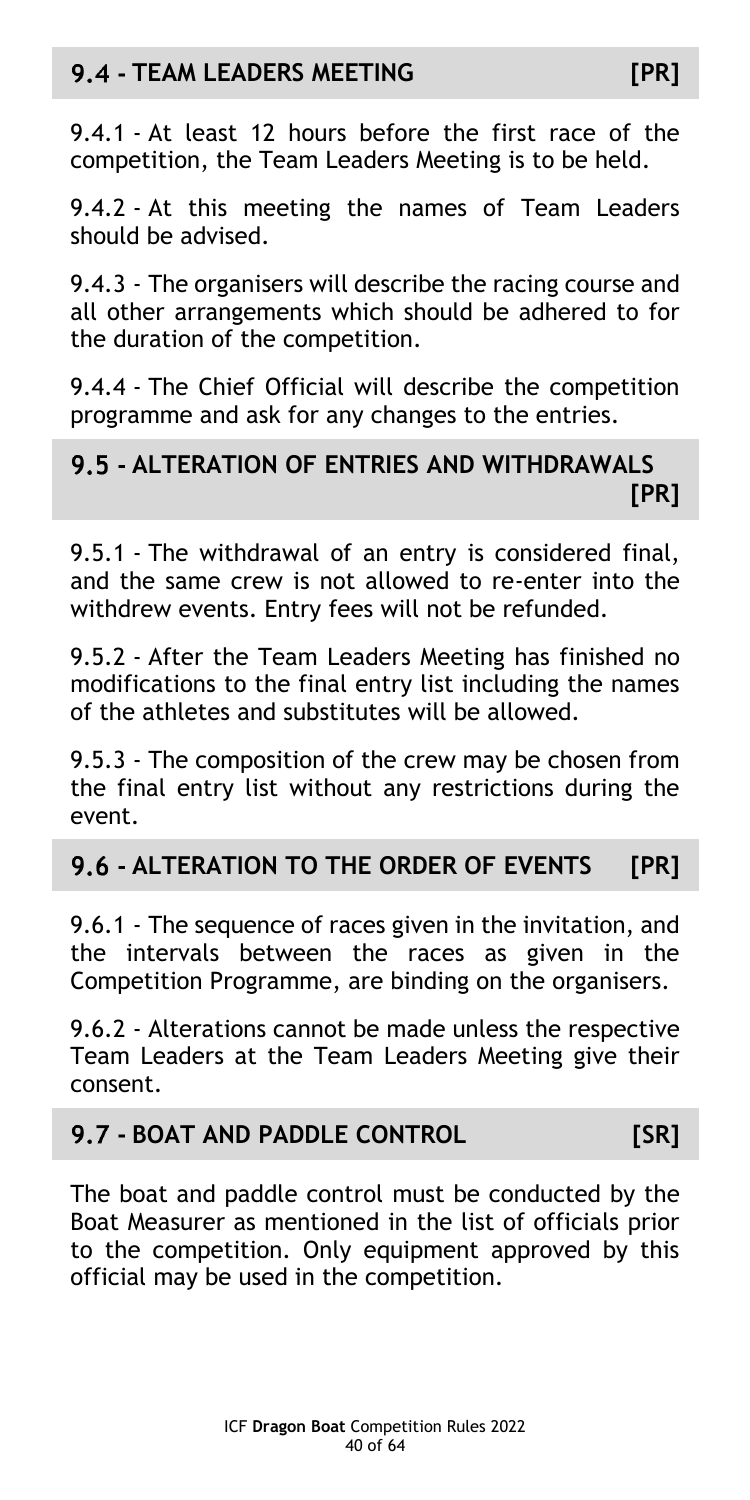#### <span id="page-40-1"></span><span id="page-40-0"></span>**MEANS OF PROPULSION [SR]**

10.1.1 - Dragon Boats must be propelled solely by means of a single-bladed paddle.

10.1.2 - The paddles must not be attached to the boat in any way except the rudder-paddle at the helm of the boat.

10.1.3 - A Dragon Boat must be paddled in a sitting position.

#### <span id="page-40-2"></span>**BOARDING [SR]**

10.2.1 - After the call of the Chief Boat Marshal and 20 minutes prior to the official starting time the team must notify the Chief Boat Marshal.

10.2.2 - After this timeline each team must stand prepared for attendance and ID control by the Boat Marshal.

10.2.3 - The steerer has the duty to check in the Marshalling area prior to the race the rudder paddle and the helm of the boat. Damages of these must be reported to the Chief Boat Marshal.

10.2.4 - The athletes in each team must wear same uniform.

<span id="page-40-3"></span>**START [SR]**

10.3.1 - Each crew must arrive at least five (5) minutes prior to the starting time in the range of vision and earshot of the Starter. On his/her instructions must bring the boat to the starting position.

10.3.2 - During roll call by the Starter the respective steerer must raise his/her hand.

10.3.3 - The crews must follow the instructions of the Starter.

10.3.4 - The crews must not delay the start. If crews delay the start, they will be warned and then disqualified by the Starter.

10.3.5 - The starting command will be: "Attention - Go" (or shot or loud sound).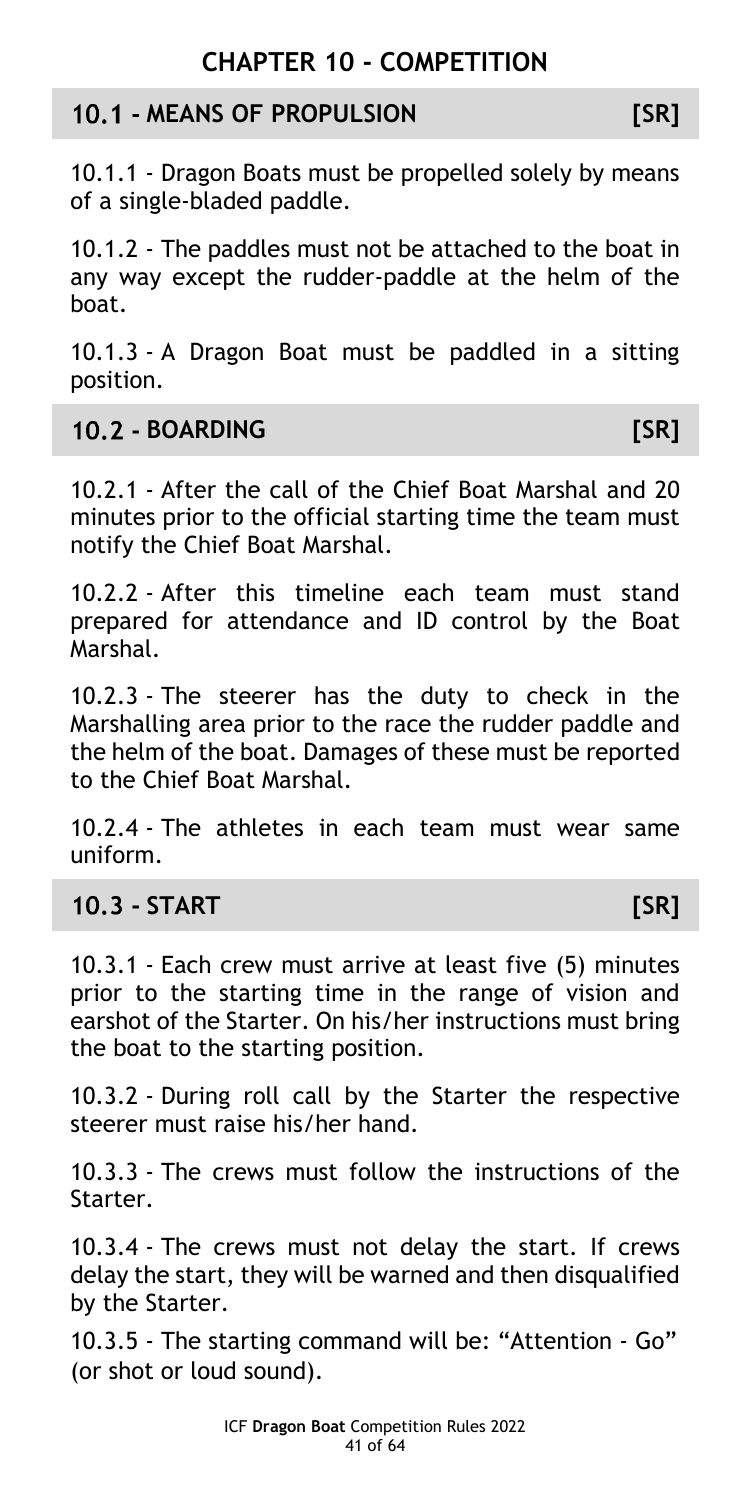10.3.6 - If a crew for technical reasons is not ready for the start, the drummer must signal this by waving both arms with the drumming sticks. The Starter will decide whether to delay the start or not.

10.3.7 - Beginning to paddle prior to the start command is considered to be a false start. In principle such a race must be stopped and re-started again.

10.3.8 - In the case of a false start, the Starter must immediately give a loud buzzer sound signal. In addition, the Course Umpire boats will across the racecourse as long as all boats have stopped.

10.3.9 - The crews must follow the Starter's instructions for a new start.

10.3.10 - Before the new start, the Starter must identify the offending crew(s) making the false start and give them a warning.

10.3.11 - In the case of a second  $(2^{nd})$  false start by the same crew, the boat will be disqualified (DSQ) from the race and must leave the starting area and the course immediately.

10.3.12 - Each crew can have a false start but will be disqualified if cause a second  $(2<sup>nd</sup>)$  false start in the subsequent races of the event.

10.3.13 - A proper start will be signalised by the Starter by raising a white flag.

10.3.14 - Two (2) substitute paddles may be carried and be substituted during the race.

10.3.15 - Starting phase 2000 meters pursuit race:

10.3.15.a The starting order is as per the starting list. The division of the boats into heats should be determined by drawing lots or by ICF World Ranking;

10.3.15.b The start number of the boat must be shown in a clearly visible place near the starting area;

10.3.15.c The boats start at 10 seconds intervals;

10.3.15.d If a boat does not start, it's starting number will also be shown. The Starter has to count down as per the normal sequence. The next boat must start after 2 x 10 seconds intervals;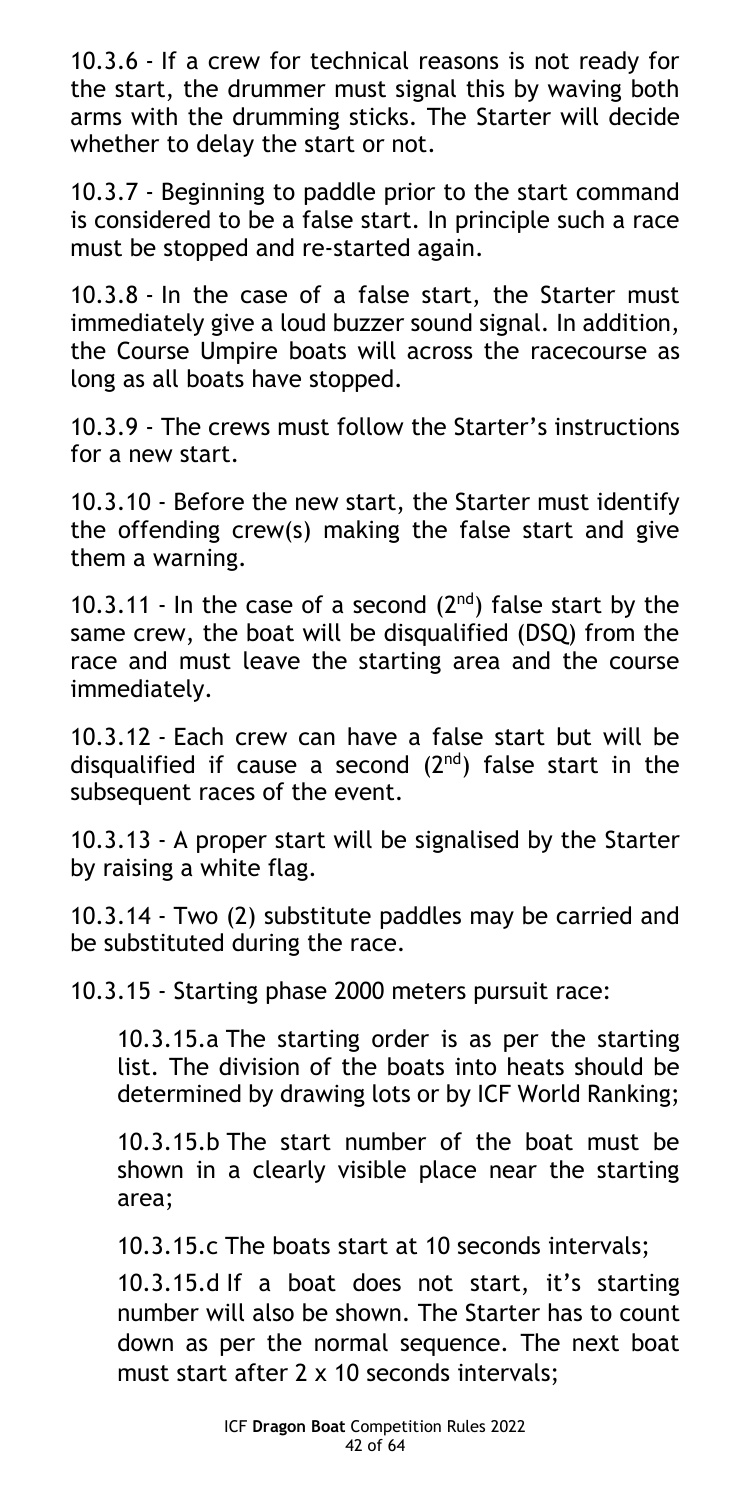ICF **Dragon Boat** Competition Rules 2022 43 of 64

finish its race in the same lane in which it started. 10.4.5 - During the race the drummer must actively beat the drum.

10.4.4 - Distances up to 500 m a crew must conduct and

10.4.3 - The Competition Committee will decide in the case of collisions of two (2) or more boats during a race, the justification for a re-start and/or disqualification of one (1) or more crews. In principle every race must be finished as long as there is no danger to the participants.

10.4.2 - The crews must keep in the centre of the lanes. The crew will be called twice and then finally be warned if a strong deviation from the course occurs. If the team does not correct the course after the final warning the respective team may be disqualified by the Competition Committee after receiving the respective report by the Course Umpire.

<span id="page-42-1"></span>passing of the racecourse from the starting line up to the reaching of the finish line. **PADDLE ON COURSES UP TO 500M [SR]**

10.4.1 - The Paddling on the course phase includes the

#### <span id="page-42-0"></span>**PADDLING ON THE COURSE [SR]**

DSQ (see appendix 3).

10.3.15.g If the boat already crossed the starting line with more than 50% of its length in the moment of the "GO"-command, the crew is penalised with 30 seconds additional time (see appendix 3);

10.3.15.h If the boat already crossed the starting line with more than 100% of its length in the moment

of the "GO"-command, the crew will be disqualified

a "GO" (or shot or loud sound); 10.3.15.f If the boat already crossed the starting line with 1% to 50% of its length in the moment of the

"GO"-command, the crew is penalised with 10

seconds additional time (see appendix 3);

10.3.15.e The Starter must speak in a loud voice the countdown and starts the boat all 10<sup>th</sup> seconds with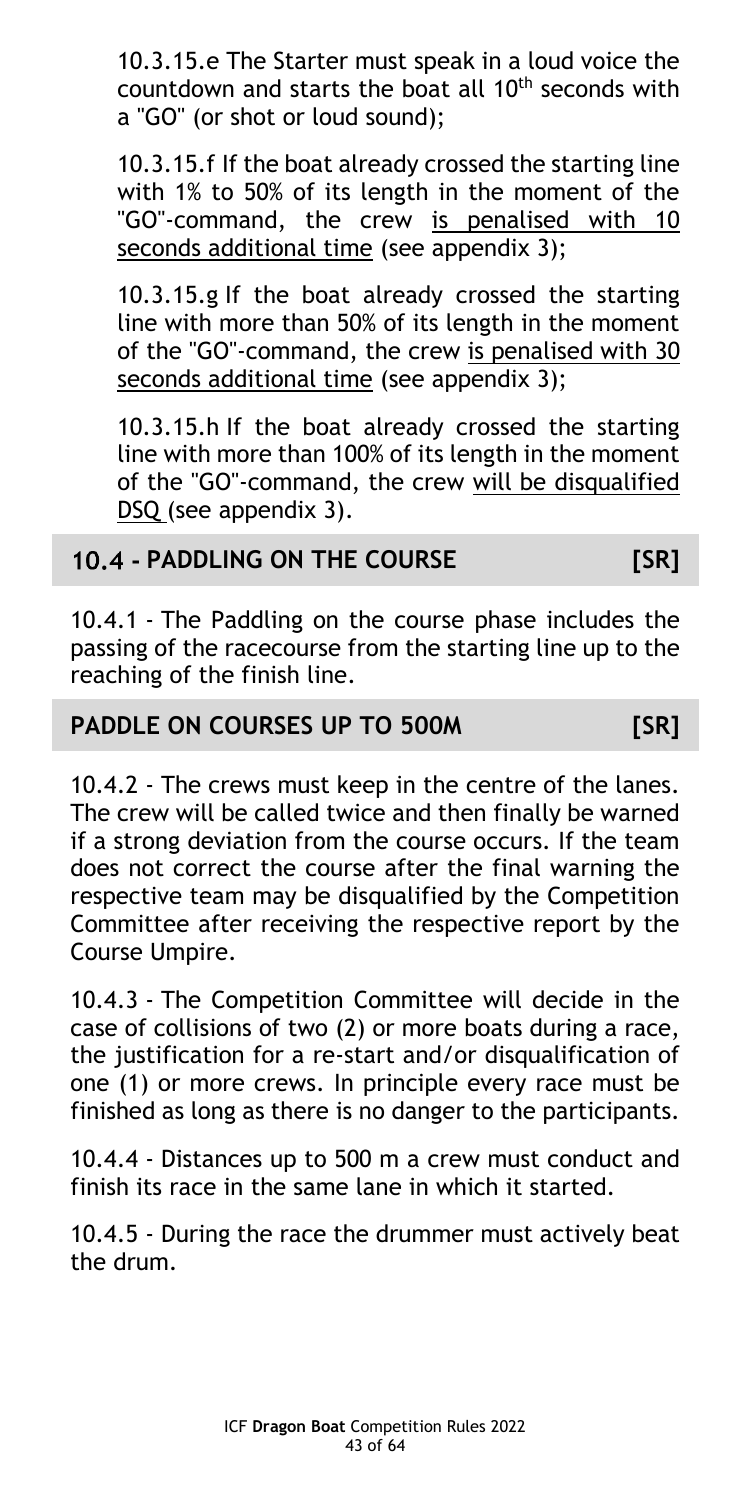#### <span id="page-43-0"></span>**PADDLING ON THE COURSE FOR 2000 METERS PURSUIT RACE:** *CONSUIT RACE:*

10.5.1 - Boats can be overtaken from the left as well as from the right side.

10.5.2 - Crew causing an obstruction of the continuation of paddling of the other crew/s may be penalised with 10 seconds added to the race time by the Competition Committee after receiving the report of the Course Umpire or Turning Point Umpire.

10.5.3 - Turns in the 2000 meters pursuit race:

10.5.3.a Boats arriving first to the turn (having the minimum advantage from another boat as following: the first pair of paddlers of the boat are on the same level as the bow of another boat or even don't see the bow of another boat) have the right to enter the turn first, regardless of if they are on the right or left position (see appendix 4);

10.5.3.b Boats not negotiating the turning point buoy(s) will be disqualified (DSQ);

10.5.3.c Boats will not be disqualified for touching a turning point buoy, unless, in the opinion of the turning point umpires, an advantage over other crews has been gained;

10.5.3.d Boats crashing into other boats and gaining an advantage may be disqualified by the Competition Committee after receiving the report of the Course Umpire or Turning Point Umpire;

10.5.3.e A crew is eliminated (DNF) from the race if capsized and all athletes are not able to get in the boat without outside help.

10.5.4 - During the race the drummer must actively beat the drum.

#### <span id="page-43-1"></span>**INTERRUPTION [SR]**

10.6.1 - The Course Umpire has the right to interrupt a correctly started race if unforeseen hindrances raised by using a red flag and strong sound signal. Athletes must immediately stop paddling and await further instructions.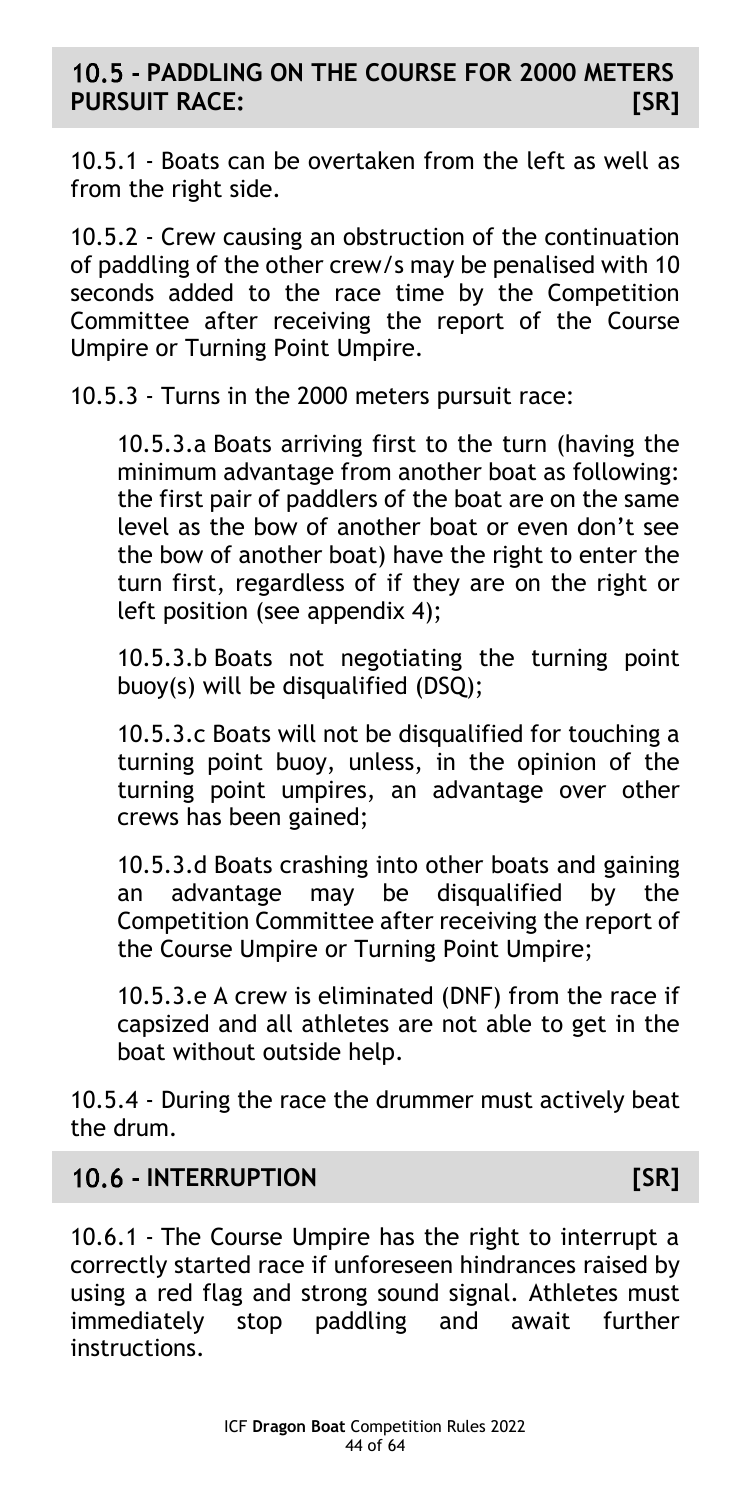10.6.2 - The Competition Committee will decide the starting time of the new race.

#### <span id="page-44-0"></span>**EXTERNAL ASSISTANCE [SR]**

10.7.1 - External assistance may not be used during a race.

10.7.2 - Pace making may not be used during a race. Pace making is the use of sound signals from the shore or other boat (e.g., megaphone, whistles).

10.7.3 - External radio connection is not allowed.

10.7.4 - An intercom connection within the boat is allowed.

10.7.5 - Any of the above infractions will result in the disqualification of the athletes concerned (DSQ).

<span id="page-44-1"></span>**FINISH [SR]**

10.8.1 - The boat has finished the race when its dragonhead crosses the finish line with all crew members in it.

10.8.2 - The Finish Line Judges will determine the result of the competition based on the order of the boats arriving.

10.8.3 - The crossing of the finish line must be signalised by an acoustic signal.

10.8.4 - The correct race will be confirmed by the Course Umpires by raising a white flag. The incorrect race will be signalised by the red flag.

10.8.5 - If two (2) or more boats cross the finish line at the same time, they get the same classification in the final ranking. In case of a dead heat finish for any position, which determines the advance to the next phase of the competition, the following rules will apply:

10.8.5.a Whenever there are sufficient number of lanes available in the next phase of the competitions, a drawing of lots will determine to which race these boats will advance. It is also possible to use lane number zero (0) or seven (7);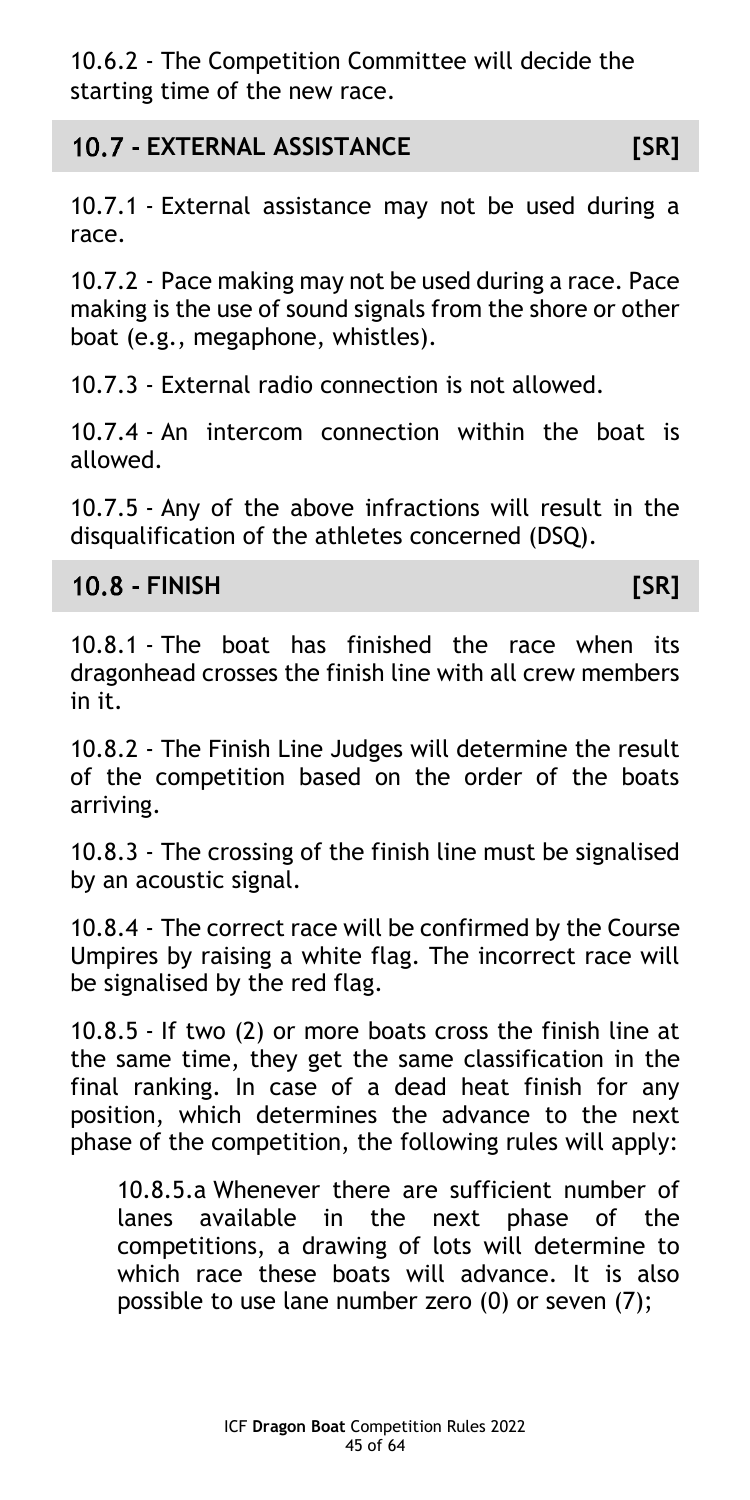10.8.5.b Where there are not enough lanes available there will be a re-race between the boats involved after the last race of the day, or half-day programme or drawing lots. The decision will be made by the Chief official;

10.8.5.c In case of a dead heat in a re-race, drawing of lots will determine the outcome.

10.8.6 - The exit of the complete crew must be in the marshalling area.

#### <span id="page-45-0"></span>**WARNINGS [SR]**

10.9.1 - Warnings are valid for the complete event.

10.9.2 - Warnings are allocated in the case of:

10.9.2.a Crews showing up late to the start area;

10.9.2.b Crews leaving their lane during the race;

10.9.2.c Crews not observing the instructions of the Officials;

10.9.2.d Crews causing a false start;

10.9.2.e Crews disturbing the race by unsportsmanlike or hindering behaviour;

10.9.2.f Crews falling short of the minimum distance between two (2) boats and causing an obstruction of the continuation of paddling of other crews.

10.9.3 - A crew receiving a second warning during the same event will be disqualified (DSQ).

#### <span id="page-45-1"></span>**DISQUALIFICATIONS [PR]**

10.10.1 - Any athlete who attempts to compete in a race by any other than honourable means, or who breaks the racing rules, or who disregards the honourable nature of the racing rules will be disqualified from the race concerned (DSQ).

10.10.2 - At all cases mentioned in articles 10.9 and 10.10.5.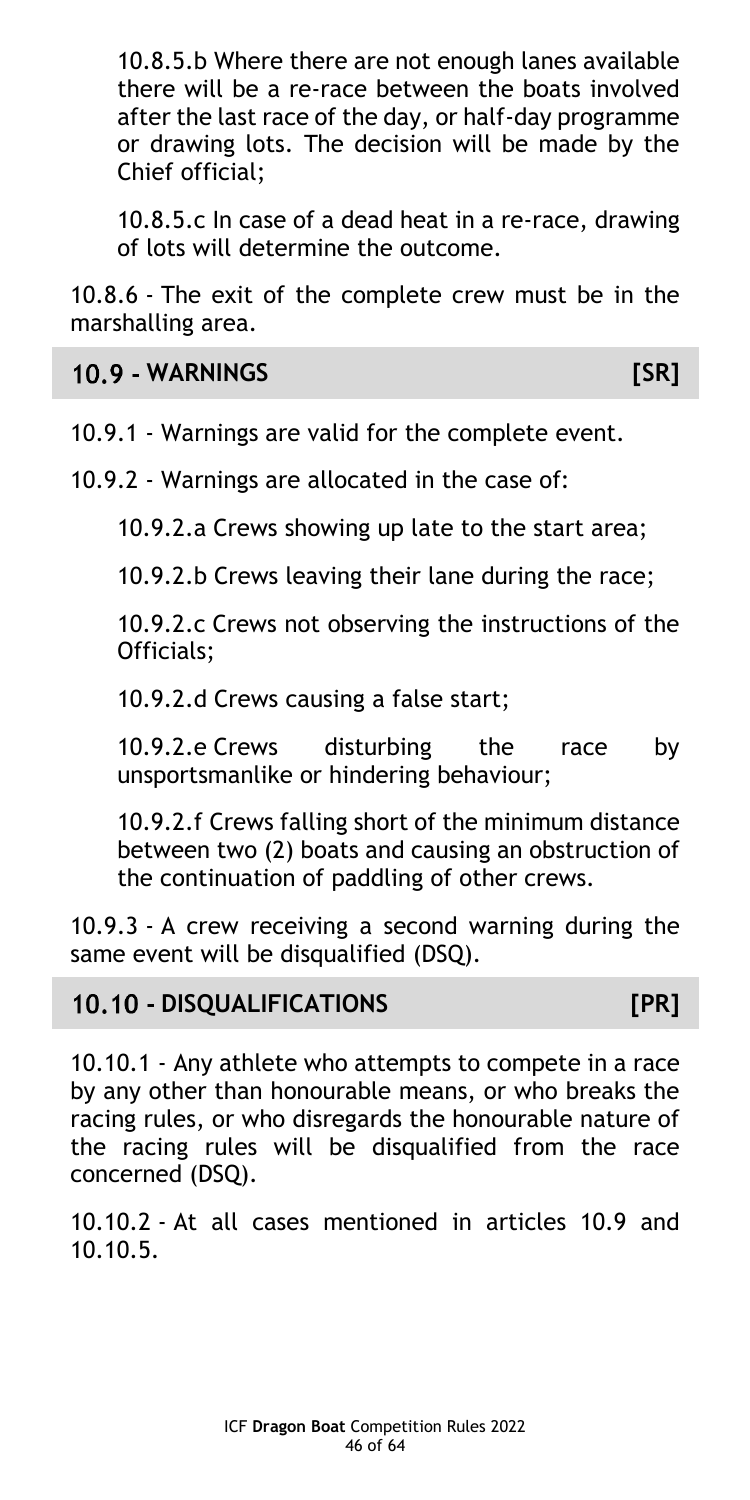10.10.3 - All penalties or disqualifications must be confirmed by the Competition Committee in writing immediately, giving the reasons. The Team Leader of the athlete/team must acknowledge the receipt on the notice copy.

10.10.4 - Failure to deliver the copy confirmation of the disqualification to the Team Leader does not invalidate the disqualification.

10.10.5 - The Competition Committee may discipline any athlete or Official whose behaviour is detrimental to the good order and conduct of the competition. The Competition Committee may disqualify him/her for that competition.

10.10.6 - In case of disqualification of an athlete due to a doping offense (DQB) the complete crew must be disqualified.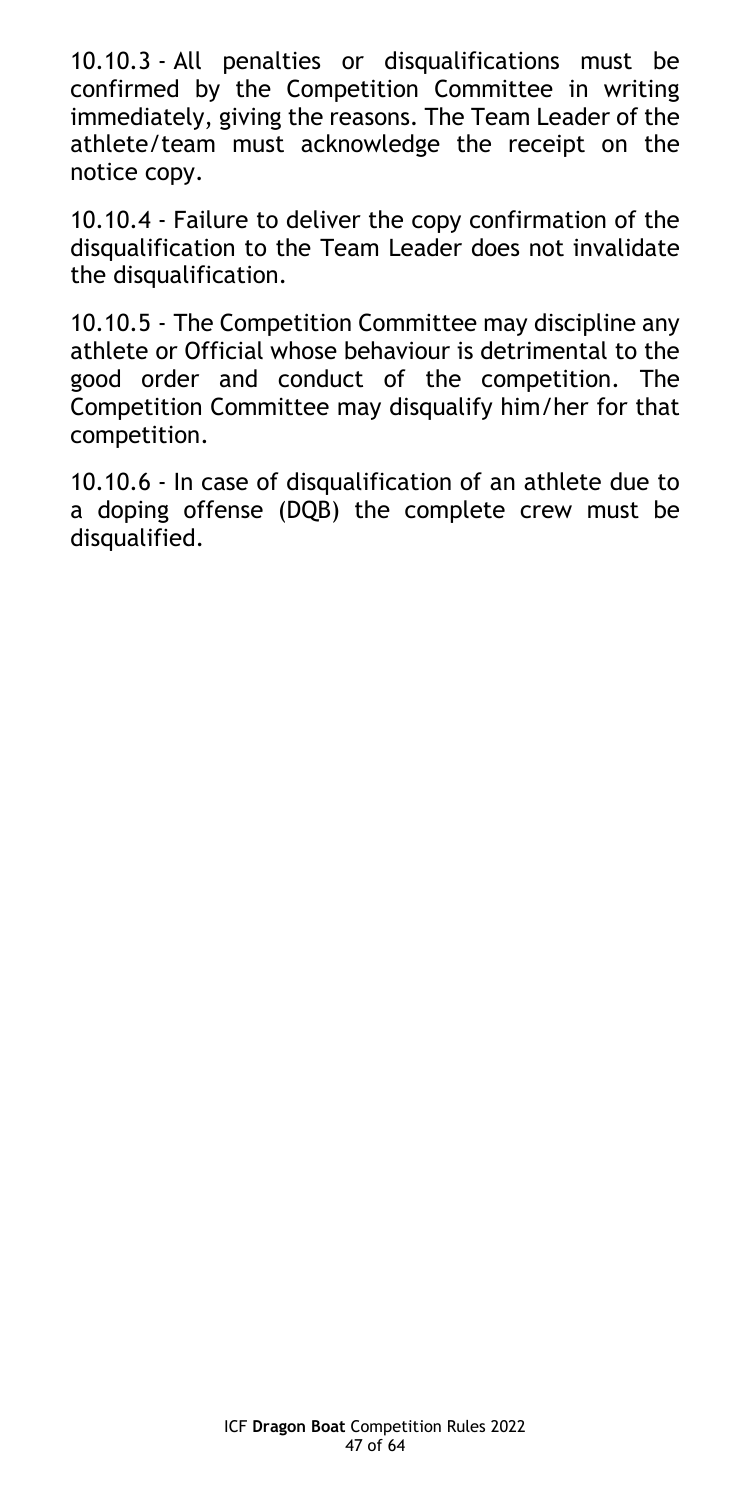#### **CHAPTER 11 - POST-COMPETITION**

#### <span id="page-47-1"></span><span id="page-47-0"></span>**PROTEST [PR]**

11.1.1 - A protest against the right of a crew to compete in a race must be addressed to the Chief Official and handed to the Competition Committee, not later than one (1) hour before the start of the first race of the competition.

11.1.2 - A protest made during a competition must be in written form, addressed to the Chief Official and handed to the Competition Committee.

11.1.3 - If the protest is against a decision of the Competition Committee, the protest must be received not later than 20 minutes after the decision has been published at athlete's area notice board with exact time of publication.

11.1.4 - The Competition Committee must note the time that the decision has been published at athlete's area notice board on the written disqualification.

11.1.5 - All protests must be accompanied by a fee of 75 Euros (or an equal sum in the local currency). The fee will be refunded if the protest is upheld.

11.1.6 - When a protest or a report is made against an athlete or a team, the Team Leader of the athlete/team in question should be presented the protest or report to read.

#### <span id="page-47-2"></span>**RESULTS AND REPORTS [PR]**

After the ending of World Championships and all International Dragon Boat competitions, listed in the ICF Competition Calendar, two (2) copies of the results, protests and appeals must be posted by the HOC to the ICF Headquarters (ICF HQ) as well as displayed electronically on official websites.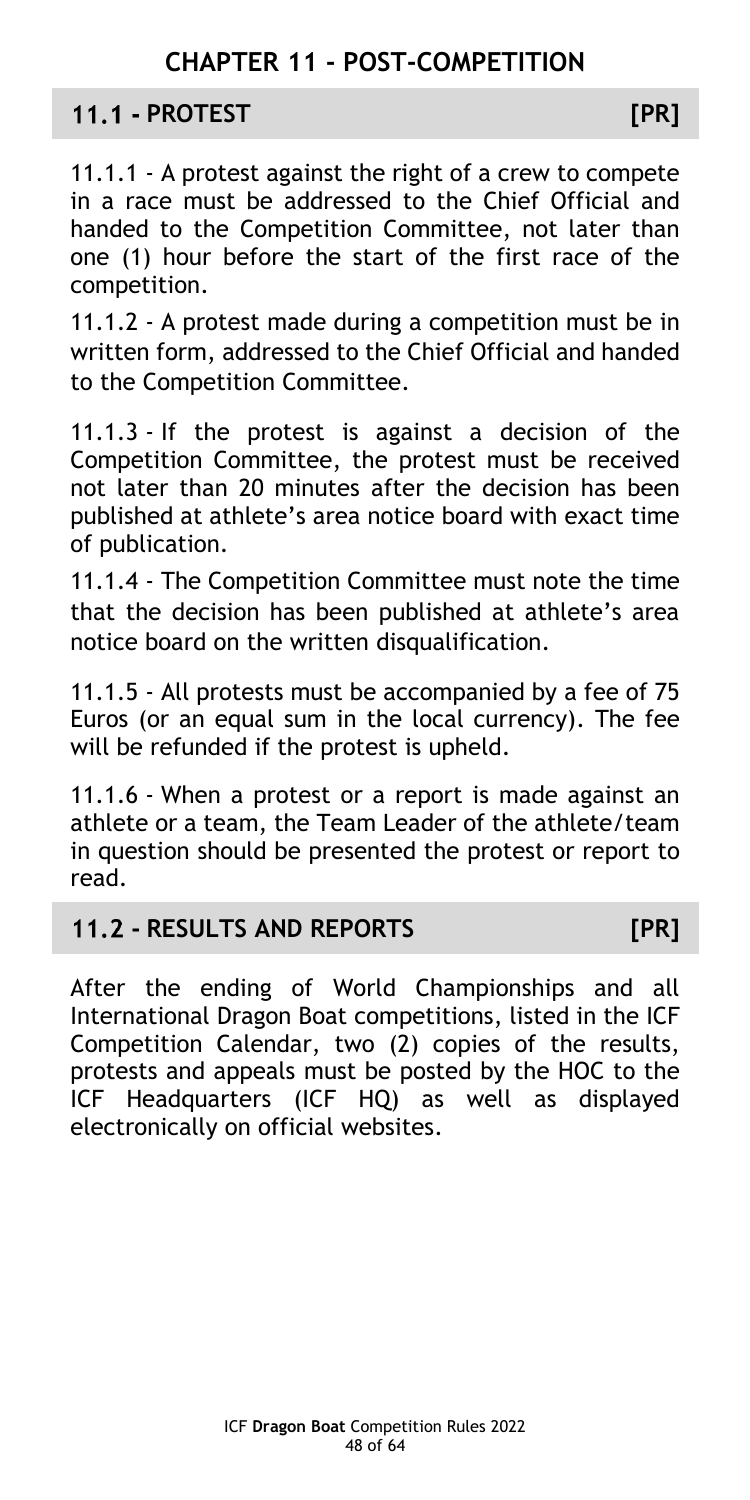#### <span id="page-48-0"></span>**CHAPTER 12 - WORLD CHAMPIONSHIPS**

Refer to the International Competition Rules except as amended in this Chapter.

#### <span id="page-48-1"></span>**ORGANISATION [PR]**

12.1.1 - World Championships may be arranged every year with the consent of the ICF Board of Directors, at a place and time approved by it and in accordance with the ICF Dragon Boat Rules. The World Championships may be organised every even-year and Club Crew World Championships may be organised every odd-year.

12.1.2 - The races may be held on up to four (4) consecutive days.

12.1.3 - Entries for all events must be limited to one (1) team per NF at World Championships and up to five (5) clubs per NF at the Club Crew World Championships.

#### <span id="page-48-2"></span>**COMPETITION PROGRAMME [PR]**

12.2.1 - World Championships are held in the race distances of 200, 500 meters and 2000 meters.

12.2.2 - World Championships and Club Crew World Championships events are:

| Open            | Women           | Mixed           |  |
|-----------------|-----------------|-----------------|--|
| 10-Seater 200m  | 10-Seater 200m  | 10-Seater 200m  |  |
| 20-Seater 200m  | 20-Seater 200m  | 20-Seater 200m  |  |
| 10-Seater 500m  | 10-Seater 500m  | 10-Seater 500m  |  |
| 20-Seater 500m  | 20-Seater 500m  | 20-Seater 500m  |  |
| 10-Seater 2000m | 10-Seater 2000m | 10-Seater 2000m |  |
| 20-Seater 2000m | 20-Seater 2000m | 20-Seater 2000m |  |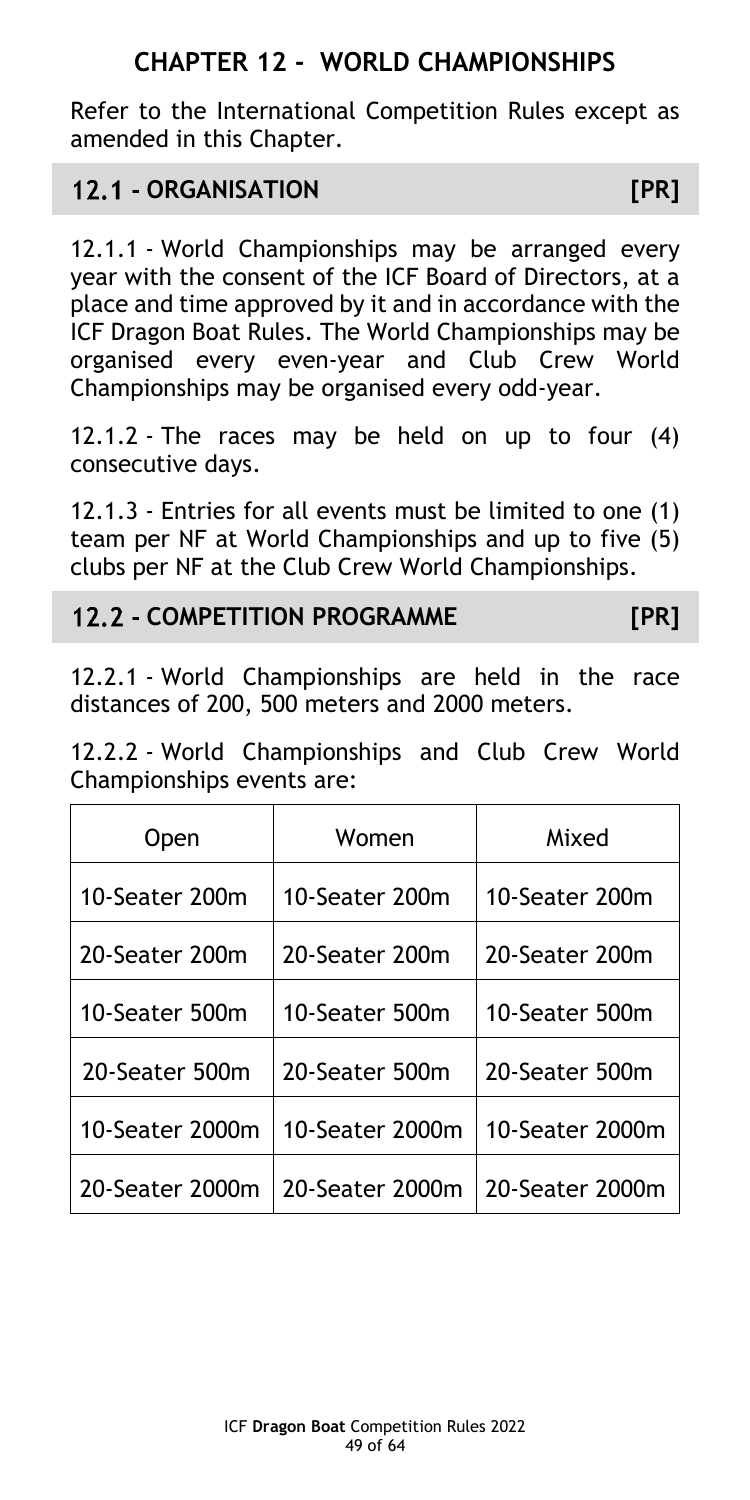#### For Junior age group the events are:

| <b>Open</b>    | Women                                               | Mixed          |
|----------------|-----------------------------------------------------|----------------|
| 10-Seater 200m | 10-Seater 200m                                      | 10-Seater 200m |
| 10-Seater 500m | 10-Seater 500m                                      | 10-Seater 500m |
|                | 10-Seater 2000m   10-Seater 2000m   10-Seater 2000m |                |

For Masters 40+ age group the events are:

| Open            | Women           | Mixed           |
|-----------------|-----------------|-----------------|
| 10-Seater 200m  | 10-Seater 200m  | 10-Seater 200m  |
| 20-Seater 200m  | 20-Seater 200m  | 20-Seater 200m  |
| 10-Seater 500m  | 10-Seater 500m  | 10-Seater 500m  |
| 20-Seater 500m  | 20-Seater 500m  | 20-Seater 500m  |
| 10-Seater 2000m | 10-Seater 2000m | 10-Seater 2000m |
| 20-Seater 2000m | 20-Seater 2000m | 20-Seater 2000m |

For Masters 50+ age group the events are:

| <b>Open</b>    | Women                                               | Mixed          |
|----------------|-----------------------------------------------------|----------------|
| 10-Seater 200m | 10-Seater 200m                                      | 10-Seater 200m |
| 10-Seater 500m | 10-Seater 500m                                      | 10-Seater 500m |
|                | 10-Seater 2000m   10-Seater 2000m   10-Seater 2000m |                |

12.2.3 - The order of the events is adaptable by the ICF DBC.

#### <span id="page-49-0"></span>**12.3 - INVITATIONS, ENTRIES AND COMPETITION SCHEDULE [PR]**

12.3.1 - Invitations for World Championships will be issued by the organising NF (or HOC) and must be in accordance with the ICF Rules. Invitations should be sent out at least nine (9) months before the first day of the Championships.

12.3.2 - Entries process is described in article 1.6;

12.3.2.a The deadline for the numerical entries is 45 full days before the first day of the competition;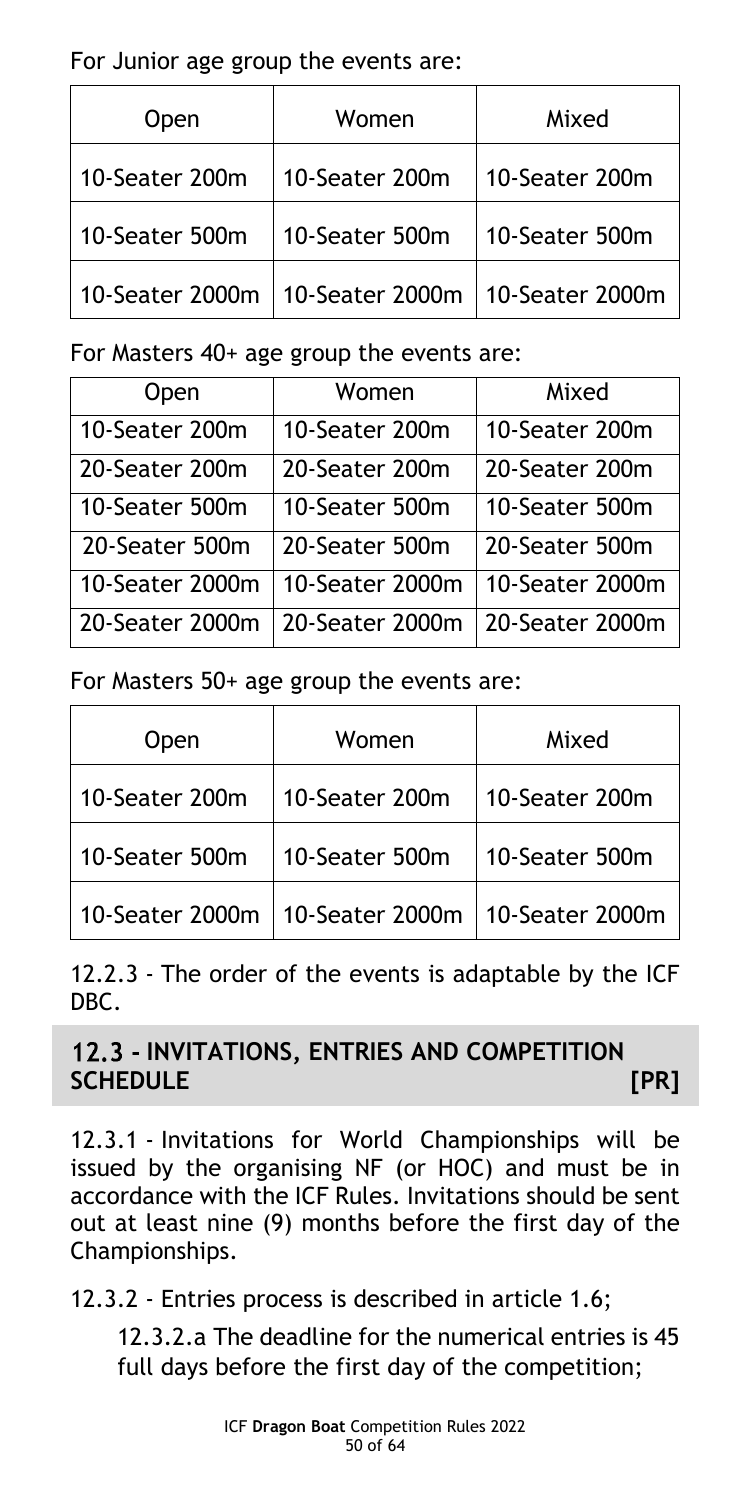12.3.2.b The preliminary Competition Schedule must be available at least three (3) days before the Championships and contain the following details:

- The starting time of each race (heats as well as finals);
- The names and NF of the athletes in each race;
- Full instructions on the course and training arrangements.

12.3.2.c The competition schedule must be approved by the ICF Technical Committee. The schedule can be adaptable to meet television requirements.

12.3.3 - Alterations of the events during World Championships and World Games rest within the authority of the ICF jury.

### <span id="page-50-0"></span>**SYSTEM OF DIVISION AND PROGRESSION [PR]**

12.4.1 - The drawing of lots for the first races in each class must be carried out under the control of an ICF **Official** 

12.4.2 - The division into heats should be made in accordance with the Dragon Boat competition rules, with the following additions:

12.4.2.a The division into heats will be based on the results of previous World Championships. The boats placed in A, B and C finals, if applicable, will automatically be seeded. The remainder will be placed into the heats by drawing of lots;

12.4.2.b If changes at the Team Leaders Meeting result in the fact that the actual number of boats is too small for the plan used, there may be a redraw of lots for the actual number of boats and a new plan selected.

12.4.3 - In relation to the progression plan the boats from each heat go forward to the next appropriate phase of the competition. The others are eliminated.

12.4.4 - In relation to the progression plan the boats from each semi-final go forward to a final. The others are eliminated.

12.4.5 - The Competition Committee will decide which progression plan (1 or 2) will be used for the event.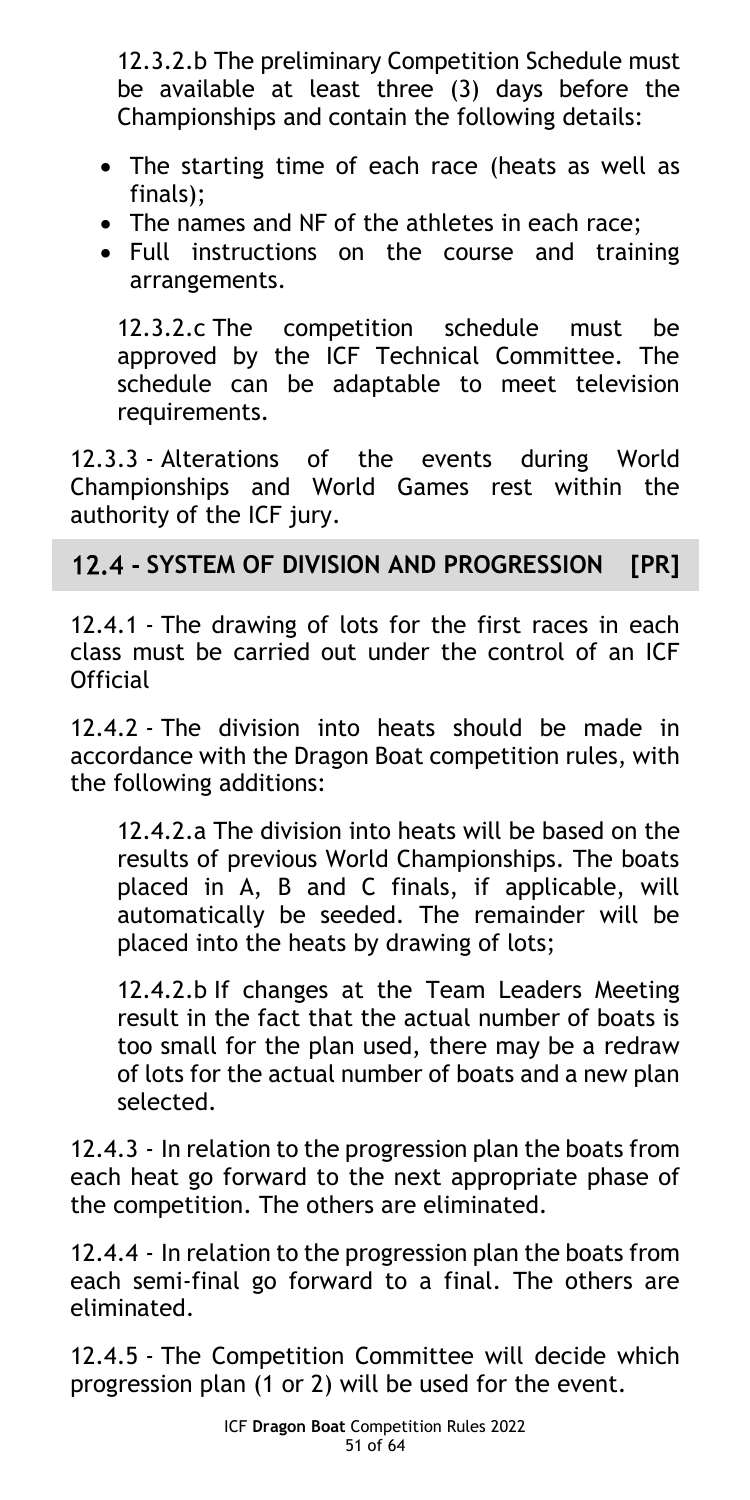12.4.6 - The distribution of lanes for, semi-finals and finals is automatically determined by the results of the previous races.

12.4.7 - A semi-final will not be held if all the competing boats would reach the next phase of the competition. The lanes for the final will be determined by means of a draw from the boats that progressed.

#### <span id="page-51-0"></span>**COMPETITION COMMITTEE AND OFFICIALS[PR]**

12.5.1 - World Championships must be held under the direction of a Chief Official appointed by the ICF Board of Directors.

12.5.2 - During the World Championships the Competition Committee must consist of three (3) officials who must be in possession of a valid International Official Dragon Boat card. They are:

12.5.2.a Chief Official (Technical Chair or his/her deputy from the DBC);

12.5.2.b Deputy Chief Official (from the DBC);

12.5.2.c Competition Manager (from the HOC).

12.5.3 - The officials (excluding the Jury and Competition Committee) to officiate at the World Championships are:

|           | <b>Technical Organiser</b> |                |
|-----------|----------------------------|----------------|
|           | <b>Starters</b>            | 3              |
|           | <b>Boat Marshals</b>       | 3              |
| $\bullet$ | Aligners                   | $\overline{2}$ |
|           | <b>Course Umpires</b>      | 4              |
|           | • Finishing Line Judges    | 3              |
|           | Timekeepers                | $\overline{2}$ |
|           | <b>Boat Measurers</b>      | $\overline{2}$ |
|           | • Medical Officer          | 1              |
|           | Announcer                  |                |

12.5.4 - In the World Championships or World Games all ITOs must be recognised International Dragon Boat officials, holding a valid Dragon Boat card.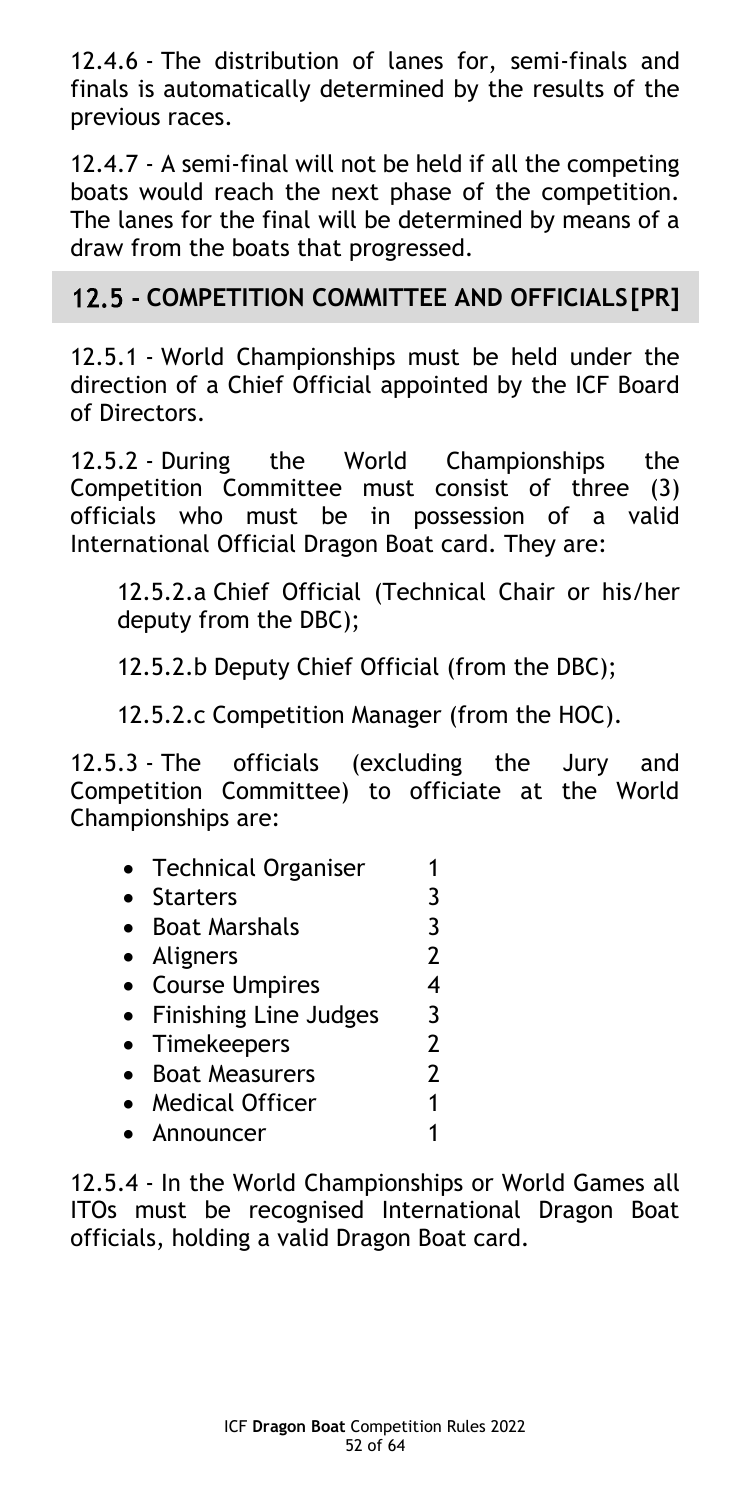12.5.5 - Each team attending the World Championships will pay an administration fee (set by the DBC) to share the travel costs of the ITOs to officiate at the World Championships. The travel costs will be divided over all athletes equally, based on the nominal entries, so that every National Federation pays the same amount per athlete.

#### <span id="page-52-0"></span>**PHOTO-FINISH AND TIMEKEEPING [SR]**

12.6.1 - At World Championships the order of the boats arriving at the finishing line will be decided with a Photo Finish System.

12.6.2 - The HOC must provide two (2) sets of Photo-Finish equipment accepted by the ICF.

#### <span id="page-52-1"></span>**APPEAL TO THE JURY [PR]**

12.7.1 - Team Leaders or other NF representatives have the right to appeal to the Jury against a decision of the Competition Committee on behalf of their athletes.

12.7.2 - The appeal must be handed to the Chair of the Jury in writing with reasons, not later than 20 minutes after the decision has been published at athlete's area notice board with exact time of publication.

12.7.3 - An appeal must be accompanied by a fee of 75 Euros (or an equal sum in the local currency). The fee will be refunded if the appeal is upheld.

12.7.4 - The appeal must be heard as soon as possible. Witnesses may be called.

12.7.5 - The decision of the Jury is final.

#### <span id="page-52-2"></span>**AWARDS [PR]**

12.8.1 - The medals will be awarded in accordance with article 1.8.6 and must on no account be presented to any other persons than those who have won championship races.

12.8.2 - Only medals, to the exclusion of all other prizes, are to be presented at the official ceremony.

12.8.3 - Medals should be awarded to all athletes of the respective crews, including the reserves.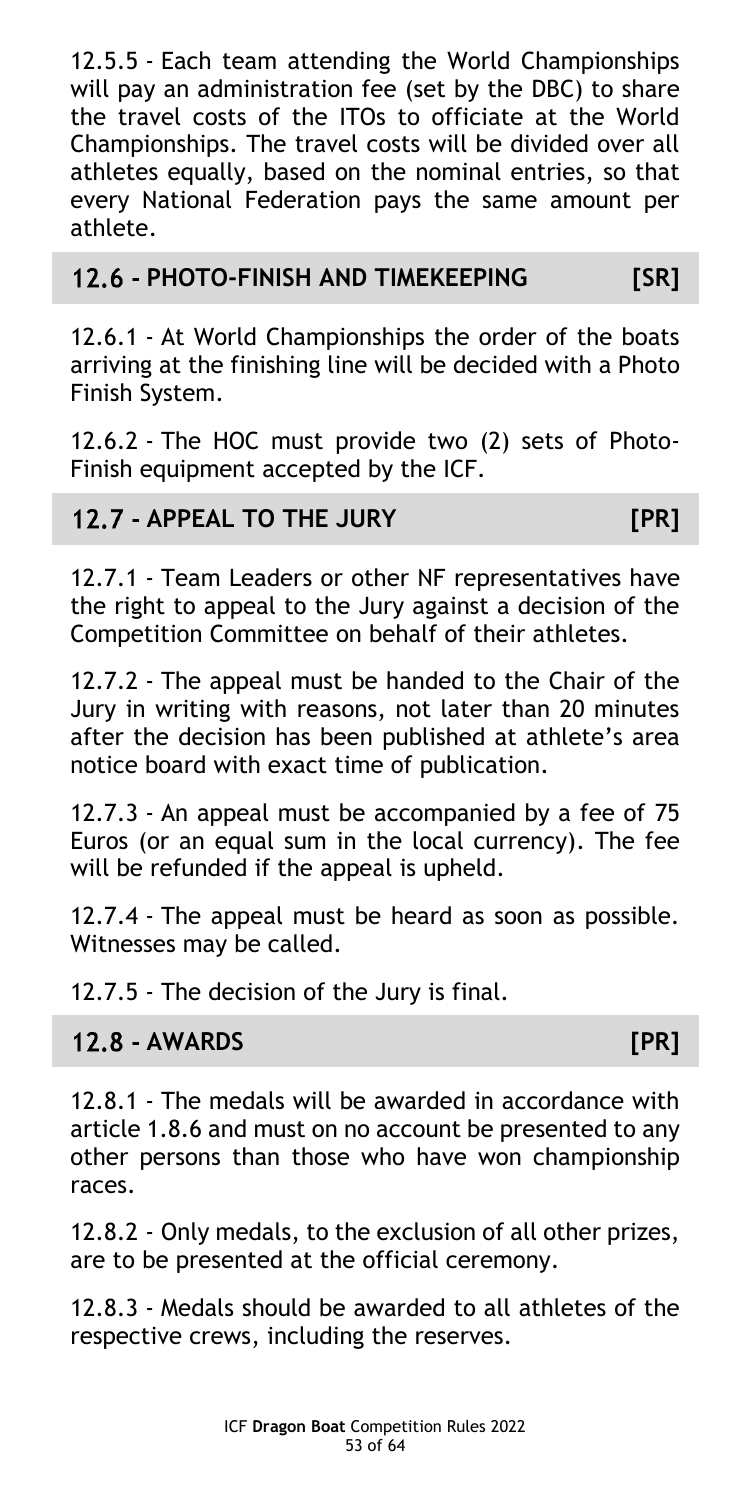<span id="page-53-0"></span>12.9.1 - Nations Cup ranking is in accordance with article 1.8.7.

12.9.2 - The ranking will be calculated with reference to the gold medals list.

12.9.3 - In case of a tie the National Federation with the highest individual position will win the cup.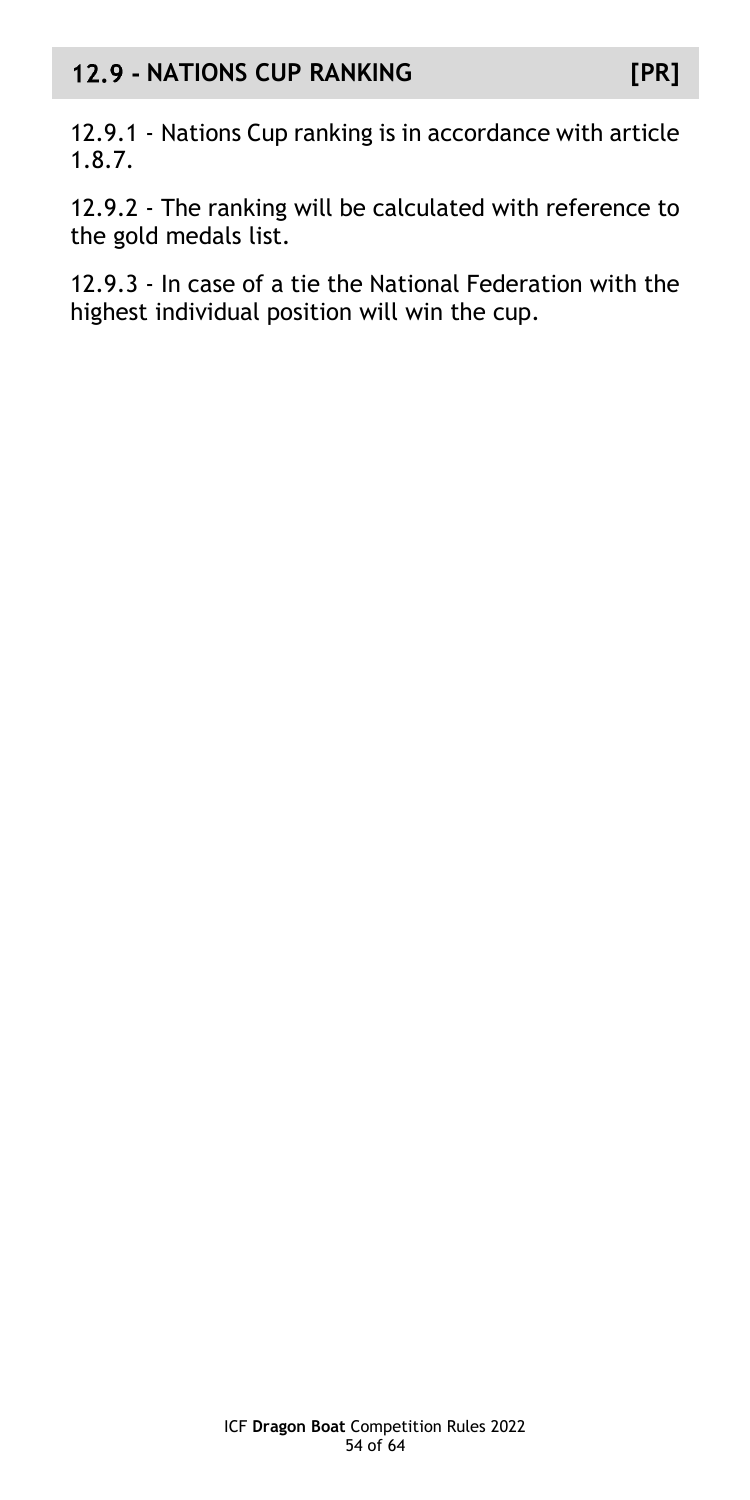#### **CHAPTER 13 - WORLD CUP**

<span id="page-54-0"></span>Refer to the International Competition Rules and special rules for World Championships except as amended in this Chapter.

#### <span id="page-54-1"></span>**ORGANISATION [PR]**

13.1.1 - There are World Cup competitions, the number of these competitions and the venue are proposed by the ICF DBC and agreed by the ICF Board of Directors.

13.1.2 - On proposal from HOC, ICF DBC will decide:

13.1.2.a If national teams and/or club crew teams can participate.

13.1.2.b The number of team(s) per NF / Club can participate.

#### <span id="page-54-2"></span>**COMPETITION PROGRAMME [PR]**

13.2.1 - On proposal from HOC, ICF DBC will decide if the World Cup events to be organised other than those for international competitions including official boats, age groups and categories.

13.2.2 - The competition schedule for the World Cup will be decided by the ICF DBC.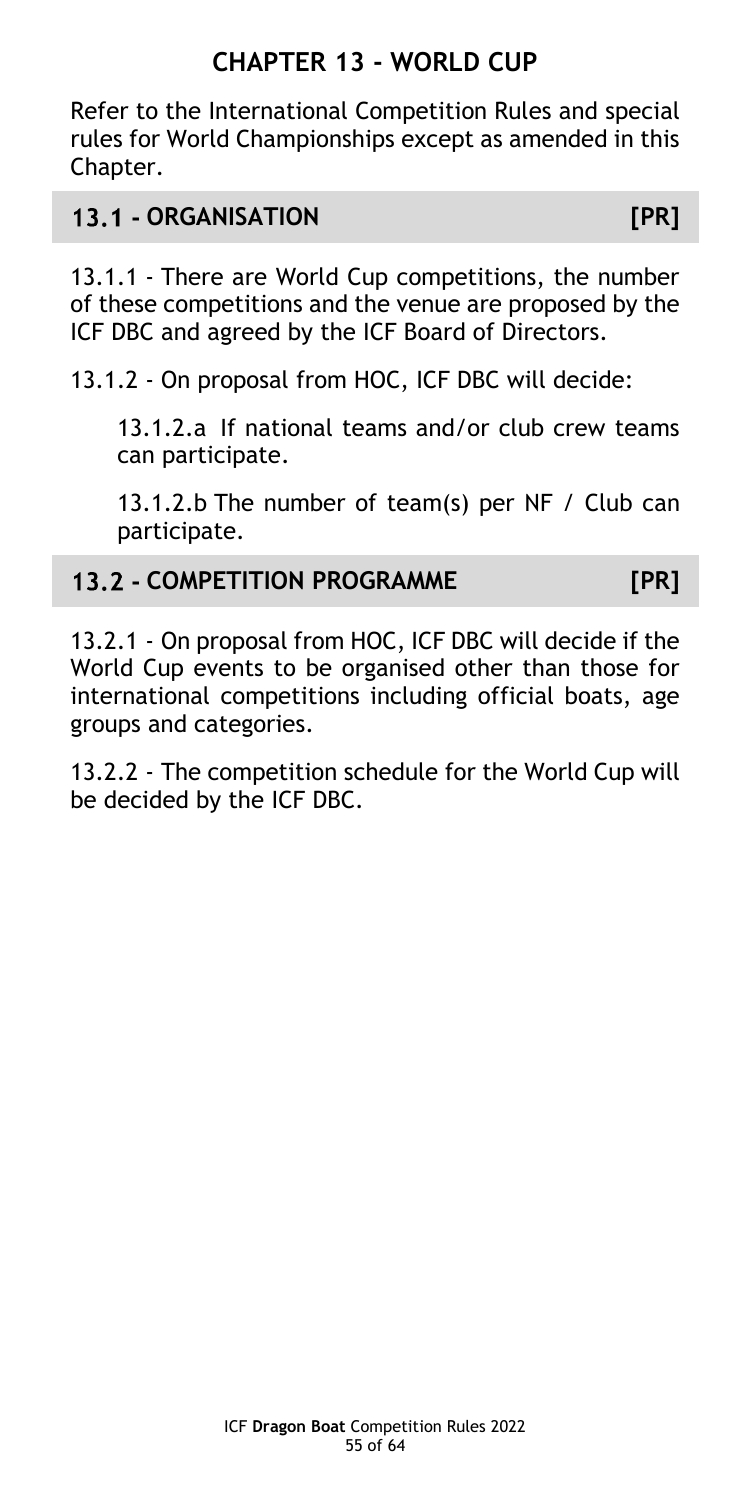### **CHAPTER 14 - ITO – TRAINING PATHWAY**

<span id="page-55-0"></span>Procedure for becoming an ICF Dragon Boat International Technical Official:

#### <span id="page-55-1"></span>**EXAMINATION [PR]**

14.1.1 - Officials Examination may be organised:

14.1.1.a At every World Championships if there is a sufficient interest;

14.1.1.b Out-of-World Championships examinations.

14.1.2 - Application deadlines are the same as for the International Competition Calendar. The Examination Calendar is published on the same date as the International Competition Calendar.

14.1.3 - Examination Procedure

14.1.3.a A sub-committee consisting of two (2) members, appointed by the Technical Chair, will hold this examination as per article 1.15.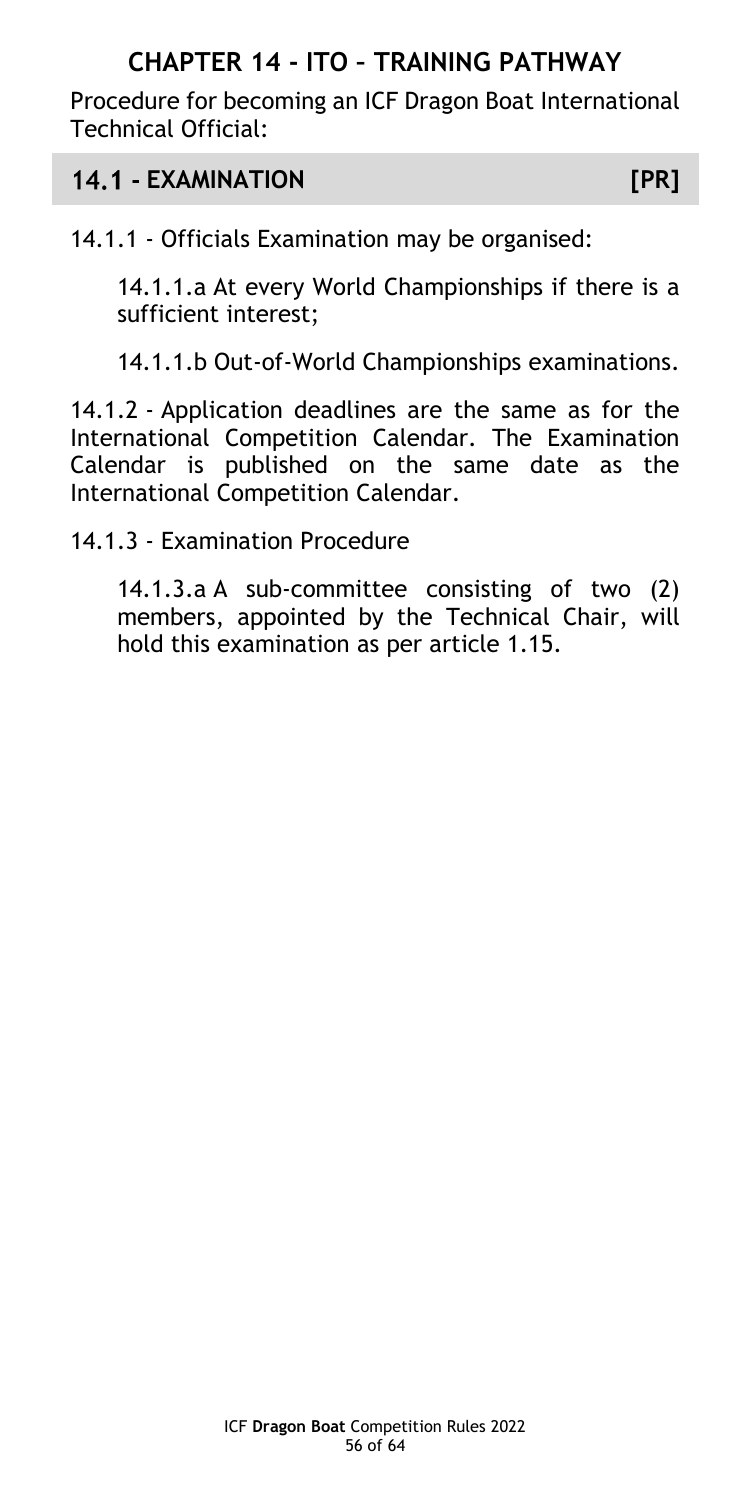#### **APPENDIX 1- DIVISION SYSTEMS WITH A, B AND C FINALS**

**Legend:**

| H                                                                                                                                       | $=$ Heat                                                                               |  |  |
|-----------------------------------------------------------------------------------------------------------------------------------------|----------------------------------------------------------------------------------------|--|--|
| <b>TR</b>                                                                                                                               | = Time Race                                                                            |  |  |
| <b>SF</b>                                                                                                                               | = Semi-Final                                                                           |  |  |
| <b>BT</b>                                                                                                                               | $=$ by time                                                                            |  |  |
| $1-2, 1-3, 2-5$                                                                                                                         | = from first to second place, from first to<br>third place, from second to fifth place |  |  |
| 1st, 2nd, 3rd                                                                                                                           | = boat winning first place, boat winning<br>second place, boat winning third place     |  |  |
| $3x3^{rd}$ , $4x4^{th}$ ,<br>$4x6^{th}$                                                                                                 | = 3 boats in third places, 4 boats in fourth<br>places, 4 boats in sixth places        |  |  |
| 4/H1L6                                                                                                                                  | $=$ 4 <sup>th</sup> place from Heat 1 will start in lane 6                             |  |  |
| The lane distribution of the boats qualified in A, B or C<br>final will be based on their result or time achieved in the<br>Semi-final. |                                                                                        |  |  |

| <b>BOATS</b> | <b>SYS</b><br><b>TEM</b> | <b>HEATS</b>                                                               | <b>SEMI-FINALS</b>                                                                                                                                                 | <b>FINALS</b>                           |
|--------------|--------------------------|----------------------------------------------------------------------------|--------------------------------------------------------------------------------------------------------------------------------------------------------------------|-----------------------------------------|
| 6 or less    | $\mathsf{A}$             | Time Race 1                                                                | Time Race 2                                                                                                                                                        |                                         |
| $7 - 12$     | B                        | $2 \times 6$<br>1-2 to Final<br>$3-5$ to SF<br>rest out                    | $1 \times 6$<br>1-2 to Final<br>rest out                                                                                                                           | A: $1 \times 6$                         |
| $13 - 18$    | $\mathsf{C}$             | $3 \times 6$<br>1-4 to $SF$<br>rest out                                    | $2 \times 6$<br>1-3 to Final<br>rest out                                                                                                                           | A: $1 \times 6$                         |
| $19 - 24$    | D                        | $4 \times 6$<br>$1 - 4 + 2 \times 5$ <sup>th</sup> BT<br>to SF<br>rest out | $3 \times 6$<br>1-2 to Final A<br>3-4 to Final B<br>rest out                                                                                                       | A: $1 \times 6$<br>B: 1 X 6             |
| $25 - 30$    | E                        | $5 \times 6$<br>$1 - 4 + 4 \times 5$ <sup>th</sup> BT<br>to SF<br>rest out | $4 \times 6$<br>$1^{st}$ + 2x2 <sup>nd</sup> BT to<br>Final A<br>$2x2^{nd} + 4x3^{rd}$ to<br>Final B<br>4x4 <sup>th</sup> + 2x5 <sup>th</sup> BT to<br>Final C     | A: $1 \times 6$<br>B: 1 X 6<br>C: 1 X 6 |
| $31 - 36$    | F                        | $6 \times 6$<br>1-4 to $SF$<br>rest out                                    | $4 \times 6$<br>$1^{st}$ + 2x2 <sup>nd</sup> BT to<br>Final A<br>$2x2^{nd} + 4x3^{rd}$ to<br>Final B<br>$4x4$ <sup>th</sup> + $2x5$ <sup>th</sup> BT to<br>Final C | A: $1 \times 6$<br>B: 1 X 6<br>C: 1 X 6 |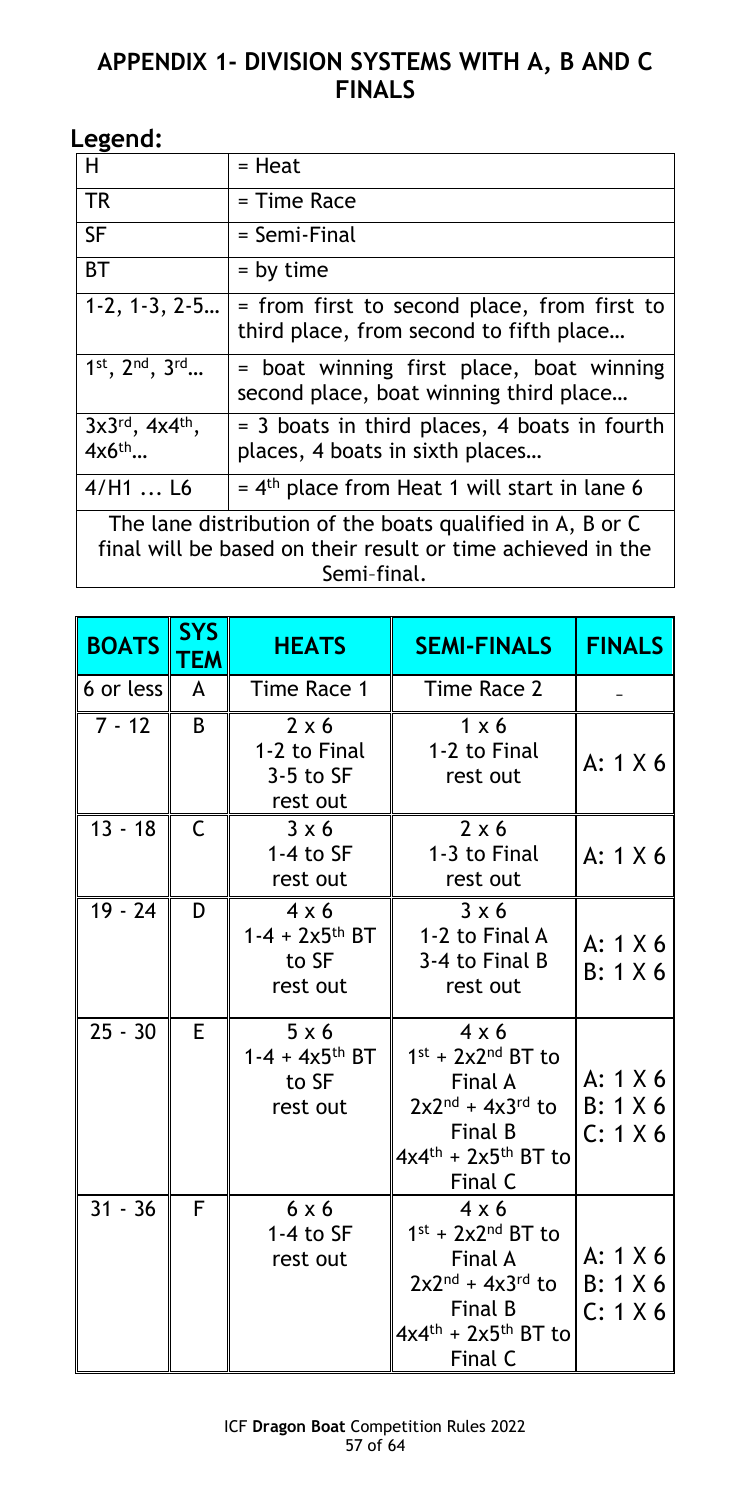#### **PLAN A BOATS 1 - 6**

| <b>HEATS</b> |                  |  |
|--------------|------------------|--|
| Time race 1  | Time race 2      |  |
|              |                  |  |
|              | 1 TR1  L4        |  |
|              | 2 TR1  L3        |  |
| $3 \dots 15$ | 3 TR1  L5        |  |
| 4 $L2$       | 4 TR1  L2        |  |
| $5$ L6       | 5 TR1  L6        |  |
| $6$ $L1$     | 6 TR1  L1        |  |
|              | $1$ L4<br>$2$ L3 |  |

The final ranking will be based on combined time from the two  $(2)$  Time races

### **PLAN B BOATS 7 - 12**

| <b>HEATS</b>                                                                             | <b>SEMI - FINALS</b>                                                             |                                 | <b>FINALS</b>                                                                                                        |
|------------------------------------------------------------------------------------------|----------------------------------------------------------------------------------|---------------------------------|----------------------------------------------------------------------------------------------------------------------|
| H <sub>1</sub> H <sub>2</sub>                                                            |                                                                                  | Plan B1 - SF 1   Plan B2 - SF 1 | <b>FINAL A</b>                                                                                                       |
| 7.4 <sub>3</sub><br>8.4<br>$\overline{4}$<br>9, 5<br>4<br>10.55<br>$11.6$ 5<br>12.6<br>6 | $3/H1$ L4<br>$4/H1$ L5<br>$5/H1$ L6<br>$3/$ H2  L3<br>$4/$ H2  L2<br>$5/$ H2  L1 | 3/H1 L3<br>4/H1 L5              | 1/H1 L4<br>2/H1 L2<br>$5/H1$ L1   1/H2  L3<br>$3/$ H2  L4   2/H2  L5<br>$4/H2$ L2   1/SF1  L6<br>$5/H2$ L6 2/SF1  L1 |
| 1-2 direct to Final<br>$3-5$ to SF<br>rest out                                           | 1-2 to Final<br>rest out                                                         |                                 |                                                                                                                      |

#### **PLAN C BOATS 13 - 18**

| <b>HEATS</b>                                                                                                                                                                                                                          | <b>SEMI - FINALS</b>                                                      |                                                                            | <b>FINAL</b>                                                                            |
|---------------------------------------------------------------------------------------------------------------------------------------------------------------------------------------------------------------------------------------|---------------------------------------------------------------------------|----------------------------------------------------------------------------|-----------------------------------------------------------------------------------------|
|                                                                                                                                                                                                                                       | <b>Plan C1 - SF1   Plan C2 - SF1</b>                                      |                                                                            | <b>FINAL A</b>                                                                          |
| H1 H2 H3<br>$\overline{4}$<br> 13.5 4 <br>$\overline{4}$<br>14.5<br>5 <sup>5</sup><br>$\begin{array}{c} 5 \\ 5 \\ 5 \end{array}$<br>$5\overline{)}$<br>∥15.5<br>5 <sup>5</sup><br>∥16. 6<br>$6\overline{6}$<br>17.6<br>6<br>18.6<br>6 | 1/H1  L4<br>3/H1 L2<br>$2/$ H2  L5<br>$4/$ H2  L1<br>1/H3 L3<br>$4/H3$ L6 | 2/H1 L5<br>$3/H1$ L6<br>1/H2 L3<br>$4/$ H2  L1<br>1/H3 L4<br>3/H3 L2       | 1/SF1  L4<br>$2/$ SF1  L2<br>$3/$ SF1  L6<br>∥1/SF2  L3<br>$2/$ SF2  L5<br>$3/$ SF2  L1 |
|                                                                                                                                                                                                                                       | Plan C1 - SF2                                                             | Plan C <sub>2</sub> - SF <sub>2</sub>                                      |                                                                                         |
|                                                                                                                                                                                                                                       | 2/H1 L3<br>$4/H1$ L1<br>1/H2  L4<br>$3/ H2$ $L2$<br>2/H3  L5<br>3/H3  L6  | $1/H1$ , L3<br>$4/H1$ L1<br>$2/H2$ L4<br>$3/$ H2<br>$2/H3$ L5<br>$4/H3$ L6 |                                                                                         |
| 1-4 to SF                                                                                                                                                                                                                             | 1-3 to Final                                                              |                                                                            |                                                                                         |
| rest out                                                                                                                                                                                                                              | rest out                                                                  |                                                                            |                                                                                         |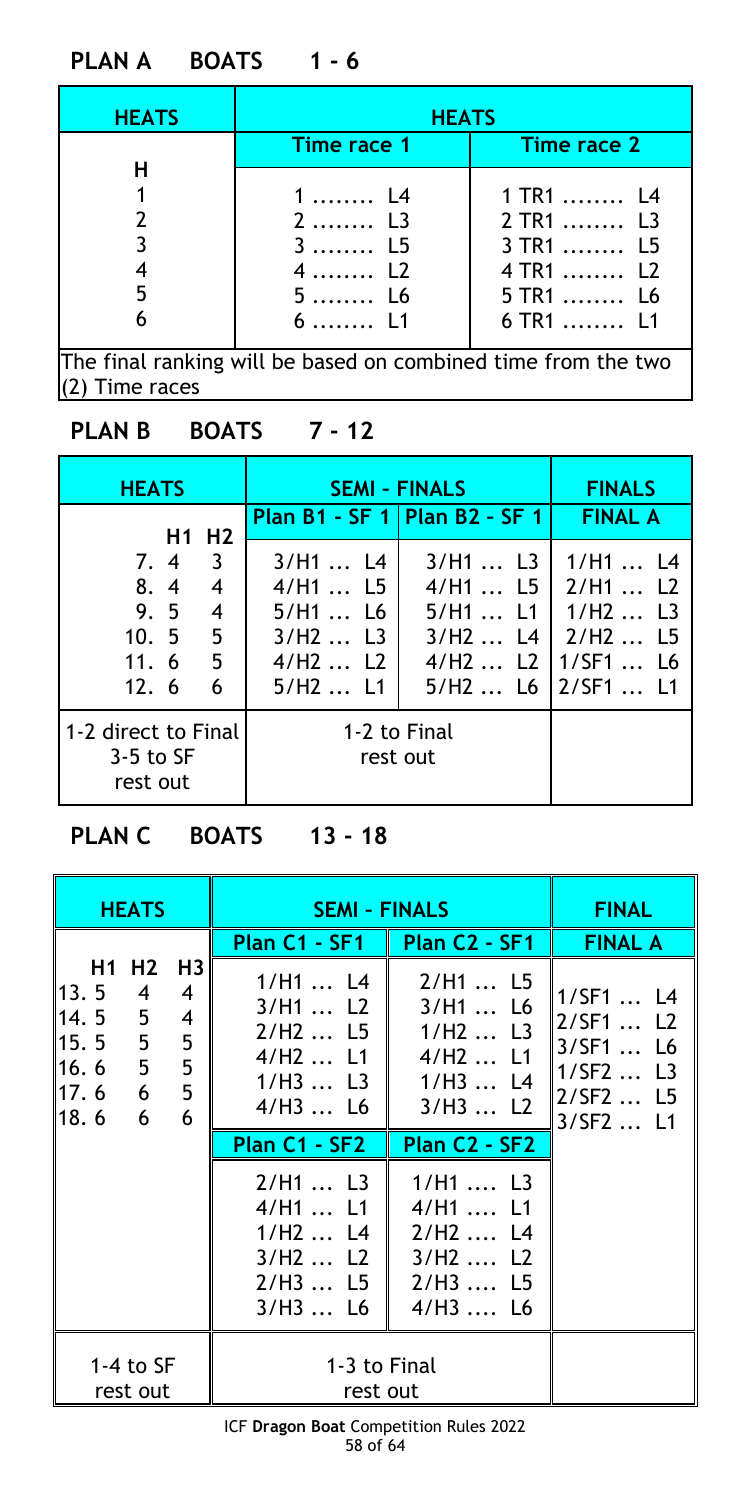### **PLAN D BOATS 19 – 24**

| <b>HEATS</b>                                                                                                                                            | <b>SEMI - FINALS</b>                                                                |                                                                                                                                                                      | <b>FINALS</b>                                                                                          |
|---------------------------------------------------------------------------------------------------------------------------------------------------------|-------------------------------------------------------------------------------------|----------------------------------------------------------------------------------------------------------------------------------------------------------------------|--------------------------------------------------------------------------------------------------------|
| H1 H2 H3 H4                                                                                                                                             |                                                                                     | Plan D1 - SF1    Plan D2 - SF1    FINAL A                                                                                                                            |                                                                                                        |
| 19.55554<br>$20.\overline{5}$ $\overline{5}$ $\overline{5}$ $\overline{5}$ $\overline{5}$<br>21.6 5 5 5<br>22.6 6 5 5<br>23.6 6 6 5<br>6<br>24.6 6<br>6 | 1/H1  L3   <br>3/H4  L2   <br>$1st$ next BT L1 $\parallel$                          | $1/H2$ L3 $\parallel$<br>∥ 2/H3 L4∥ 3/H3 L2∥1/SF2 L4<br>$4/H3$ L1 $\ $<br>4/H4 $L6 \parallel 1/H4$ $L4 \parallel 1/SF3$ $L5$<br>1 <sup>st</sup> next BT L6 2/SF3  L6 | $2/H1$ L5   1/SF1  L3<br>2/SF1  L2<br>$2/$ SF $2 \ldots$ L1                                            |
|                                                                                                                                                         |                                                                                     | Plan D1 - SF2   Plan D2 - SF2   FINAL B                                                                                                                              |                                                                                                        |
|                                                                                                                                                         | $3/H1$ L5<br>4/H1  L1   <br>1/H2  L3<br>$3/H3$ L2   <br>$4/H3$ L6<br>$2/H4$ L4 $\ $ | 1/H3  L3∥4/SF2  L6                                                                                                                                                   | $3/H1$ L5 3/SF1  L4<br>$3/$ H2  L2 $\parallel$ 4/SF1  L5<br>$4/H2$ L1 3/SF2  L3<br>$2/H4$ L4 3/SF3  L2 |
|                                                                                                                                                         |                                                                                     | Plan D1 - $SF3$ Plan D2 - $SF3$                                                                                                                                      |                                                                                                        |
|                                                                                                                                                         | $2/H1$ L5<br>$3/H2$ L2   <br>$1/H4$ L4 $\ $                                         | 4/H1  L1<br>1/H1  L3<br>$4/$ H2  L6   2/H2  L4<br>$1/H3$ L3 $\parallel$ 2/H3  L5<br>3/H4  L2<br>$2nd$ next BT L1 $\parallel$ 2 <sup>nd</sup> next BT L6              |                                                                                                        |
| $1 - 4 + 2 \times 5$ <sup>th</sup> BT<br>to SF<br>rest out                                                                                              | 1-2 to Final A<br>3-4 to Final B<br>rest out                                        |                                                                                                                                                                      |                                                                                                        |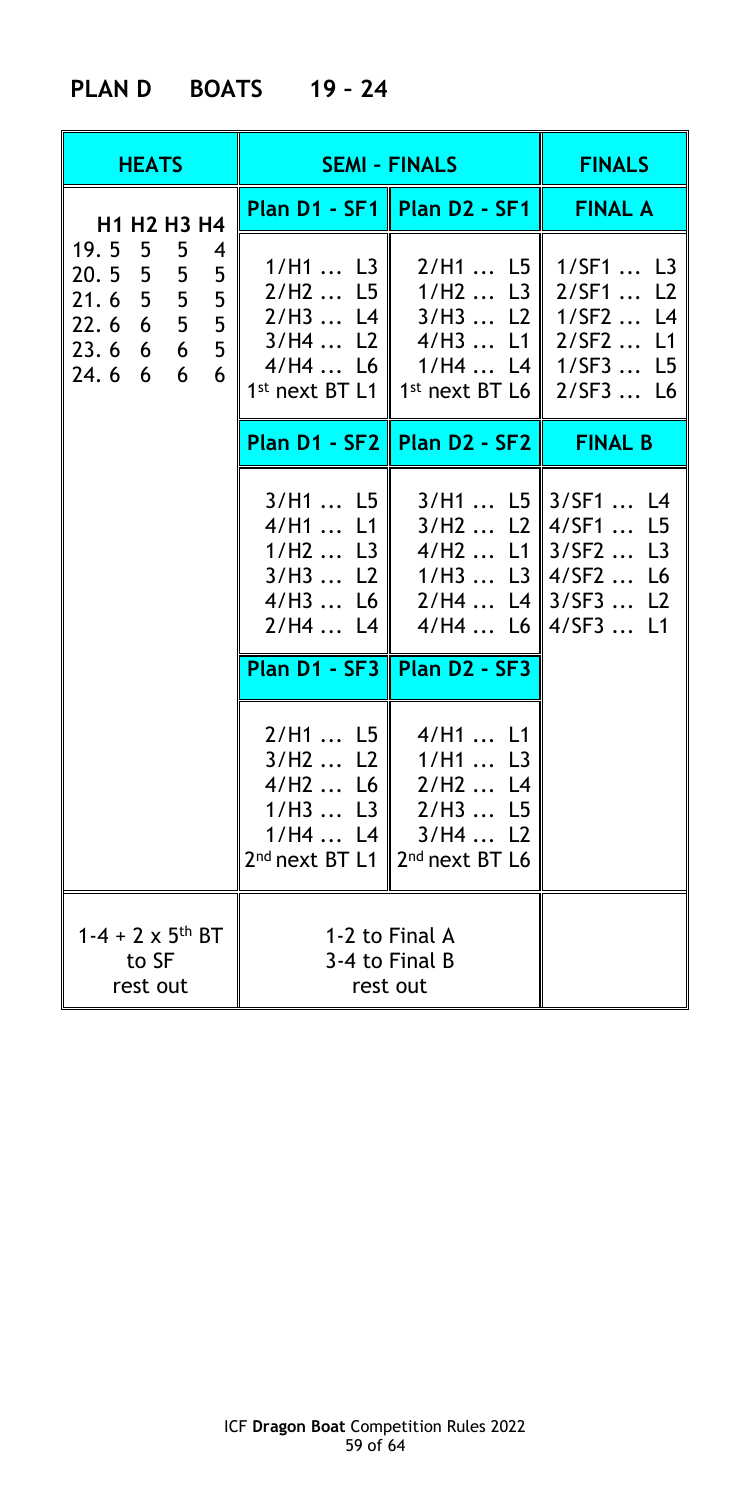### **PLAN E BOATS 25 - 30**

| <b>HEATS</b>                                                                                                   | <b>SEMI - FINALS</b>                                                                                                                                                             |                                                                                                                         | <b>FINALS</b>                                                                                                                                                                              |
|----------------------------------------------------------------------------------------------------------------|----------------------------------------------------------------------------------------------------------------------------------------------------------------------------------|-------------------------------------------------------------------------------------------------------------------------|--------------------------------------------------------------------------------------------------------------------------------------------------------------------------------------------|
|                                                                                                                |                                                                                                                                                                                  | <b>Plan E1 - SF1 Plan E2 - SF1 FINAL A</b>                                                                              |                                                                                                                                                                                            |
| <b>H H H H H</b><br>12345<br>25. 5 5 5 5 5<br>26. 6 5 5 5 5<br>27. 6 6 5 5 5<br>28. 6 6 6 5 5<br>29. 6 6 6 6 5 | $1/H1$ L3<br>$4/H2$ L6<br>$3/H3$ L5 $\ $<br>2/H4  L2   <br>$4th$ 5 <sup>th</sup> BT L1                                                                                           | $3/H1$ L2 $\parallel$<br>1/H <sub>2</sub> L <sub>3</sub><br>$4/H3$ L1 $\parallel$<br>$2/H4$ L4                          | $1/$ SF1  L3<br>$1/$ SF2  L5<br>$1/$ SF3  L4<br>$1/$ SF4  L2<br>$1/H5$ L4   2/H5  L5    1st 2nd BT  L1<br>$2^{nd}$ 5 <sup>th</sup> BT L6 2 <sup>nd</sup> 2 <sup>nd</sup> BT  L6            |
| 30.66666                                                                                                       |                                                                                                                                                                                  | Plan E1 - SF2  Plan E2 - SF2   FINAL B                                                                                  |                                                                                                                                                                                            |
|                                                                                                                | $2/H1$ L4<br>1/H2L3<br>$4/H3$ L1<br>$2/H5$ L2 $\parallel$<br>$3^{\text{rd}}$ 5 <sup>th</sup> BT L6                                                                               | 2/H2L4<br>1/H3  L3 ∥<br>$4th$ 5 <sup>th</sup> BT L1                                                                     | 4/H1  L6 $3^{rd}$ 2 <sup>nd</sup> BT  L3<br>4 <sup>th</sup> 2 <sup>nd</sup> BT  L4<br>3/SF1  L1<br>$3/HA$ L5 $\parallel$ 3/H4  L5 $\parallel$ 3/SF2  L6<br>$3/H5L2$ 3/SF3  L5<br>3/SF4  L2 |
|                                                                                                                |                                                                                                                                                                                  | Plan E1 - SF3  Plan E2 - SF3   FINAL C                                                                                  |                                                                                                                                                                                            |
|                                                                                                                | 3/H1L2<br>$2/H2$ L4<br>$1/H3$ L3<br>$3/H5$ L5<br>2 <sup>nd</sup> 5 <sup>th</sup> BT L1                                                                                           | $1/H1$ L3<br>$3/H2$ L2<br>$2/H3$ L4<br>$4/H4$ L6 $\parallel$ 4/H4  L5<br>4/H5  L1 l<br>$1ST$ 5 <sup>th</sup> BT L6      | 4/SF1  L4<br>4/SF2  L3<br>4/SF3  L2<br>4/SF4  L5<br>1st 5th BT  L1<br>2nd 5th BT  L6                                                                                                       |
|                                                                                                                |                                                                                                                                                                                  | Plan E1 - SF4  Plan E2 - SF4                                                                                            |                                                                                                                                                                                            |
|                                                                                                                | 4/H1  L5<br>$3/H2$ $L2$<br>$2/H3$ L4 $\ $<br>$4/H5$ L1<br>1 <sup>ST</sup> 5 <sup>th</sup> BT L6                                                                                  | 2/H1  L5<br>4/H <sub>2</sub> L <sub>6</sub><br>3/H3  L2<br>$1/H4$ L3 $\parallel$ 1/H4  L3<br>$1/H5$ L4<br>3rd 5th BT L1 |                                                                                                                                                                                            |
| $1 - 4 + 4 \times 5$ <sup>th</sup> BT<br>to SF<br>rest out                                                     | $1^{st}$ + 2 x 2 <sup>nd</sup> BT to Final A<br>$2 \times 2^{nd}$ + 4 x 3 <sup>rd</sup> to Final B<br>$4 \times 4$ <sup>th</sup> + 2 x 5 <sup>th</sup> BT to Final C<br>rest out |                                                                                                                         |                                                                                                                                                                                            |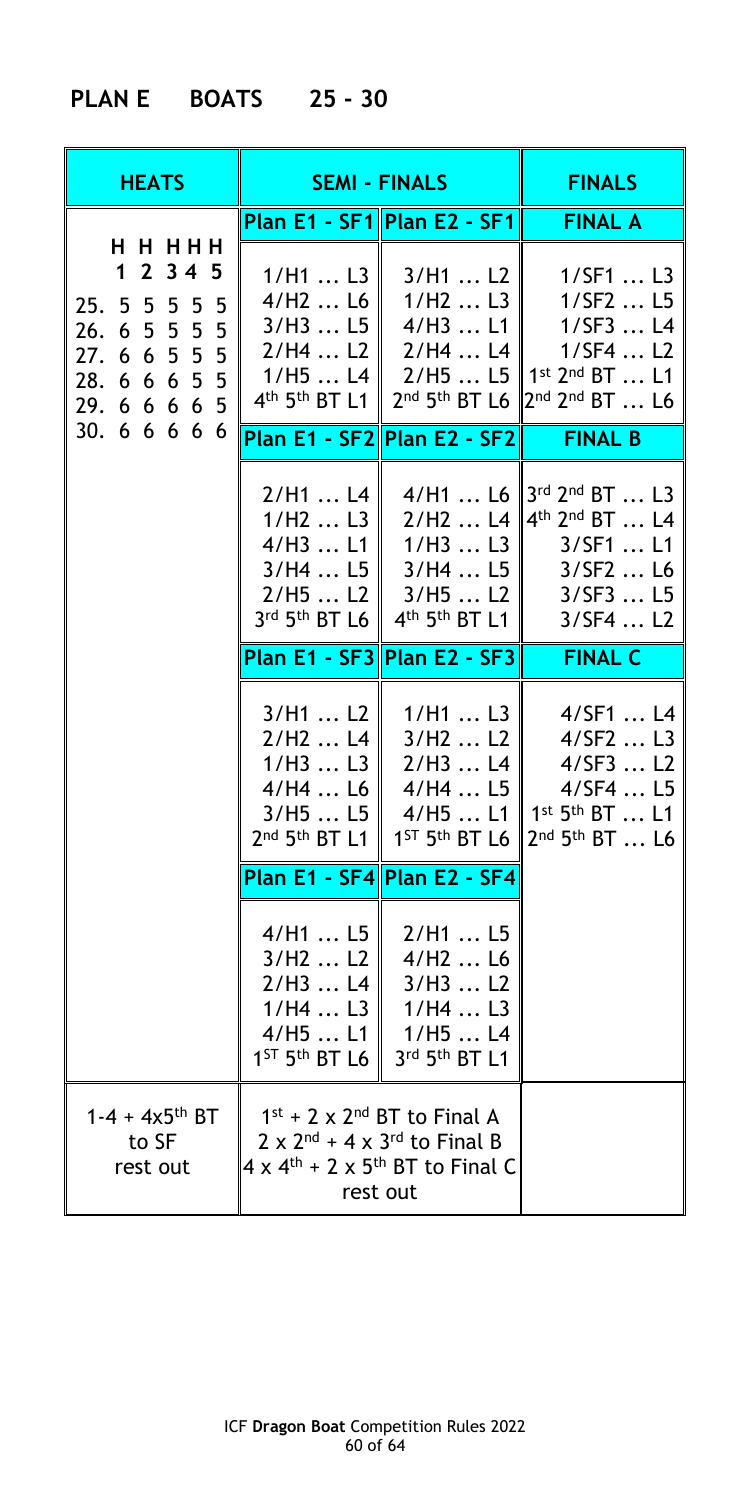#### **PLAN F BOATS 31 - 36**

| <b>HEATS</b>                                                                                                                  | <b>SEMI - FINALS</b>                                                                                      |                                                                                                                                     | <b>FINALS</b>                                                                                                                               |
|-------------------------------------------------------------------------------------------------------------------------------|-----------------------------------------------------------------------------------------------------------|-------------------------------------------------------------------------------------------------------------------------------------|---------------------------------------------------------------------------------------------------------------------------------------------|
|                                                                                                                               |                                                                                                           | Plan $F1 - SF1$ Plan $F2 - SF1$                                                                                                     | <b>FINAL A</b>                                                                                                                              |
| H H H H H H<br>1 2 3 4 5 6<br>B1.655555<br>B2.665555<br>$\beta$ 3. 6 6 6 5 5<br>5<br>B4.666655<br>B5.66666<br>$5\phantom{.0}$ | 1/H1L3<br>$4/$ H2 $$ L6<br>$3/H3$ L5<br>$2/H4$ L2 $\ $<br>1/H5L4<br>4 <sup>th</sup> 5 <sup>th</sup> BT L1 | $3/H1$ L2<br>$1/H2$ L3 $\parallel$<br>4/H3  L1 $\parallel$<br>$2/H4$ L4 $\parallel$<br>$2nd$ 5 <sup>th</sup> BT L6                  | $1/SF1$ L3<br>$1/$ SF2  L5<br>$1/SF3$ L4<br>$1/SF4$ L2<br>$2/H5$ L5    1 <sup>st</sup> $2^{nd}$ BT  L1<br>$\ 2^{nd}$ 2 <sup>nd</sup> BT  L6 |
| B6.666666                                                                                                                     |                                                                                                           | Plan F1 - SF2  Plan F2 - SF2   FINAL B                                                                                              |                                                                                                                                             |
|                                                                                                                               | 2/H1  L4<br>$1/H2$ L3<br>4/H3L1<br>$3/H4$ L5 $\parallel$<br>2/H5L2<br>3rd 5th BT L6                       | 4/H1L6<br>2/H2L4<br>$1/H3$ L3<br>$3/H5$ L2 $\parallel$<br>$4th$ 5 <sup>th</sup> BT L1                                               | $\parallel$ 3rd 2nd BT  L3<br>4 <sup>th</sup> 2 <sup>nd</sup> BT  L4<br>3/SF1  L1<br>$3/HA$ L5   3/SF2  L6<br>3/SF3  L5<br>3/SF4  L2        |
|                                                                                                                               |                                                                                                           | Plan F1 - SF3 Plan F2 - SF3 FINAL C                                                                                                 |                                                                                                                                             |
|                                                                                                                               | 3/H1  L2<br>$2/H2$ L4<br>1/H3L3<br>$4/HA$ L6<br>$3/HS$ $L5$<br>2 <sup>nd</sup> 5 <sup>th</sup> BT L1      | $1/H1$ L3<br>$3/H2$ L2 $\parallel$<br>$2/H3$ L4<br>$4/HA$ L5<br>4/H5L1<br>$1ST$ 5 <sup>th</sup> BT L6                               | 4/SF1  L4<br>$4/$ SF2 $$ L3<br>$4/SF3$ L2<br>4/SF4  L5<br>1st 5th BT  L1<br>2nd 5th BT  L6                                                  |
|                                                                                                                               | Plan F1 - SF4 Plan F2 - SF4                                                                               |                                                                                                                                     |                                                                                                                                             |
|                                                                                                                               | 4/H1  L5<br>$3/$ H2 $$ L2<br>$2/H3$ L4 $\ $<br>$1/H4$ L3 $\parallel$                                      | 2/H1  L5<br>$4/$ H2  L6<br>3/H3L2<br>1/H4 L3<br>$4/H5$ L1   $1/H5$ L4<br>$1^{ST}$ 5 <sup>th</sup> BT L6   3rd 5 <sup>th</sup> BT L1 |                                                                                                                                             |
| 1-4 to SF<br>rest out                                                                                                         | $2 \times 2^{nd}$ + 4 x 3 <sup>rd</sup> to Final B<br>rest out                                            | $1^{st}$ + 2 x 2 <sup>nd</sup> BT to Final A<br>4 x 4 <sup>th</sup> + 2 x 5 <sup>th</sup> BT to Final C                             |                                                                                                                                             |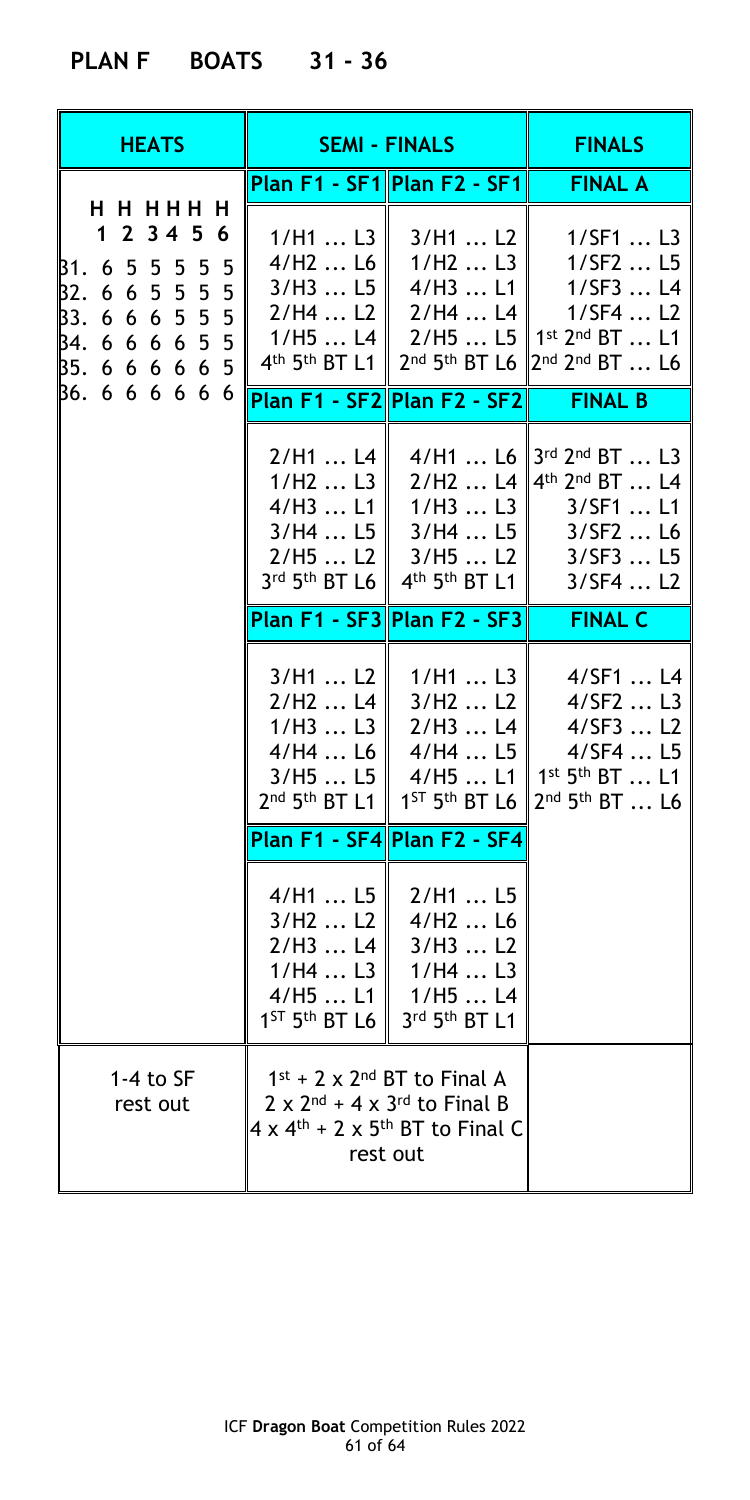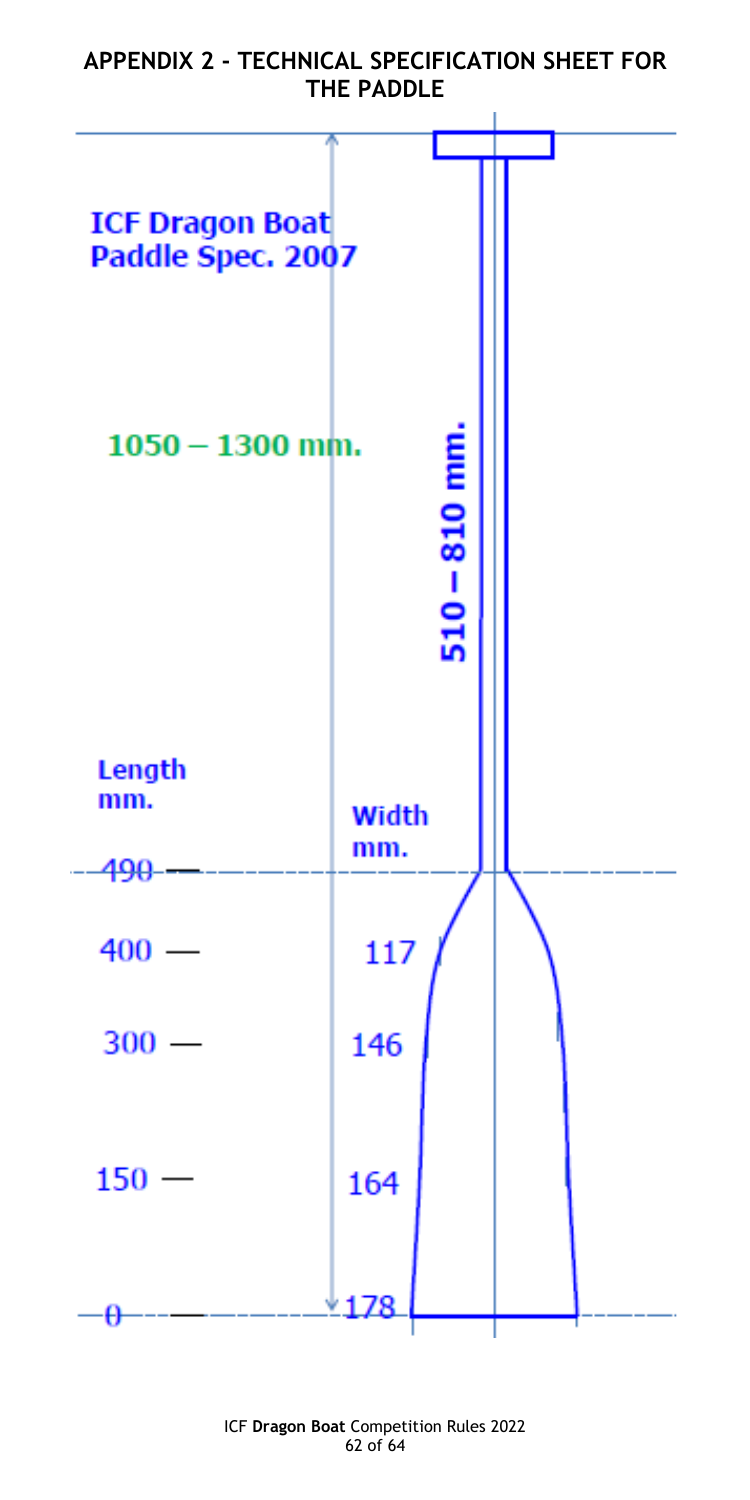#### **APPENDIX 3 - STARTING POSITION OF THE BOATS FOR 2000 METERS PURSUIT RACE**